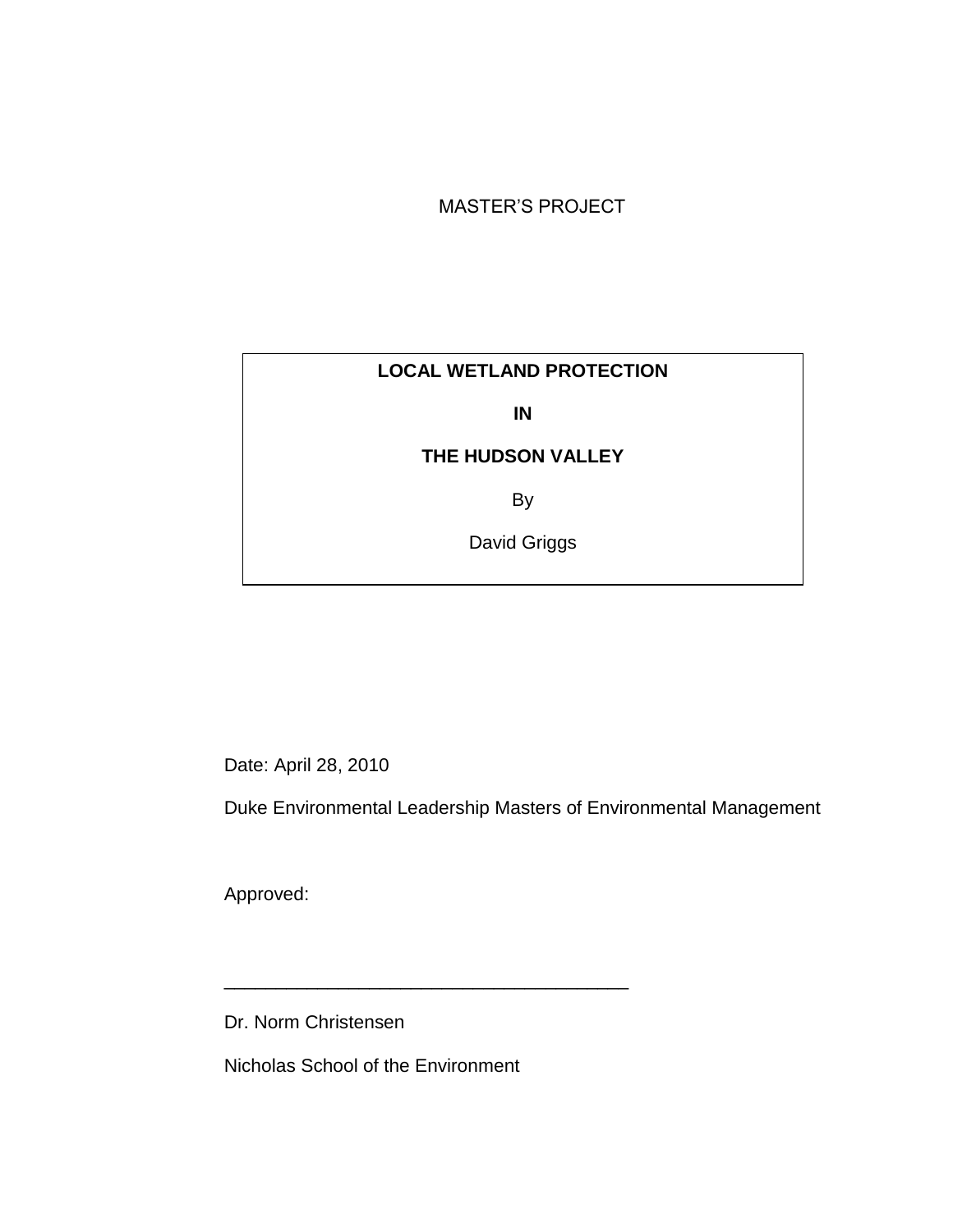#### ABSTRACT

A 2001 US Supreme Court decision limiting the scope of Section 404 of the Clean Water Act by eliminating federal authority over isolated wetlands has shifted the burden for regulating wetlands to states and local governments. Given New York State's current wetland regulations, the gap in the federal wetland regulations cannot be filled at the state level. This study centered on the question of whether local wetland protection ordinances can fill this regulatory gap.

Local wetland protection laws in the Hudson Valley were surveyed to provide insight into how many municipalities have local wetland protection ordinances, and to provide data as to the level of wetland protection. Of the 240 towns and villages located in the 10 counties in the Hudson Valley, only 30 percent have local wetland protection laws. Most of these municipalities also regulate buffers around wetlands and watercourses. Almost half of the municipalities with ordinances regulate wetland areas down to a no minimum size threshold and includes isolated wetlands, which therefore exceeds federal wetland regulations and fills this regulatory gap.

The study also included an analysis of municipalities that recently have passed, failed or is currently pursuing wetland protection ordinances to determine what challenges and issues were faced and what elements of the law required compromising. Officials

i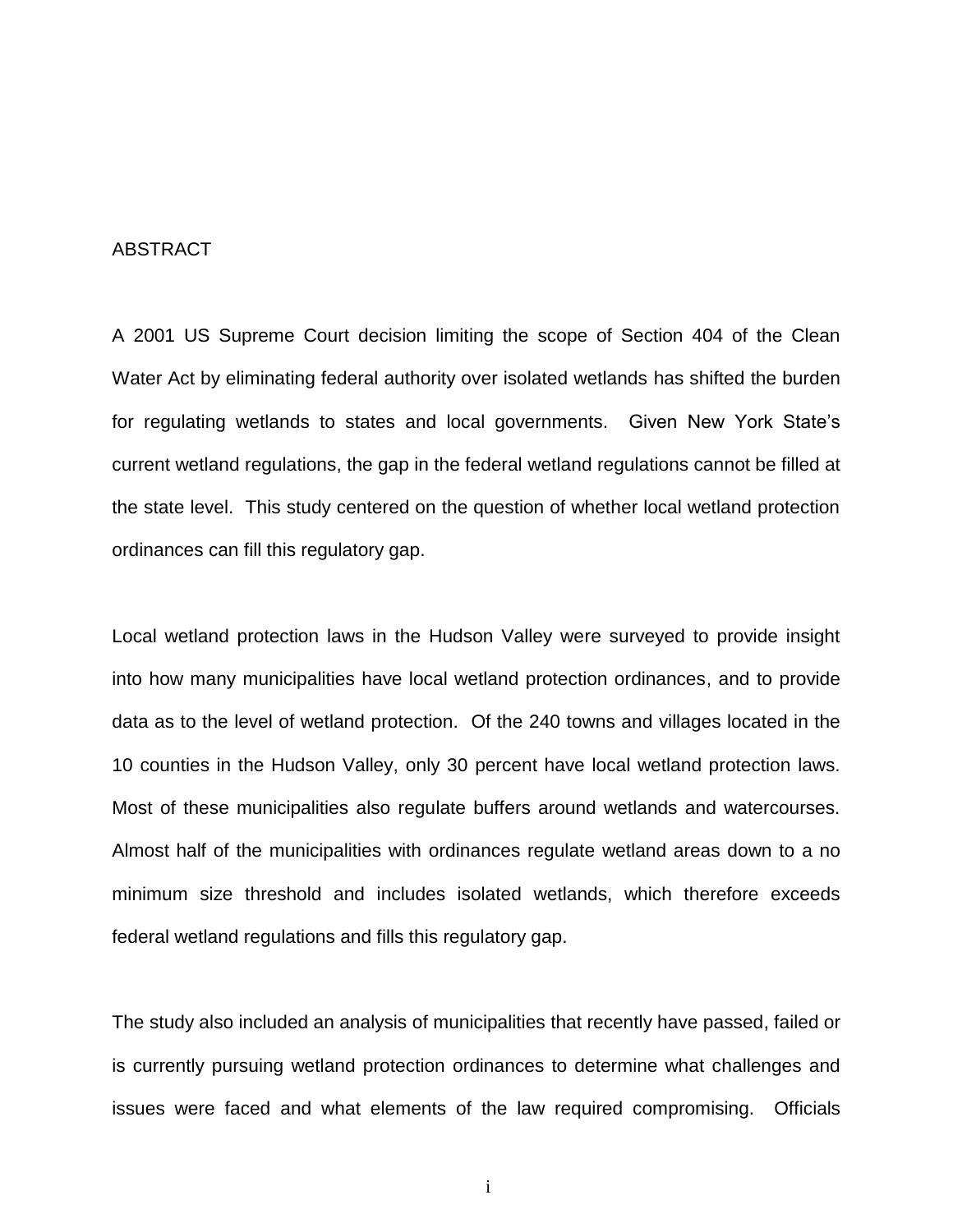agreed getting the public involved early in the procedures was the most important issue. Political alignment was proved to determine the likelihood of a municipality to have such ordinances. Municipalities that failed to implement wetland protection regulations appeared to result from misinformation or a lack of information provided to the public. The most controversial element of these regulations is the buffer areas. Most towns had to compromise on the buffer areas. A grandfathering clause was also significant in getting the public to endorse the new regulations. Typically, activities surrounding residential and agricultural properties were important issues. Several recently passed wetland and watercourse regulations were the result of public concern for health and safety issues, such as flooding events.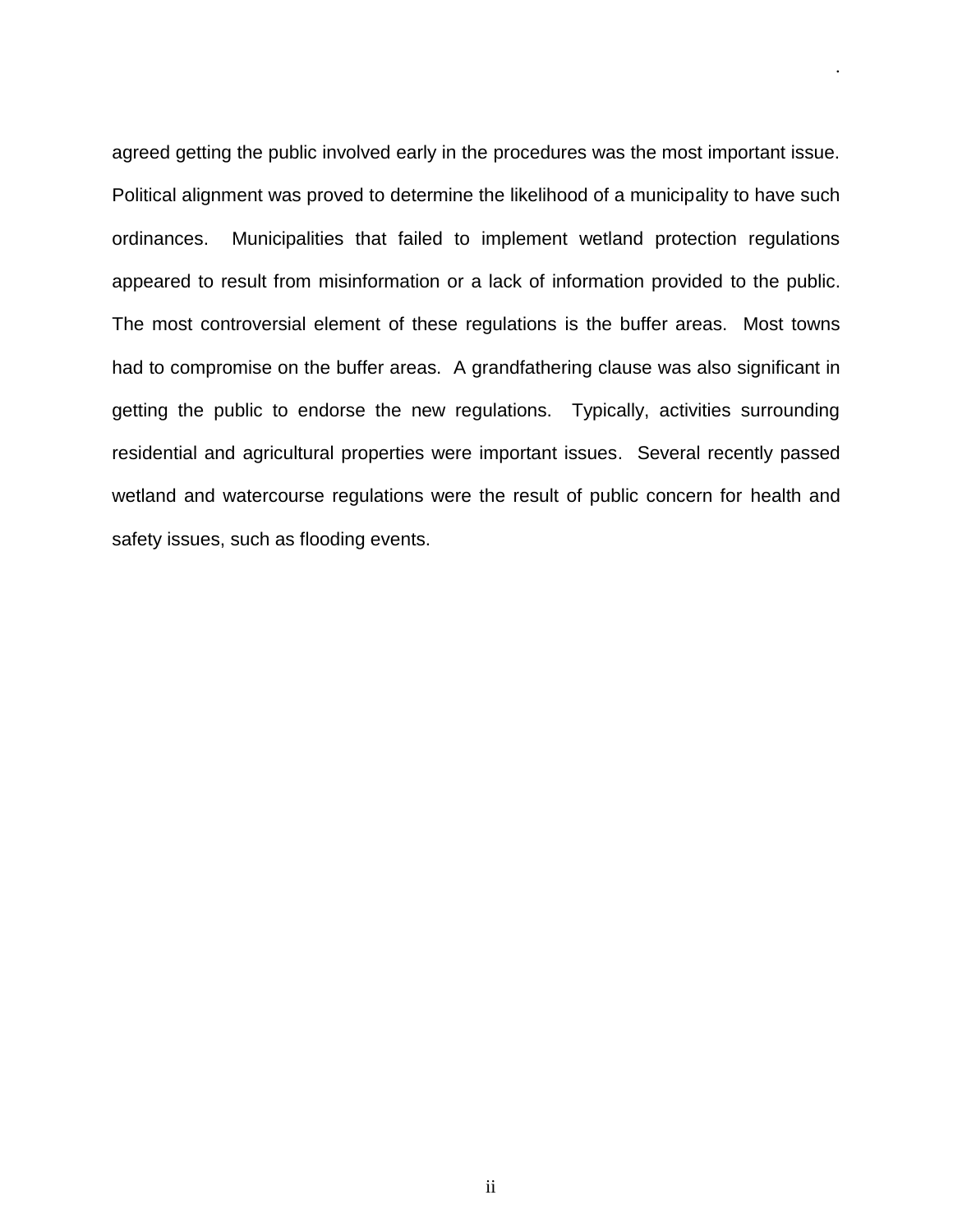### **TABLE OF CONTENTS**

|                     | Page |
|---------------------|------|
| <b>ABSTRACT</b>     |      |
| <b>INTRODUCTION</b> | 1    |
| <b>OBJECTIVES</b>   | 9    |
| <b>METHODOLOGY</b>  | 11   |
| <b>RESULTS</b>      | 13   |
| <b>DISCUSSION</b>   | 34   |
| <b>REFERENCES</b>   | 39   |

### **LIST OF FIGURES**

| Figure 1 | Wetlands in the Hudson Valley |  |
|----------|-------------------------------|--|
| Figure 2 | Summary Data Bar Graph        |  |

### **LIST OF TABLES**

| Table 1  | Wetland Regulations in Northeastern US | 5  |
|----------|----------------------------------------|----|
| Table 2  | <b>Albany County</b>                   | 20 |
| Table 3  | <b>Columbia County</b>                 | 21 |
| Table 4  | <b>Dutchess County</b>                 | 22 |
| Table 5  | <b>Greene County</b>                   | 24 |
| Table 6  | <b>Orange County</b>                   | 25 |
| Table 7  | <b>Putnam County</b>                   | 27 |
| Table 8  | <b>Rensselaer County</b>               | 28 |
| Table 9  | <b>Rockland County</b>                 | 29 |
| Table 10 | <b>Ulster County</b>                   | 30 |
| Table 11 | <b>Westchester County</b>              | 31 |
| Table 12 | <b>Wetland Statistics</b>              | 33 |
|          |                                        |    |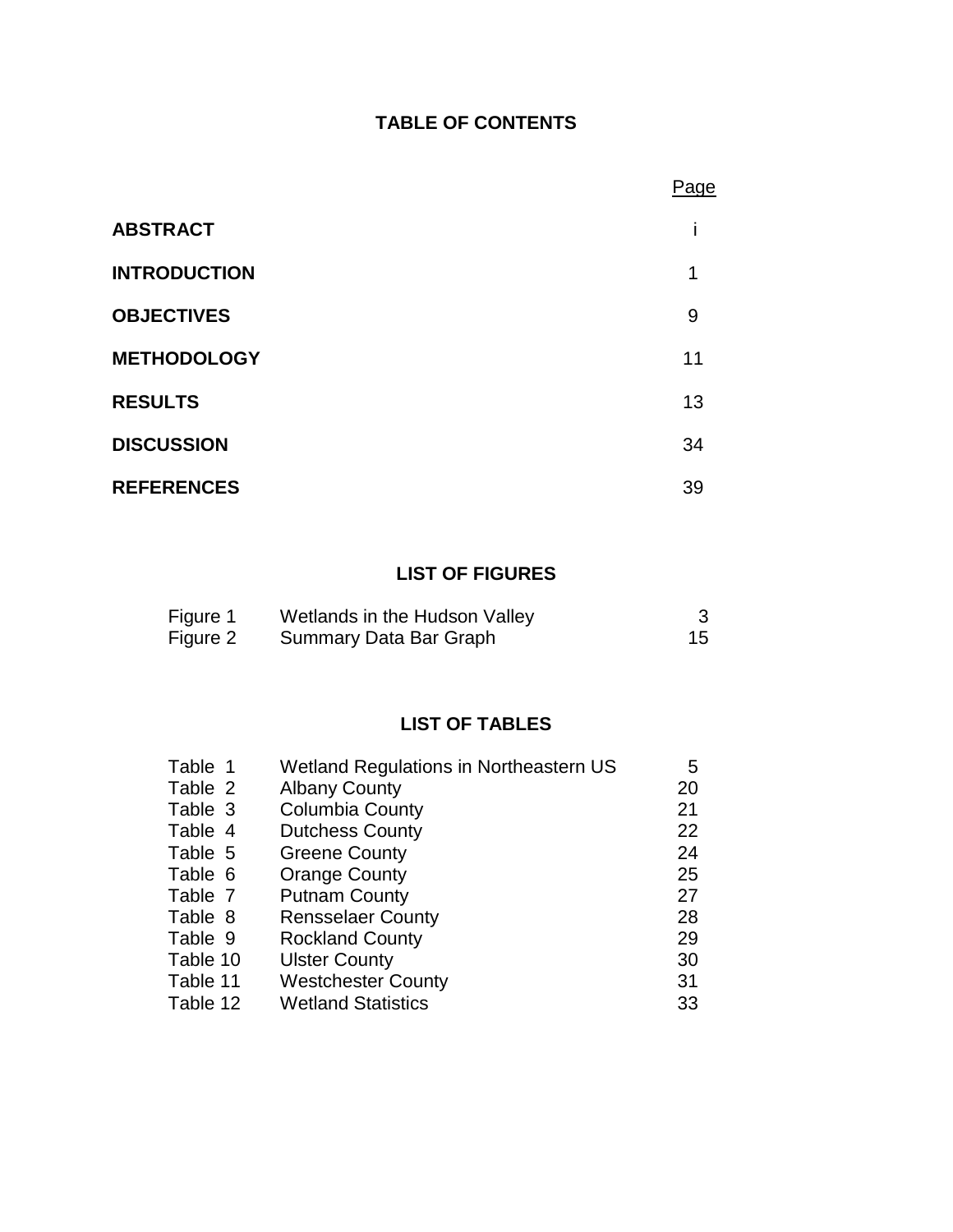#### INTRODUCTION

Wetlands have been drained and filled in the United States since the time of Colonial America. It is estimated that the land that would eventually become the contiguous United States had approximately 221 million acres of wetlands. As of the mid-1980's only about 103 million acres, or less than half remained (Dahl et al, 1991). In the years between the mid-1950's and mid-1970's, the United States saw a significant loss of wetlands. It is estimated that between the mid-1980's and late 1990's 60,000 to 80,000 acres of wetlands were lost annually.

.

Like many states, New York State has lost a significant amount of wetland area. By the mid-1980's, New York had lost approximately 60 percent of its estimated original wetlands base (EPA, 2001). As of the mid-1990's, only an estimated 2.4 million acres remain in New York. Much of these wetland areas lie within the Adirondack and Lake Plain ecological zones. Other areas, like the Hudson Valley and Coastal Lowland ecological zones, contain significantly less wetland area, with an estimated 170,000, and 21, 000 acres of wetlands, respectively. The Hudson Valley had the greatest relative loss of wetlands in the state between the mid-1980's to the mid-1990's with a loss of over 4,400 acres (Huffman & Associates, 1999). The Hudson Valley encompasses less than 13 percent of the state's land area and contains about seven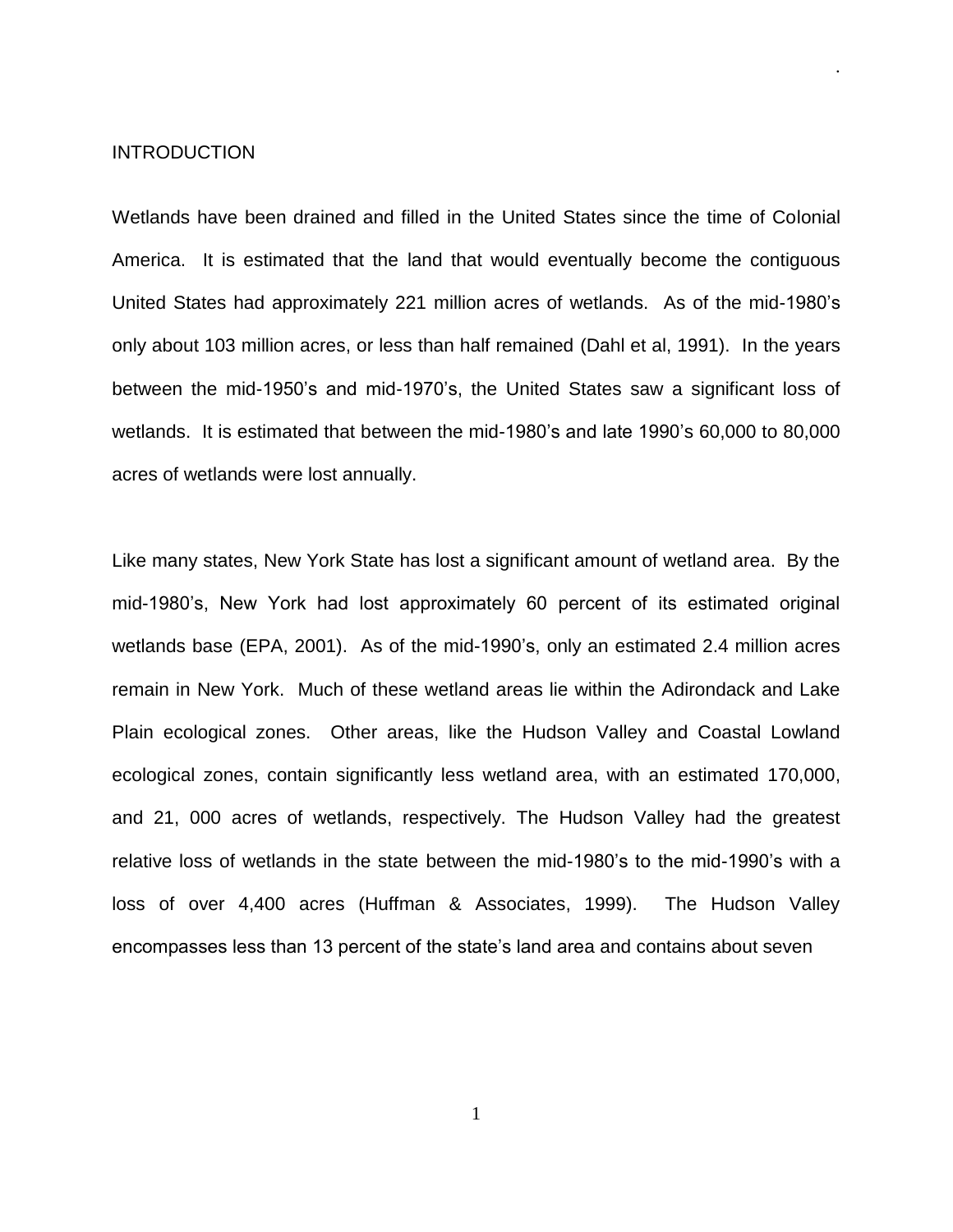percent of the States' wetlands. However, of the 57 wetland types found in New York State 29 are located in the Hudson Valley (Howard, et al., 2002). The region's diverse habitat types support an equally high degree of wildlife diversity with approximately 90 percent of the more than 400 mammals, birds, reptiles and amphibians native to New York found in this area.

.

The Hudson Valley is the valley adjacent to the Hudson River which includes 10 counties, extending from Westchester and Rockland Counties in the south up to Columbia and Albany Counties in the north (Figure 1). This region is characterized by hilly topography, and consequently many wetlands are defined by these valleys and depressions and are not expansive. These smaller wetland areas are some of the most ecologically and economically valuable habitats in the Hudson Valley as well as one of the most threatened. Most of the wetland impacts in the Hudson Valley are due to urbanization.

The federal government regulates all wetlands under Section 404 and 401 of the Clean Water Act, and Section 10 of the Rivers and Harbors Act. The federal wetland regulatory agency responsible for overseeing these regulations is the U.S. Army Corps of Engineers (ACOE). The principal state regulations in New York are the Freshwater Wetlands Act, the Tidal Wetlands Act, and the Adirondack Park Agency (APA) Act. The New York State Department of Environmental Conservation (NYSDEC) regulates the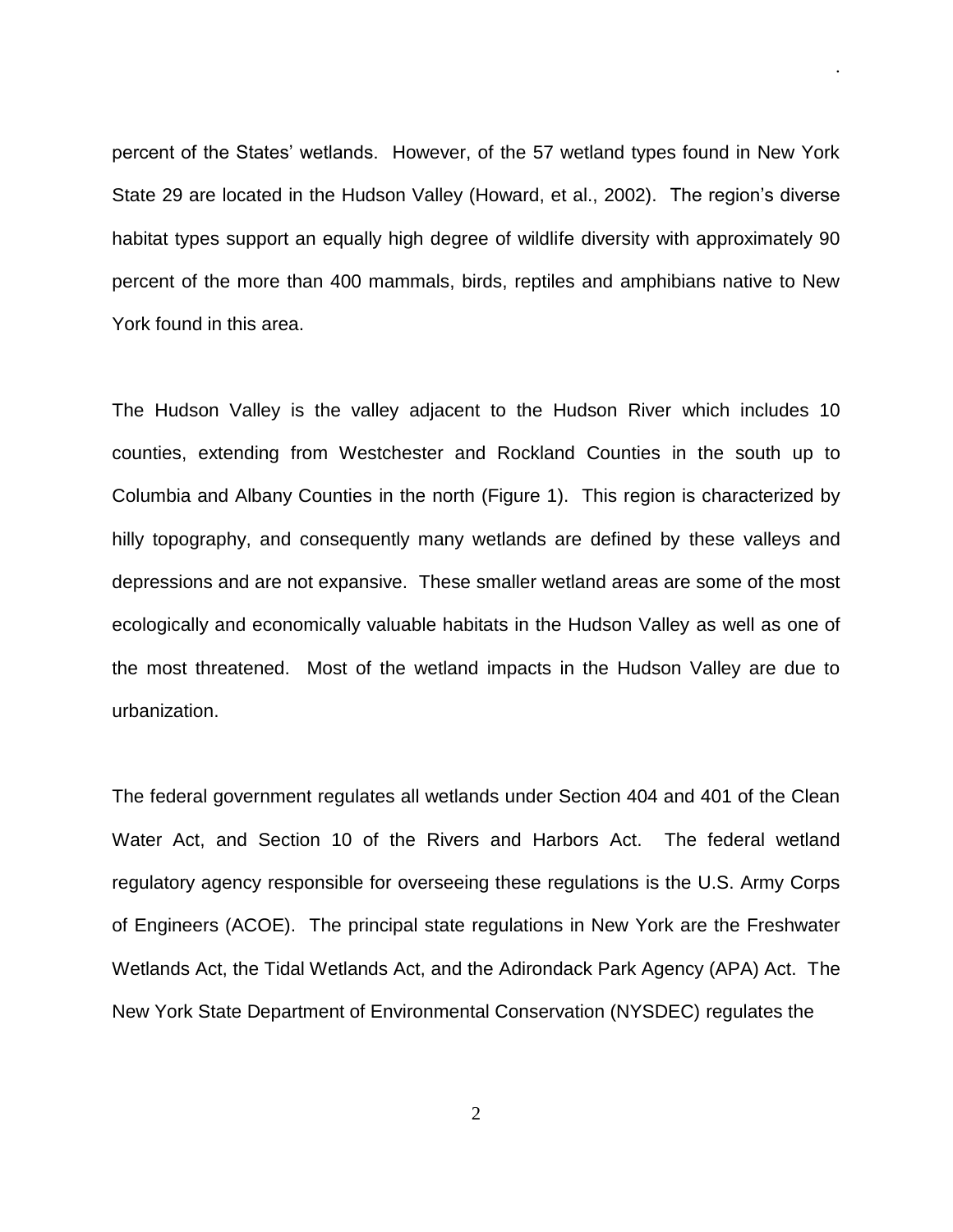# Figure 1 Wetlands in the Hudson Valley

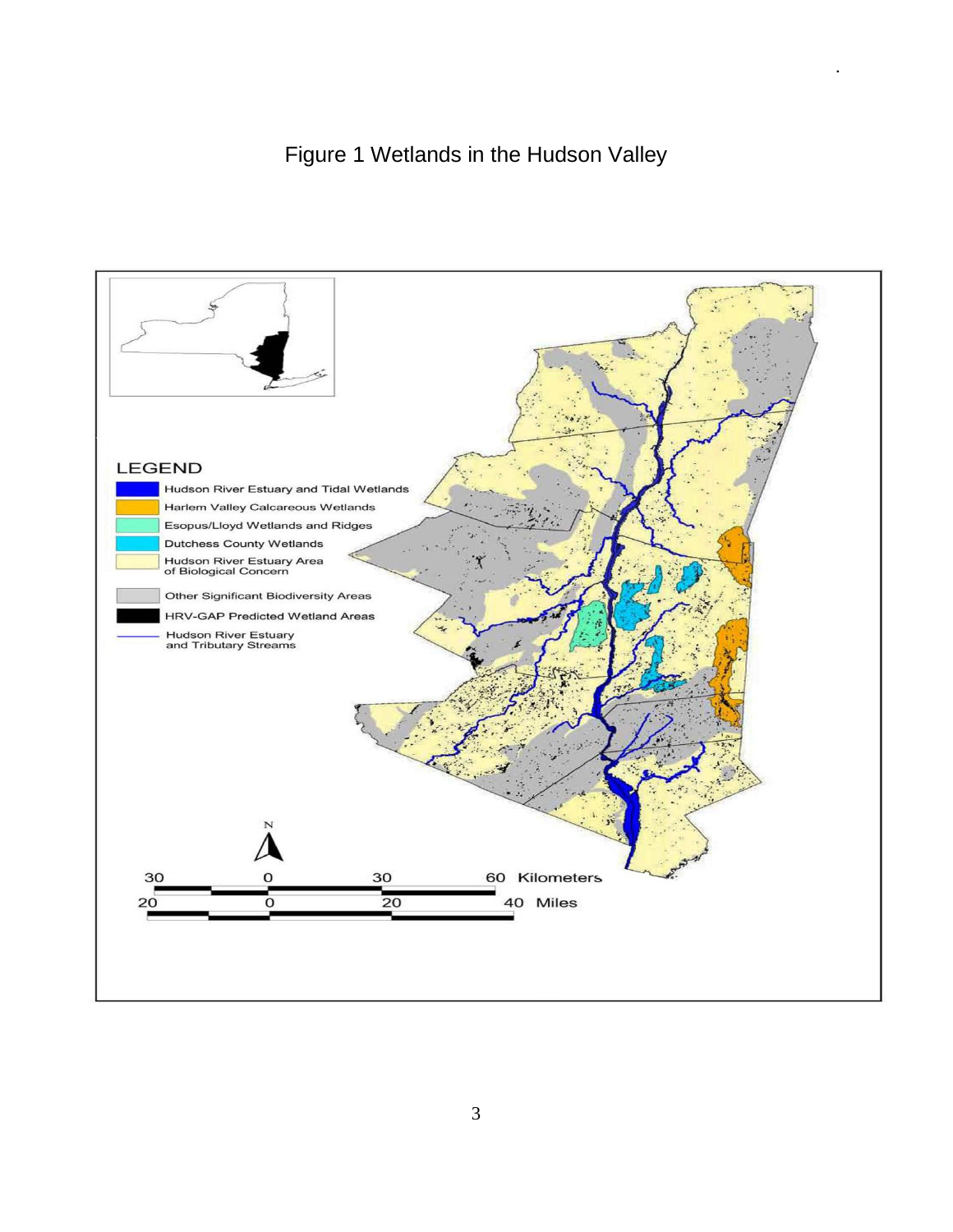Freshwater Wetlands Act, under Article 24 of the New York State Environmental Conservation Law (ECL), and the Tidal Wetlands Act under Article 25 of the ECL. Within the Adirondack Park, the Adirondack Park Agency administers both the Freshwater Wetlands Act and the APA Act. The Adirondack Park Agency regulates wetlands over one acre in size or any size wetland adjacent to open water.

.

In 2001 the U.S. Supreme Court issued a decision, Solid Waste Agency of Northern Cook County (SWANCC) vs. United States Army Corps of Engineers (531, US 159, 2001) which now limits the scope of Section 404 of the Clean Water Act as applied to isolated wetlands. The decision affirms the "primary responsibilities and rights of the States" over land and waters. By limiting the federal Section 404 program, the decision has shifted more of the economic burden for regulating wetlands to states and local governments. The question then is will state and local wetland regulations fill the gap in the federal wetland regulations?

In New York State, wetlands 12.4 acres (5 hectares) in size and larger are regulated by the NYSDEC. Under Article 24 of the NYS ECL in order for any of these wetlands to be regulated by the state they must be placed on an official NYSDEC Freshwater Wetlands Regulatory Map. Occasionally, certain wetlands determined to be of "unusual local significance" are also regulated. New York State is the only state in the Northeastern United States with such a large acreage threshold to regulate wetlands (see Table 1).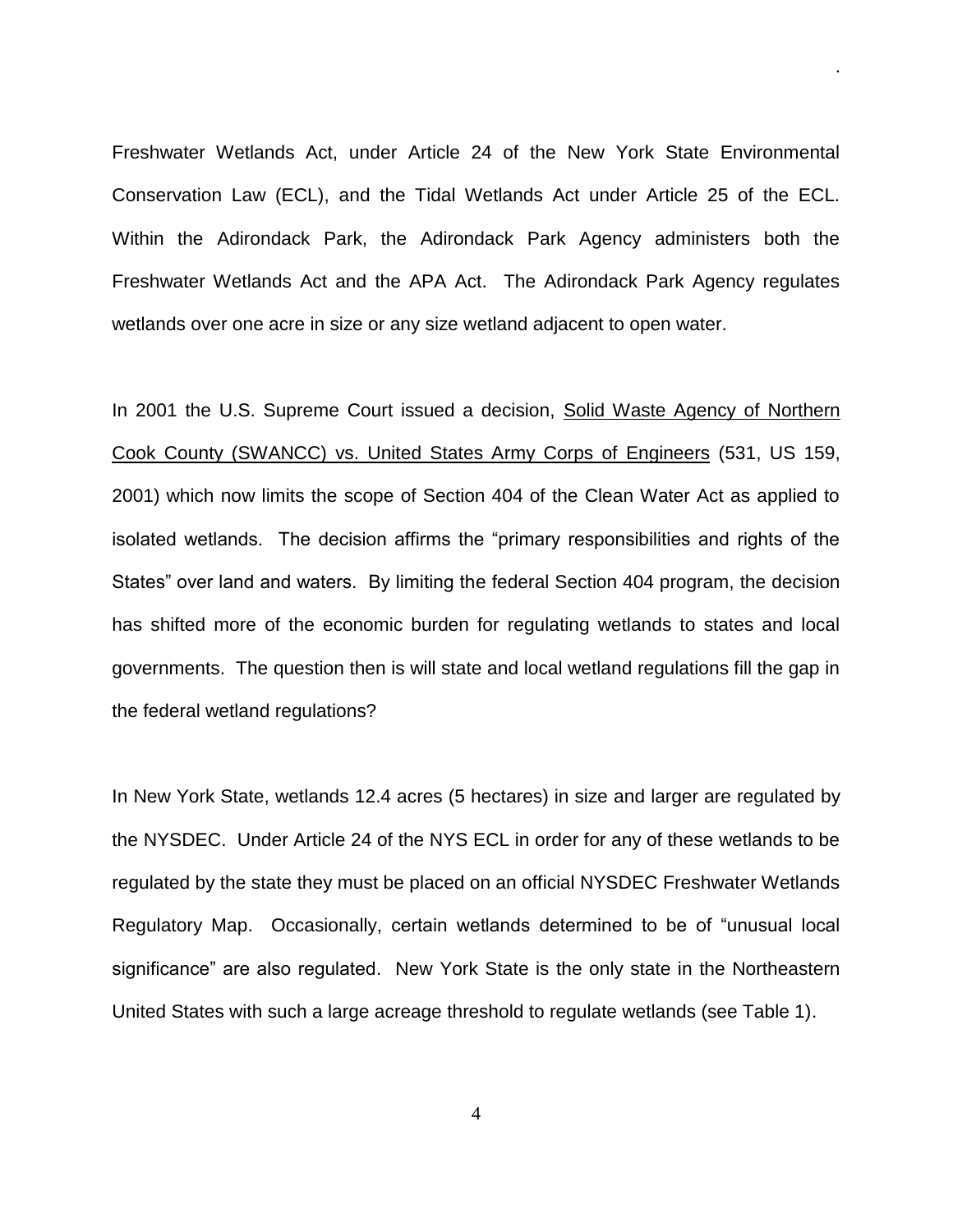| <b>State</b>         | <b>Size</b>       | <b>Isolated</b><br>Wetland<br><b>Protection</b> |
|----------------------|-------------------|-------------------------------------------------|
| Connecticut          | No size threshold | Yes                                             |
| Maine                | No size threshold | Yes                                             |
| <b>Massachusetts</b> | No size threshold | Yes                                             |
| New Hampshire        | No size threshold | Yes                                             |
| New Jersey           | No size threshold | Yes                                             |
| <b>New York</b>      | 12.4 acres        | <b>No</b>                                       |
| Pennsylvania         | No size threshold | Yes                                             |
| Rhode Island         | No size threshold | Yes                                             |
| Vermont              | No size threshold | Yes                                             |

#### **Table 1: Wetland Regulations in the Northeastern United States**

.

The Freshwater Wetlands Act requires the NYSDEC to map all those freshwater wetlands that are subject to jurisdiction of the law. The NYSDEC reports that it regulates over 15,000 wetlands throughout the state. However, according to the US Fish & Wildlife Service, National Wetland Inventory Maps, over 281,000 palustrine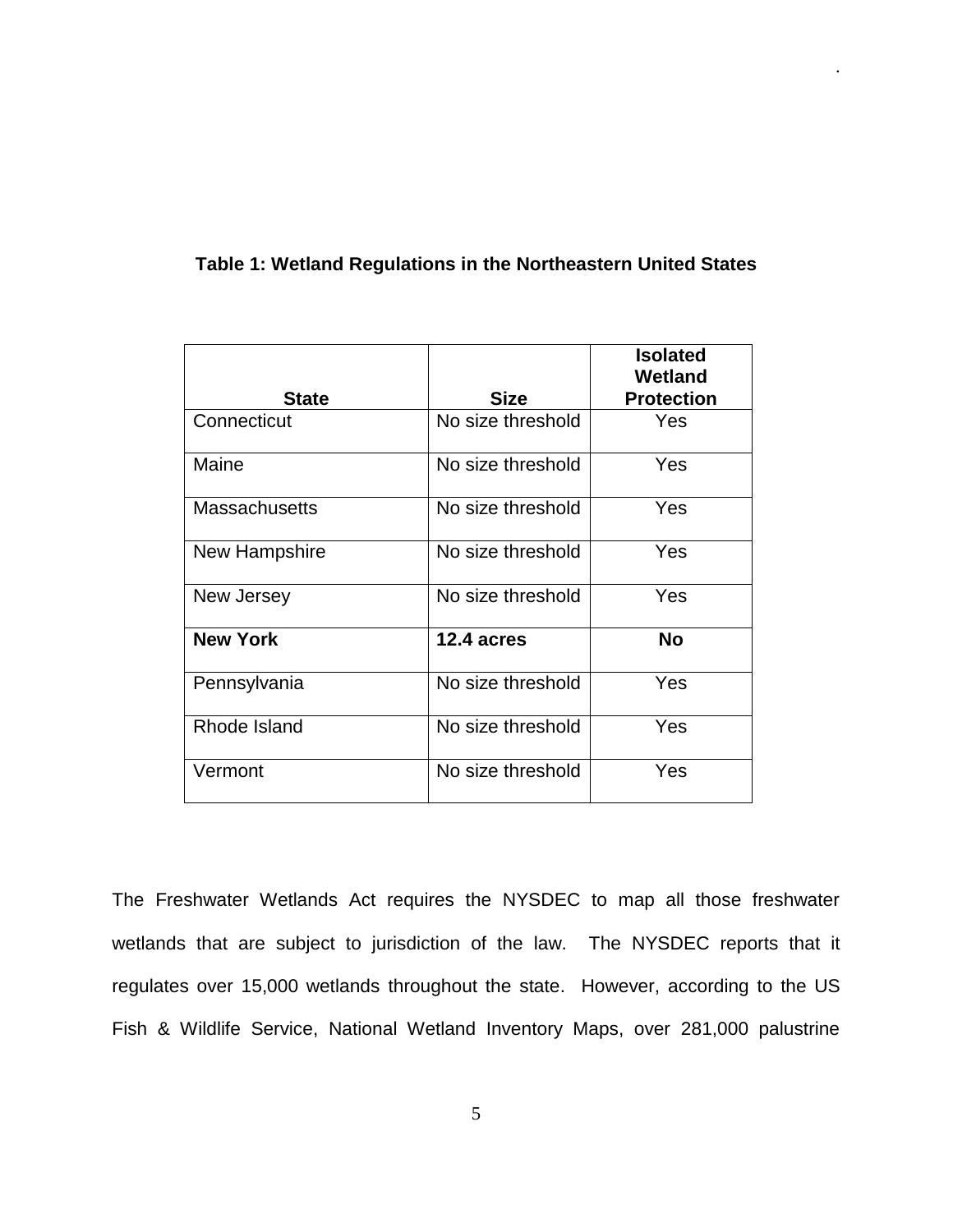wetlands are located in New York State. The differences in number and wetland areas can be attributed to mapping criteria. It is estimated that 40 to 60 percent of the wetlands found in the Hudson Valley are less than the 12.4 acre minimum size limit to be regulated by the state. In addition, the elimination of federal regulation of isolated wetlands has resulted in approximately 20 percent of New York's wetlands being unprotected. (Environmental Advocates of New York 2006). Given New York State's current wetland regulations, the gap in the federal wetland regulations cannot be filled at the state level.

.

Across the United States approximately 5,000 local wetland protection regulations currently exist (Kulser, 2003). Within the Hudson Valley it has been estimated that perhaps no more than five percent of the towns have local wetland protection regulations. Article 24 of the ECL allows municipalities to co-regulate state wetlands, either pursuant thereto or in accordance with Municipal Home Rule Law. The Municipal Home Rule Law authorizes every local government to adopt laws relating to its "property, affairs, or government", so long as those enactments are not inconsistent with the Constitution or any general law. So where communities do decide to coregulate, their regulations must be at least as stringent, and may be more protective,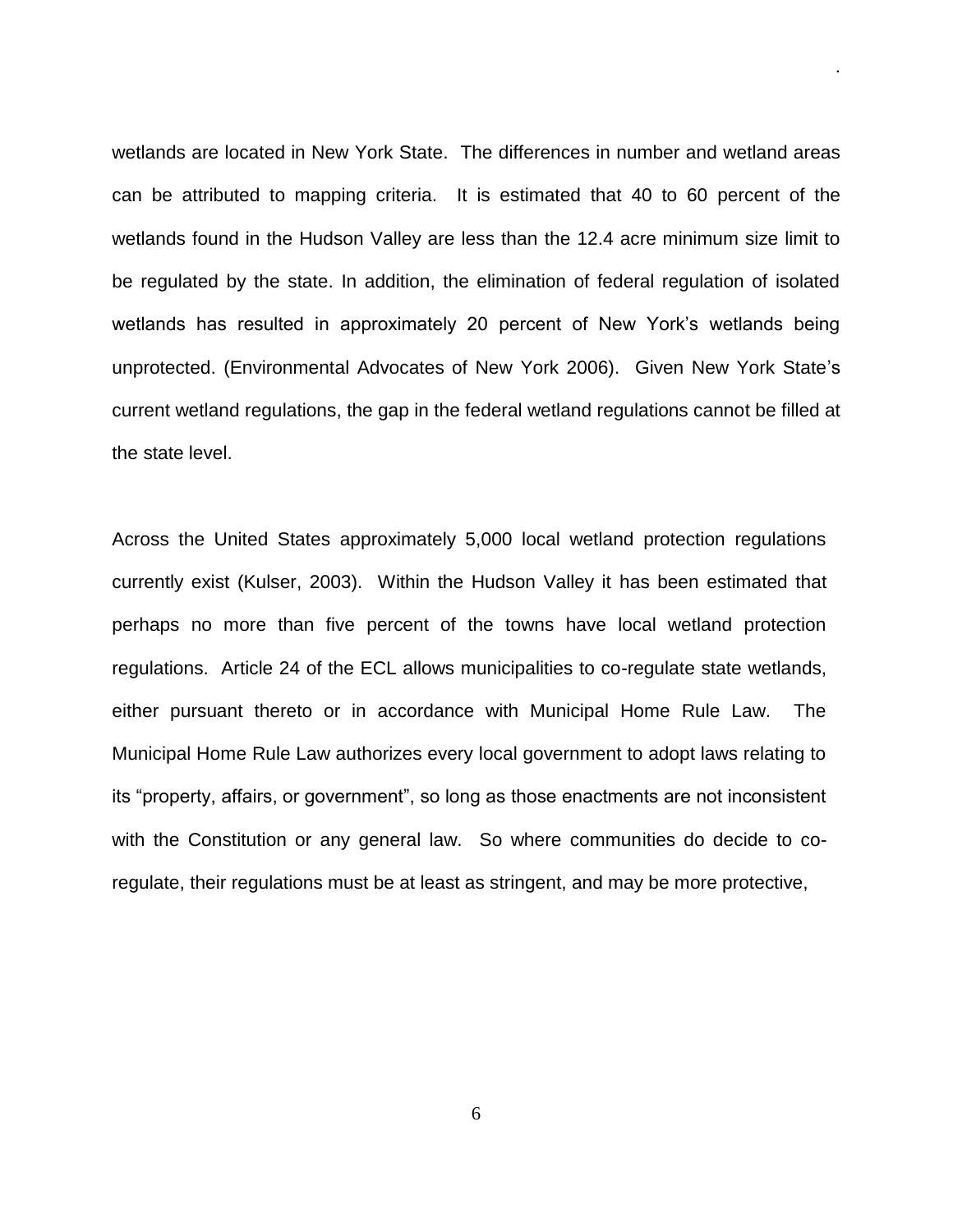than Article 24. Municipalities can also regulate wetlands that have not been designated by the state.

.

Some communities in the Hudson Valley are acting to make sure isolated wetlands are also being protected. These small and sometimes "isolated" wetlands are rarely isolated from an ecosystem perspective, and provide valuable services to human communities. Isolated wetlands, like other wetlands, contribute to groundwater recharge and floodwater retention and because they serve as nutrient sinks, they help maintain water quality. In the Hudson Valley, small wetlands are important habitat for plants and animals and are key to maintaining the Hudson River's globally important amphibian and reptile diversity. Many of these amphibians need these small wetlands or vernal ponds for breeding. The average vernal pond size varies greatly – several square feet to several acres, and are considered isolated. These small ecosystems would not be regulated by the ACOE. A few municipalities in the Hudson Valley have regulations that specifically addressed vernal ponds.

The NYSDEC regulates an "Adjacent Area" consisting of a 100 foot buffer, measured horizontally from the boundary of the wetlands, around each state wetland. The ACOE regulations do not include a buffer requirement. Many local governments in the Hudson Valley that have wetland protection regulations also have jurisdiction over land use in the buffer areas surrounding wetlands.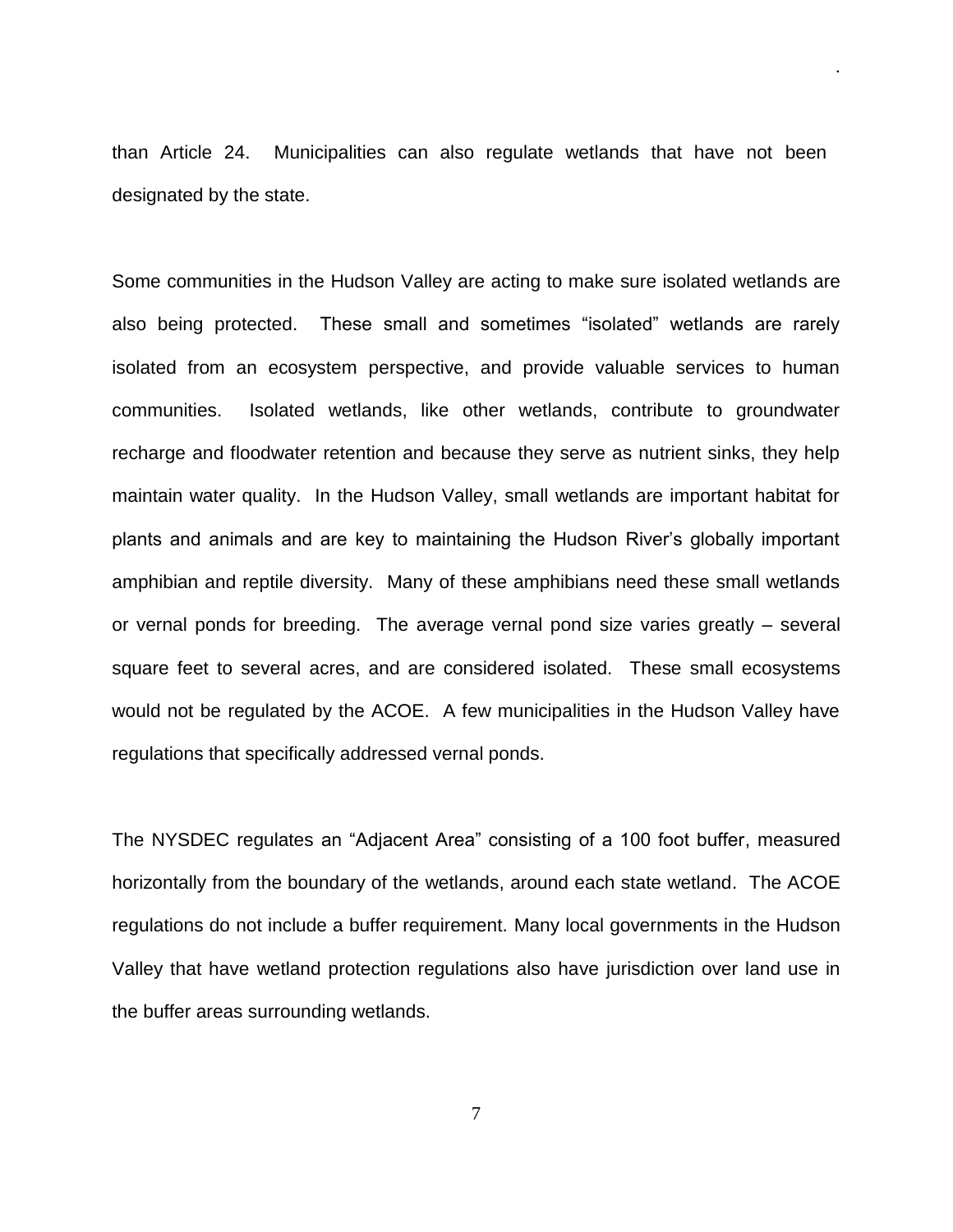At the federal level, watercourses are protected and included in the Clean Water Act as "waters of the US". At the state level, New York State watercourses are also protected. The policy of New York State as set forth in Title 5 of Article 15 of the Environmental Conservation Law is to preserve and protect lakes, rivers, streams and ponds. The NYSDEC regulates watercourse bed and banks as well as within 50 feet of the banks for a stream with a classification and standard of C(T) or higher. All waters in the state are provided a class and standard designation based on existing or expected best usage of each water or waterway segment. Watercourses can have a classification A, B, C and D. The classification A is assigned to waters used as a source of drinking water. Classification B indicates a best usage for swimming and other contact recreation, but not for drinking water. Classification C is for waters supporting fisheries and suitable for non - contact activities. The lowest classification and standard is D. Waters with a classification A through C may also have a standard of (T), indicating that it may support a trout population, or (TS), indicating that it may support trout spawning. At the local level, several municipalities in the Hudson Valley have a watercourse ordinance providing protection to the watercourse. Some municipalities also regulate a buffer around watercourses. Across the United States, the width of a watercourse buffer varies from 20 to 200 feet within watercourse ordinances (Heraty, 1993).

.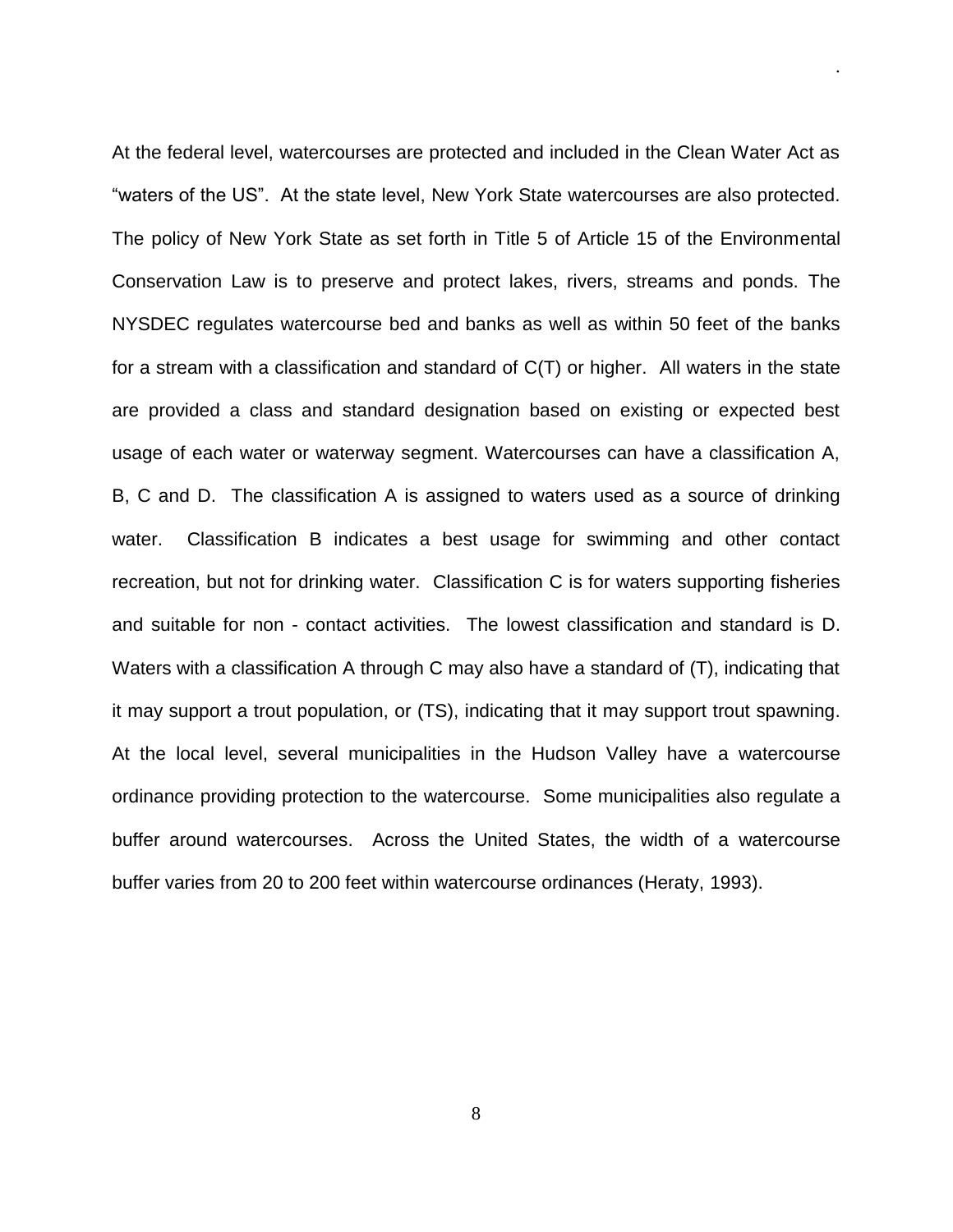#### **OBJECTIVES**

The purpose of this research was as follows:

To survey local wetland protection laws in the Hudson Valley to provide insight into how many municipalities have local wetland protection ordinances. Due to the US Supreme Court "SWANCC Decision" data would be collected to determine what level of wetland protection is provided. Additionally, because watercourses are considered "waters of the US" by the ACOE, watercourse protection ordinances would also be included in the survey.

.

To analyze municipalities that recently have passed local wetland protection ordinances to determine what challenges and issues were faced and what elements of the law required compromising.

To analyze municipalities that are currently pursuing local wetland protection ordinances to determine what challenges and issues they are facing.

To analyze municipalities that have tried to enact a local wetland protection ordinance but failed to determine what challenges and issues were faced and why the ordinance failed to pass.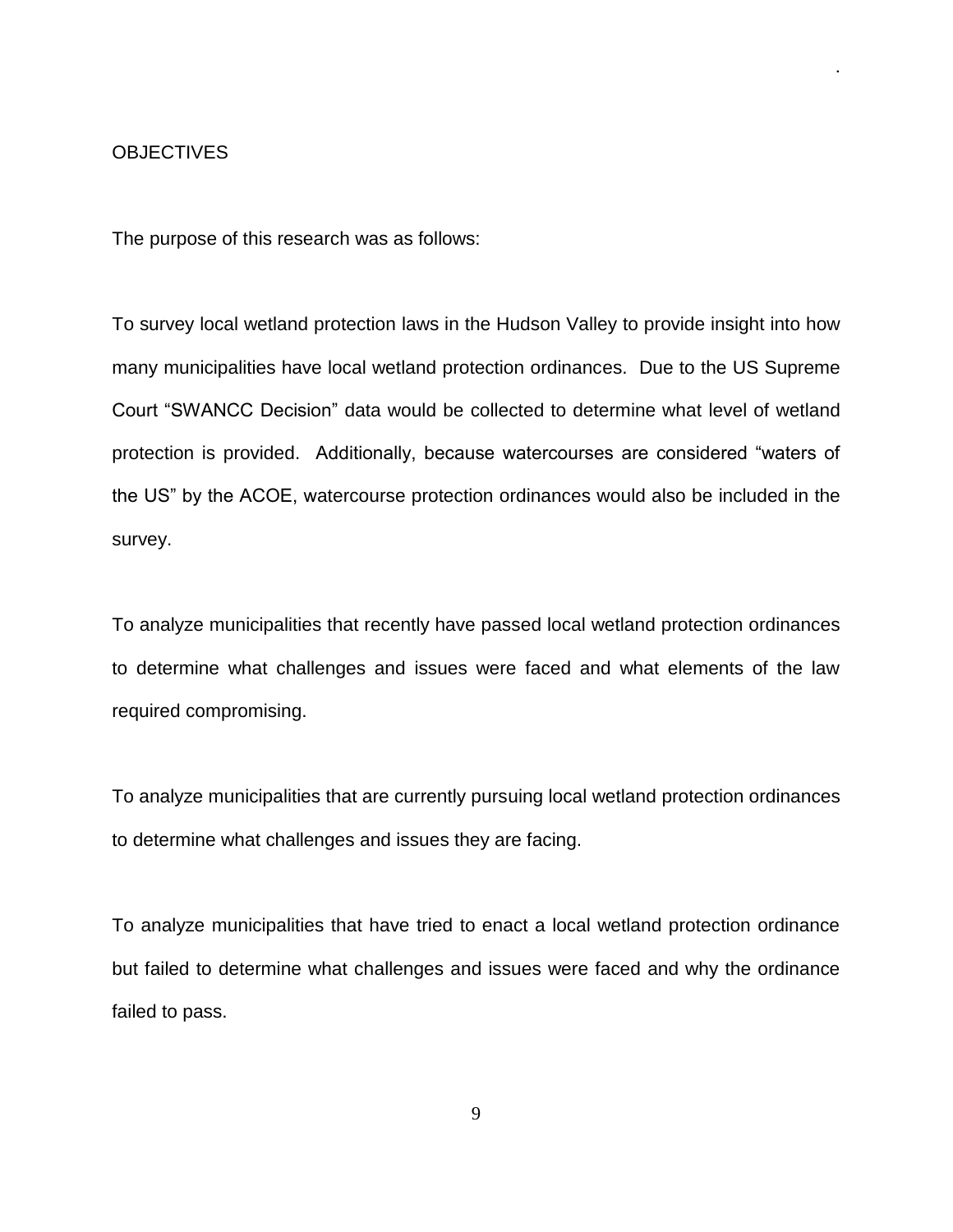My objective for this research is to be able to determine why certain municipalities have been successful or not in passing wetland protection regulations and what is needed in local ordinances if they are going to adequately protect wetland resources.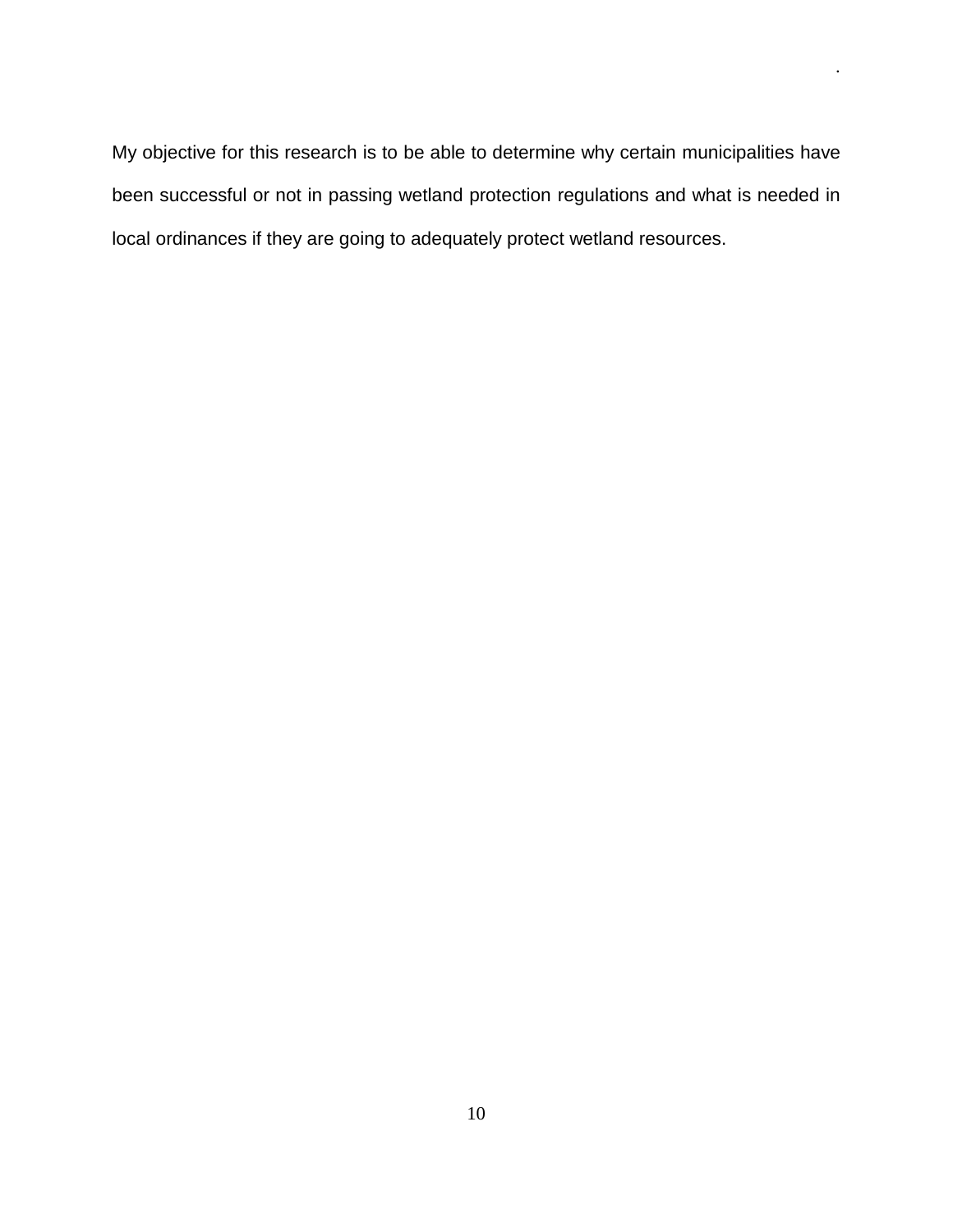#### METHODOLOGY

To develop a comparative analysis, zoning and building officials in all 240 towns and villages within the Hudson Valley were contacted to see if wetlands protection laws were adopted. If local wetlands regulations existed, the following information was obtained: the date of adoption; minimum size of wetland area that is regulated; and width of regulated upland buffers adjacent to wetlands, if any. Municipality officials were also surveyed to see whether watercourse or stream protection ordinances were implemented. If a municipality had a watercourse protection ordinance it was determined whether regulated buffers adjacent to the watercourse also existed.

.

Additional research consisted of a thorough literature review and analysis of passed, proposed and failed local wetland protection ordinances from 2005 to date, within the 10 counties of the Hudson Valley. Municipality officials consisting of planning board chairmen, town supervisors, village mayors, and/or environmental commission chairmen that were directly involved with the process were consulted in person and by phone. For the 10 municipalities which recently passed wetland protection regulations, I was interested in answering the following questions: What were the challenges and issues faced during the drafting of the law? What elements of the law may have required compromise in order to satisfy public concerns? For municipalities proposing wetlands protection regulations I was interested in answering the question: What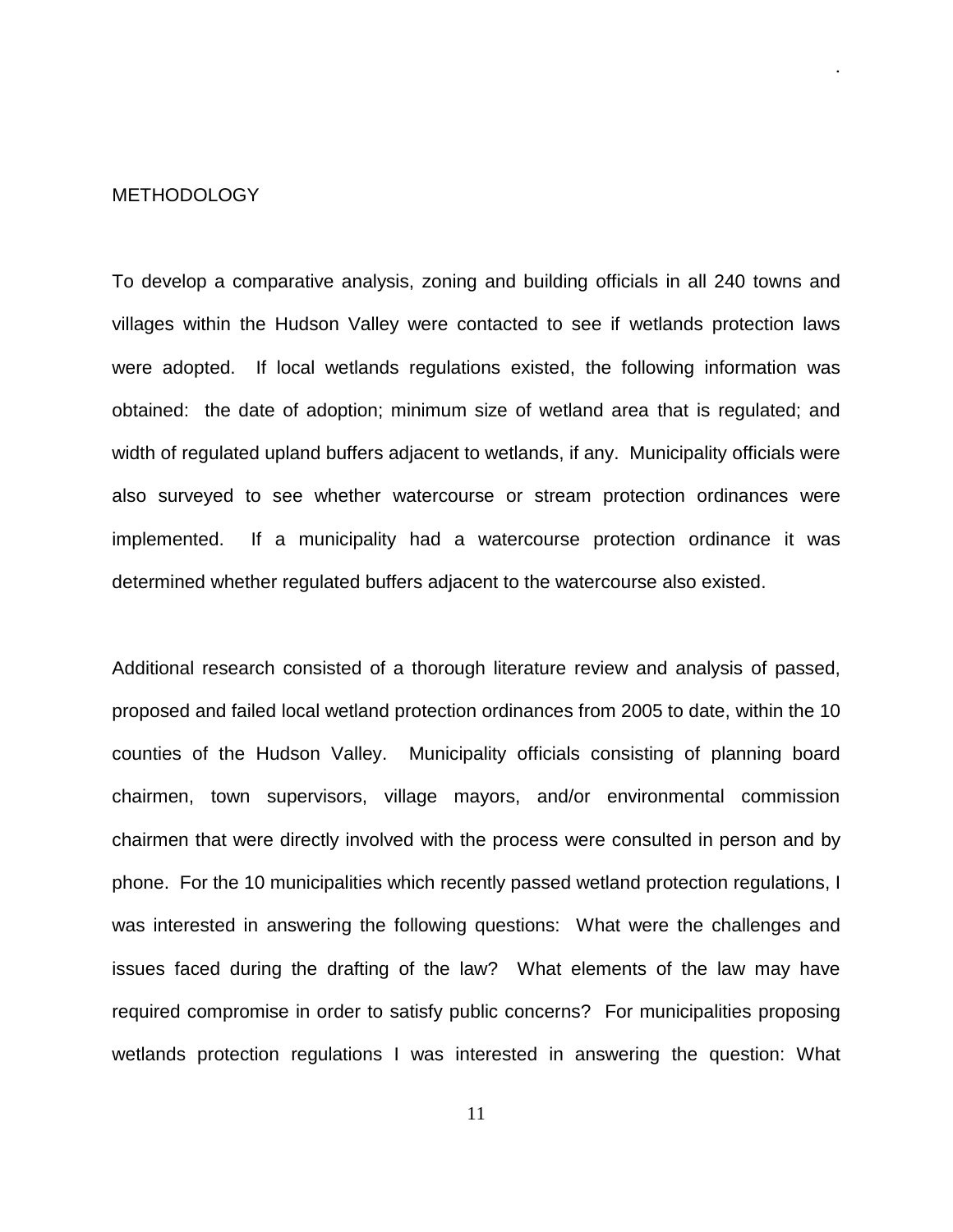challenges and issues are being faced by the board? Within the Hudson Valley, a total of five municipalities were in the process of proposing wetland protection laws. For municipalities with failed wetlands protection laws, why did the law fail? A total of five municipalities had wetland protection laws that failed to be adopted within the last five years.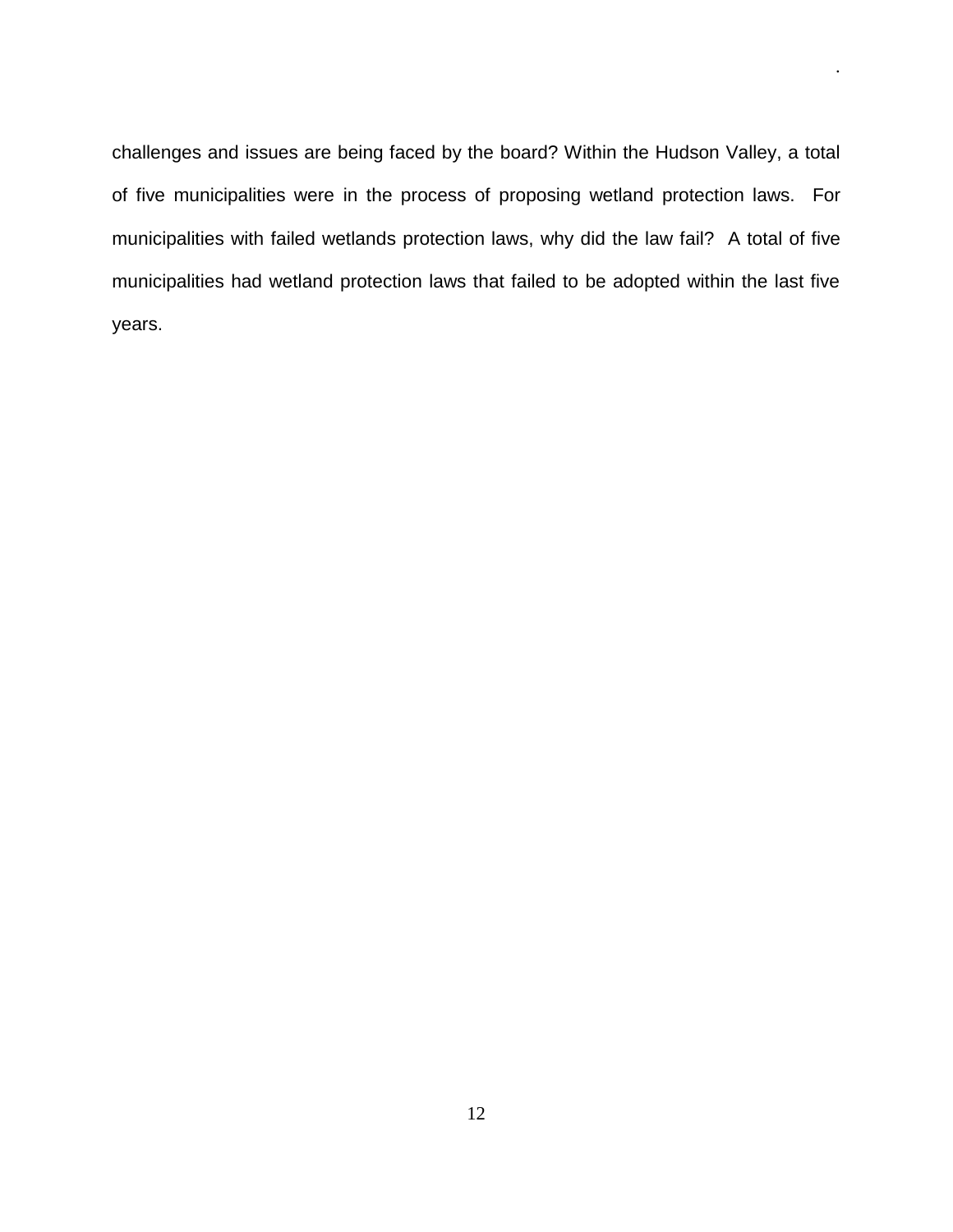#### RESULTS

The Hudson Valley consists of 10 counties comprised of 240 towns and villages. Seventy-two of which have wetland protection ordinances. These represent slightly less than one-third (30 percent) of the municipalities in the Hudson Valley. The municipalities in Columbia County had 70 local wetland protection ordinances. In Greene County only one municipality had a wetland protection ordinance. These counties also represent the lowest population densities in the Hudson Valley, Greene County with 76 people per square mile and Columbia County with 99 people per square mile. Additionally, the southern portion of Greene County contains the Catskill Forest Reserve, parklands owned, in part, by the NYSDEC. In Ulster County only one of 24 municipalities had local wetland ordinances. Ulster County is the largest county in the Hudson Valley at over 742,353 acres. The northern portion of Ulster County also contains the Catskill Forest Reserve.

.

In contrast, Westchester County had the most local wetland protection ordinances: 79 percent (33 of the 42 municipalities). This county is the most developed, has the highest population density with 2,134 people per square mile and is the second wealthiest per capita in the Hudson Valley. The Westchester County Soil and Water Conservation District has been a strong supporter of the protection of waterbodies, watercourses, wetlands and flood plains.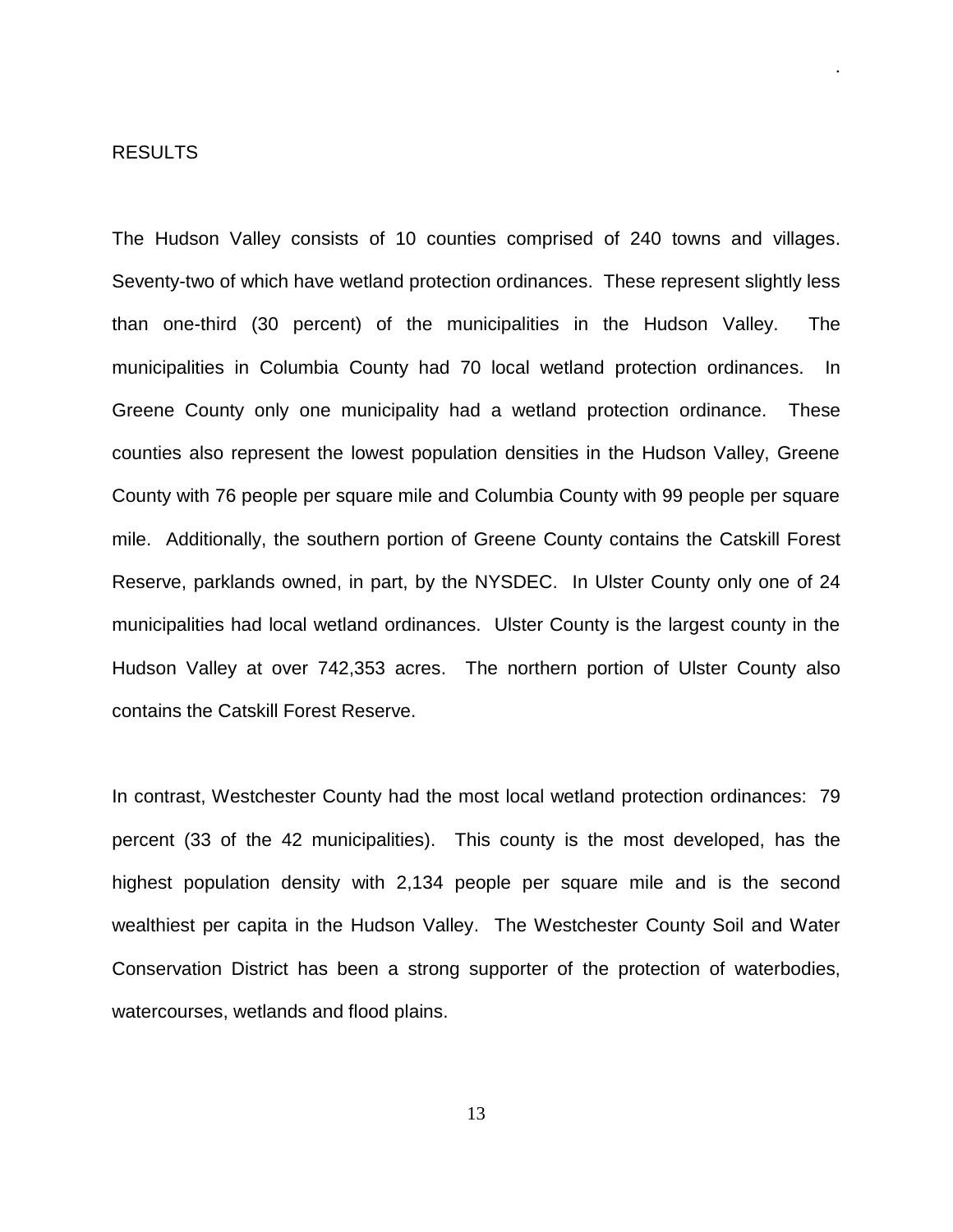The Westchester County Soil and Water Conservation District was originally created in 1967 to address flooding issues and has since developed a program with a distinct suburban/urban conservation orientation. The County has been the initial force behind most of the municipalities creating their own wetland protection ordinances. Almost half of the municipalities in the county adopted components of the first edition of the Westchester County Soil and Water Conservation District's *Model Ordinance for Wetland Protection* (1988).

.

Putnam County was the second highest county, with 78 percent, or seven out of nine municipalities. Although Putnam is the second smallest county in the Hudson Valley, it has the highest percentage of wetland acreage and is also the wealthiest per capita (the second wealthiest county per capita in New York State in 2009). Figure 2 is a bar graph, indicating by county the total number of municipalities, municipalities with wetland protection regulations, and municipalities with watercourse protection regulations. Tables 2 through 11 list the municipalities by county, indicating which towns have local wetland protection ordinances and which do not.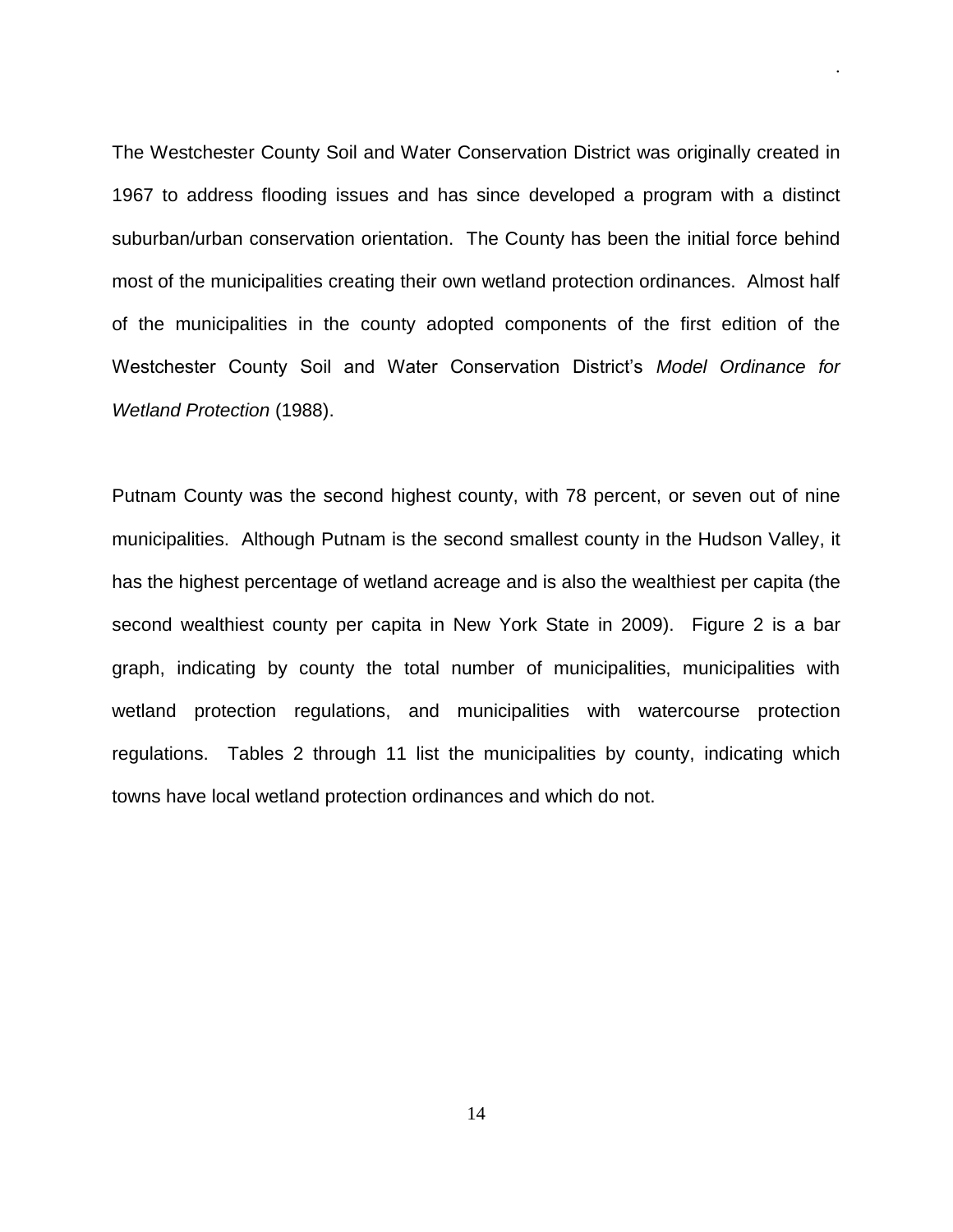.



Total number of municipalities, number of municipalities with wetland protection regulations, and municipalities with watercourse protection regulations for each county in the Hudson Valley.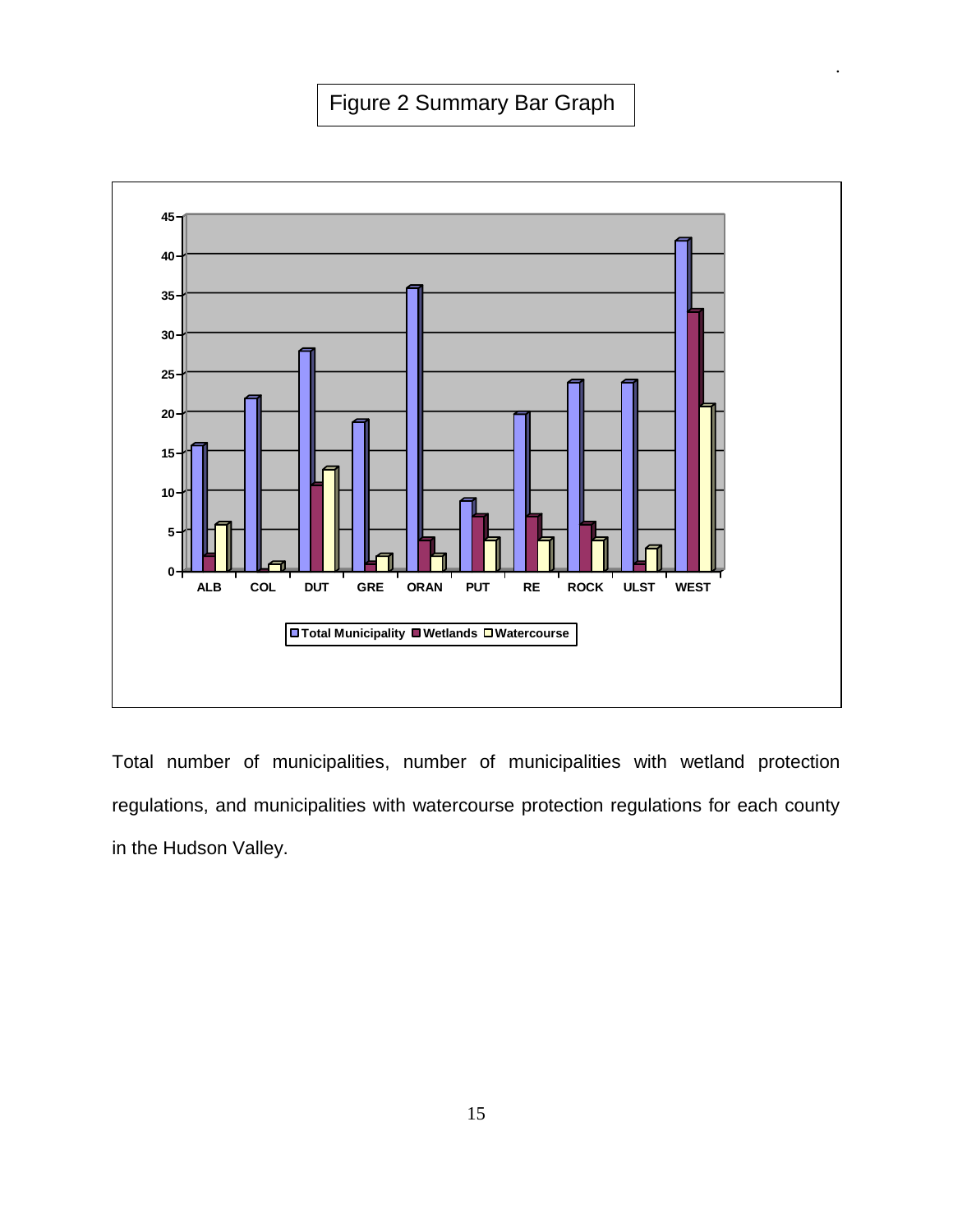Most municipal officials state that wetlands ordinances took approximately two years to implement; some took up to five years. There was considerable variation within the wetland regulations reviewed. Most municipalities used the general definition to define wetlands, which included the three-parameter approach, hydrophytic vegetation, hydric soils and hydrology. Some towns further defined the definition using either the *Corps of Engineers Wetlands Delineation Manual* (1987) or the *Federal Manual for Identifying and Delineating Jurisdictional Wetlands* (1989). The NYSDEC defines wetlands primarily using the hydrophytic vegetative parameter. The size of the regulated wetlands varies greatly from no minimum threshold to a minimum of 12.4 acres, the same minimum size regulated by the NYSDEC. Many municipalities used a minimum of one-tenth acre because the ACOE allows for disturbance to wetlands under onetenth acre under the Nationwide Permit Program. Several municipalities also regulated a "buffer" or "adjacent area" around wetlands. Over 90 percent of the municipalities that had a local wetland protection ordinance regulated buffers around wetlands. Typically, buffer areas consist of 100 feet from the wetland boundary. Some municipalities used a variable buffer size based upon such factors as soil type, slope or wetland size, which was the most common. Exempt activities within buffer areas typically included public health, emergency work, maintenance and repair of existing structures, and in some cases, agricultural activities.

.

Regulated activities were consistent from town to town. Some towns included the restricted use of chemicals. Several towns included forestry practices within their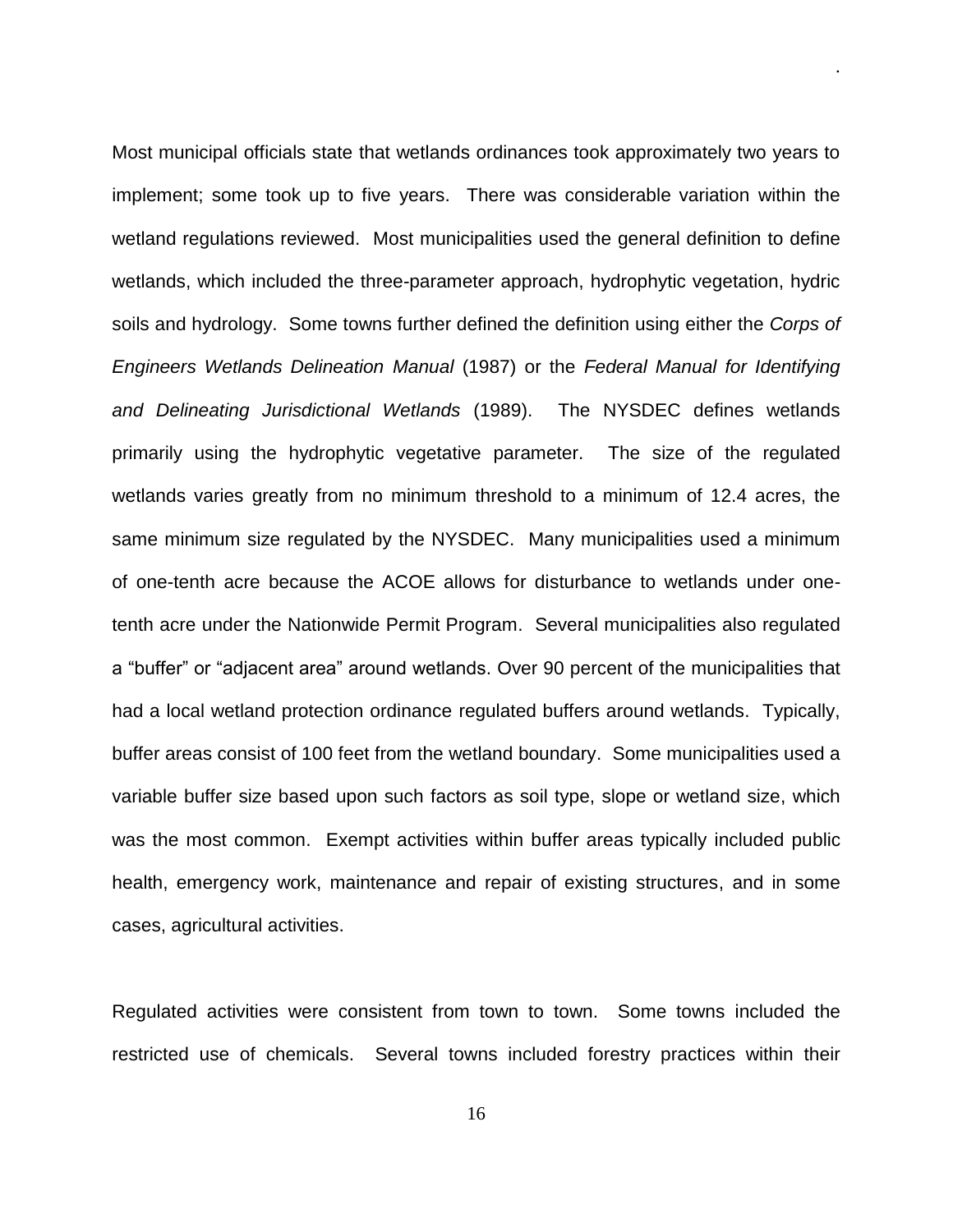wetland ordinances. Permit applications varied considerably from town to town with whom the permit would be filed with and the various town boards for decision and enforcement. The criteria for permits were similar among towns, though some require the posting of a performance bond when the permit is approved. Both civil and criminal penalties were permissible for violations. However, fines ranged widely for first and second violations.

.

A total of 60 municipalities in the Hudson Valley (25 percent) had watercourse ordinances. Some municipalities also regulated watercourses and waterbodies. Over 86 percent of the municipalities that had a local watercourse protection ordinance also regulated buffers around the watercourses. Typically, buffer areas consisted of 100 feet from the high water boundary of the watercourse. Some municipalities used a variable buffer size, based upon factors such as watercourse state classification or size.

Local government approaches include adopting official wetland maps, usually NYSDEC Freshwater Wetland Maps and/or USFWS NWI maps and incorporating wetland maps into their policies. The NYSDEC Freshwater Wetlands Maps basic mapping process involves first interpreting aerial photos and drawing the wetland areas 12.4 acres or larger onto an aerial photo, then transferring the wetland boundary from the air photo to the1:24,000, 7 1/2 minute quadrangle topographic maps. The original wetland maps were filed between 1984 and 1987. The purpose of NWI survey was not to map all wetlands and deepwater habitats, but rather, to use aerial photo interpretation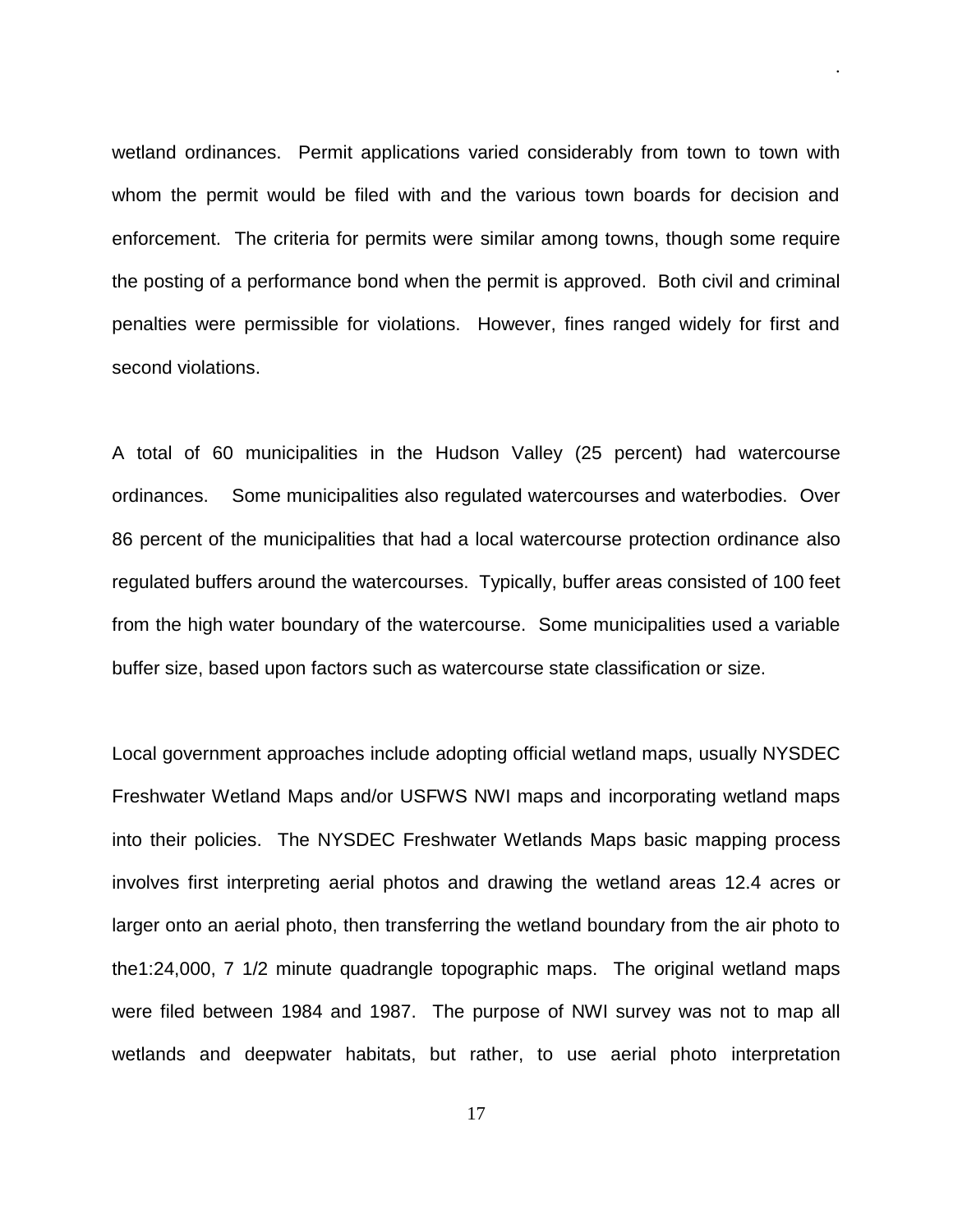techniques to produce thematic maps that show the larger types that can be identified by such techniques. The objective was to provide better geospatial information on wetlands than found on the USGS quadrangle topographic maps. The NYSDEC Freshwater Wetlands Maps and the US Fish & Wildlife Service, National Wetland Inventory Maps (NWI) were reviewed for each county. Total wetland acreage, number of wetlands and percent of county in wetlands for both state and NWI were calculated using digital maps with a GIS program and are shown in Table 12. NYSDEC regulates 3,170 wetland areas encompassing 178,359 acres throughout the Hudson Valley. NWI Maps depict 83,485 wetland areas encompassing 269,252 acres within the same region. Due to these mapping criteria, there are significant differences in number and wetland areas between the NYSDEC Freshwater Wetlands Maps and the NWI maps. NWI maps significantly underestimate the extent of wetlands. Based upon years of field experience conducting wetland delineations, it is my estimate that there up to two times more wetland areas in existence in the Hudson Valley than depicted on the NWI maps, especially in forested areas. A study in the Chesapeake Bay area indicated up to three times more existing wetland areas than shown on the NWI maps (Tiner, et al, 1994).

.

In analyzing municipalities that recently passed, failed to pass, or are currently pursuing these regulations, all officials agree early public involvement in the procedures is the most important issue. Several recently passed wetland and watercourse regulations were the result of public concern for health and safety issues such as flooding events. Certain elements of the law required compromise in order to satisfy public concerns.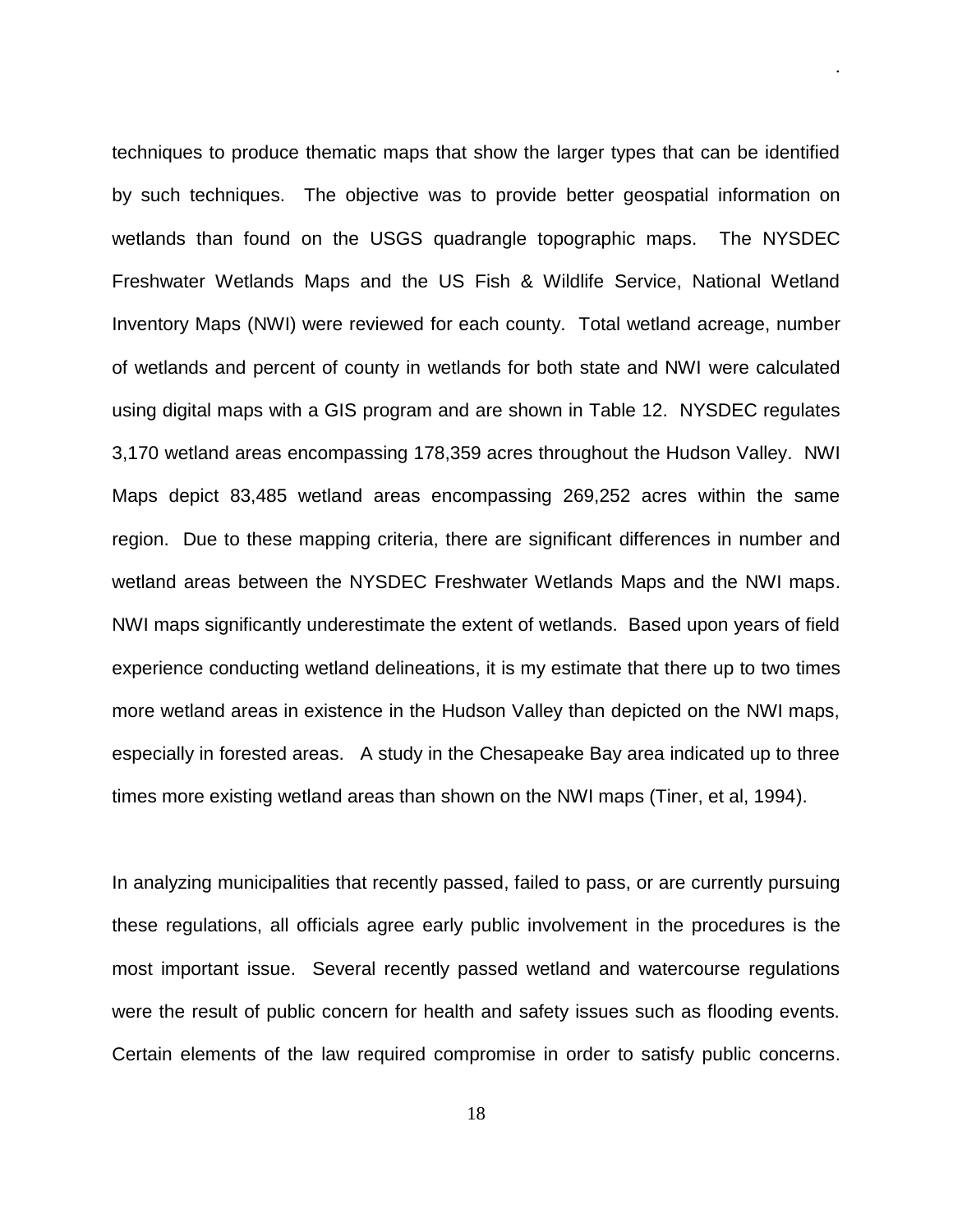Buffers are the most controversial of the wetland protection laws and as a result, several towns have not applied buffers around wetlands and watercourses to any individual lot upon which a residence already exists. Most municipalities would exempt agricultural properties from these new regulations. Grandfathered zoning conditions and allowing a variance from the zoning law for further relief was a typical concession many towns adopted to get the public to endorse the new regulations. Politics play a significant role in most municipalities. All municipalities that have failed to enact a local wetland law have been controlled by the Republican Party. Most - but not all municipalities that recently passed wetlands protection regulations were led by Democratic leaders.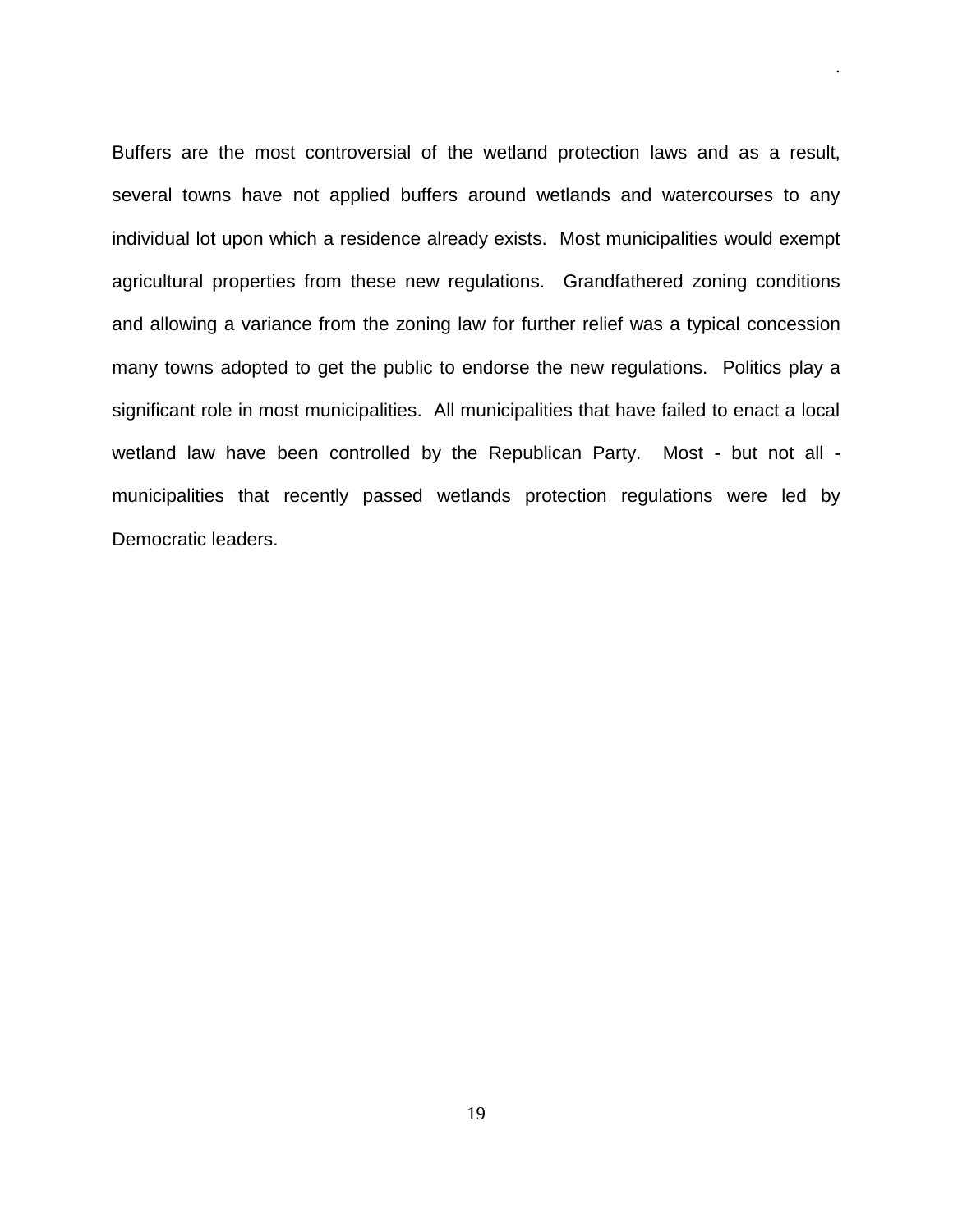# **Table 2 - Albany County**

|                                          |               |                | Minimum              | Wetland       |                                |
|------------------------------------------|---------------|----------------|----------------------|---------------|--------------------------------|
|                                          | Wetland       | <b>Stream</b>  | Regulated<br>Wetland | <b>Buffer</b> | <b>Stream</b><br><b>Buffer</b> |
|                                          |               |                |                      |               |                                |
| <b>COMMUNITY</b>                         | Ordinance     | Ordinance      | <b>Size</b>          | (Feet)        | (Feet)                         |
| <b>Town of Berne</b>                     | <b>No</b>     | No             |                      |               |                                |
| <b>Town of Bethlehem</b>                 | <b>No</b>     | Yes (2007)     |                      |               | 100                            |
| <b>Town of Coeymans</b>                  | <b>No</b>     | No.            |                      |               |                                |
| <b>Town of Colonie</b>                   | <b>No</b>     | Yes (2007)     |                      |               | 100                            |
| <b>Town of Green Island</b>              | <b>No</b>     | <b>No</b>      |                      |               |                                |
|                                          | Yes (old)     |                |                      |               |                                |
| <b>Town of Guilderland</b>               | DEC only      | Yes            | 12.4 acres           | 100           | 100                            |
| <b>Town of Knox</b>                      | <b>No</b>     | N <sub>o</sub> |                      |               |                                |
| <b>Town of New Scotland</b>              | No            | No             |                      |               |                                |
| <b>Town of</b><br><b>Rensselaerville</b> | Yes (2007)    | Yes (2007)     | No Min.              | 100           |                                |
| <b>Town of Westerlo</b>                  | <b>No</b>     | Yes            |                      |               |                                |
|                                          |               |                |                      |               |                                |
| <b>Village of Altamont</b>               | No            | No             |                      |               |                                |
| <b>Village of Colonie</b>                | No            | Yes (1995)     |                      |               | 50                             |
| <b>Village of Green Island</b>           | <b>No</b>     | No.            |                      |               |                                |
| <b>Village of Ravena</b>                 | <b>No</b>     | <b>No</b>      |                      |               |                                |
| <b>Village of</b>                        | <b>No</b>     |                |                      |               |                                |
| <b>Voorheesville</b>                     | ('76 revoked) | <b>No</b>      |                      |               |                                |
| <b>Village of Menands</b>                | No            | No             |                      |               |                                |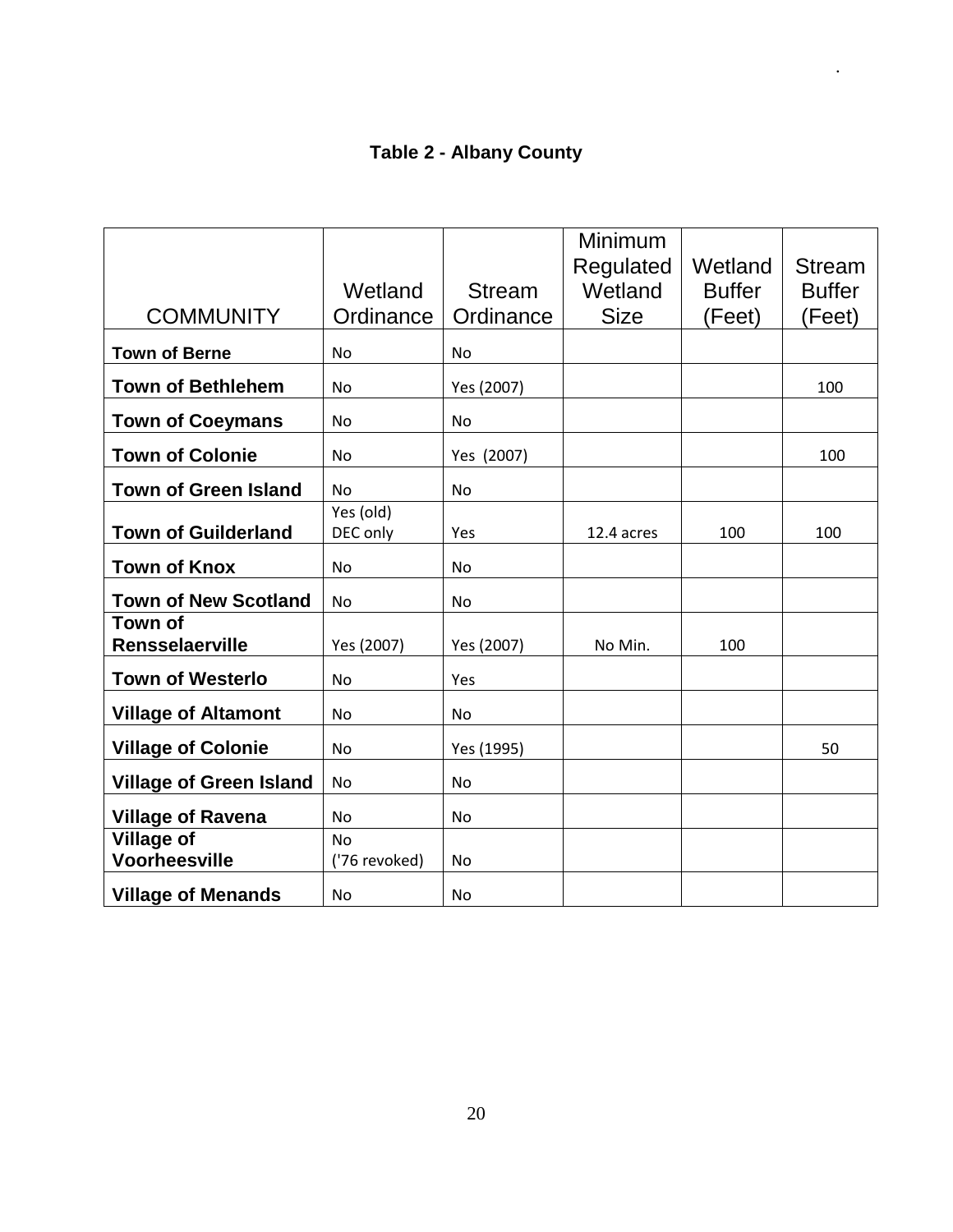# **Table 3 - Columbia County**

|                              |           |               | Minimum<br>Regulated | Wetland       | <b>Stream</b> |
|------------------------------|-----------|---------------|----------------------|---------------|---------------|
|                              | Wetland   | <b>Stream</b> | Wetland              | <b>Buffer</b> | <b>Buffer</b> |
| <b>COMMUNITY</b>             | Ordinance | Ordinance     | <b>Size</b>          | (Feet)        | (Feet)        |
| <b>Town of Ancram</b>        | <b>No</b> | Yes           |                      |               | 150           |
| <b>Town of Austerlitz</b>    | <b>No</b> | <b>No</b>     |                      |               |               |
| <b>Town of Canaan</b>        | <b>No</b> | <b>No</b>     |                      |               |               |
| <b>Town of Chatham</b>       | No        | No            |                      |               |               |
| <b>Town of Claverack</b>     | No        | <b>No</b>     |                      |               |               |
| <b>Town of Clermont</b>      | No        | <b>No</b>     |                      |               |               |
| <b>Town of Copake</b>        | <b>No</b> | <b>No</b>     |                      |               |               |
| <b>Town of Gallatin</b>      | <b>No</b> | <b>No</b>     |                      |               |               |
| <b>Town of Germantown</b>    | <b>No</b> | <b>No</b>     |                      |               |               |
| <b>Town of Ghent</b>         | <b>No</b> | <b>No</b>     |                      |               |               |
| <b>Town of Greenport</b>     | <b>No</b> | <b>No</b>     |                      |               |               |
| <b>Town of Hillsdale</b>     | No        | No            |                      |               |               |
| <b>Town of Kinderhook</b>    | <b>No</b> | <b>No</b>     |                      |               |               |
| <b>Town of Livingston</b>    | <b>No</b> | <b>No</b>     |                      |               |               |
| <b>Town of New Lebanon</b>   | No        | No            |                      |               |               |
| <b>Town of Stockport</b>     | No        | <b>No</b>     |                      |               |               |
| <b>Town of Stuyvesant</b>    | <b>No</b> | <b>No</b>     |                      |               |               |
| <b>Town of Taghkanic</b>     | <b>No</b> | <b>No</b>     |                      |               |               |
| <b>Village of Chatham</b>    | No        | No            |                      |               |               |
| <b>Village of Philmont</b>   | <b>No</b> | <b>No</b>     |                      |               |               |
| <b>Village of Kinderhook</b> | <b>No</b> | <b>No</b>     |                      |               |               |
| <b>Village of Valatie</b>    | <b>No</b> | No            |                      |               |               |

|                  |                       |               | <b>Minimum</b> |               |               |
|------------------|-----------------------|---------------|----------------|---------------|---------------|
|                  |                       |               | Regulated      | Wetland       | Stream        |
|                  | Wetland               | <b>Stream</b> | Wetland        | <b>Buffer</b> | <b>Buffer</b> |
| <b>COMMUNITY</b> | Ordinance   Ordinance |               | Size           | (Feet)        | 'Feet)        |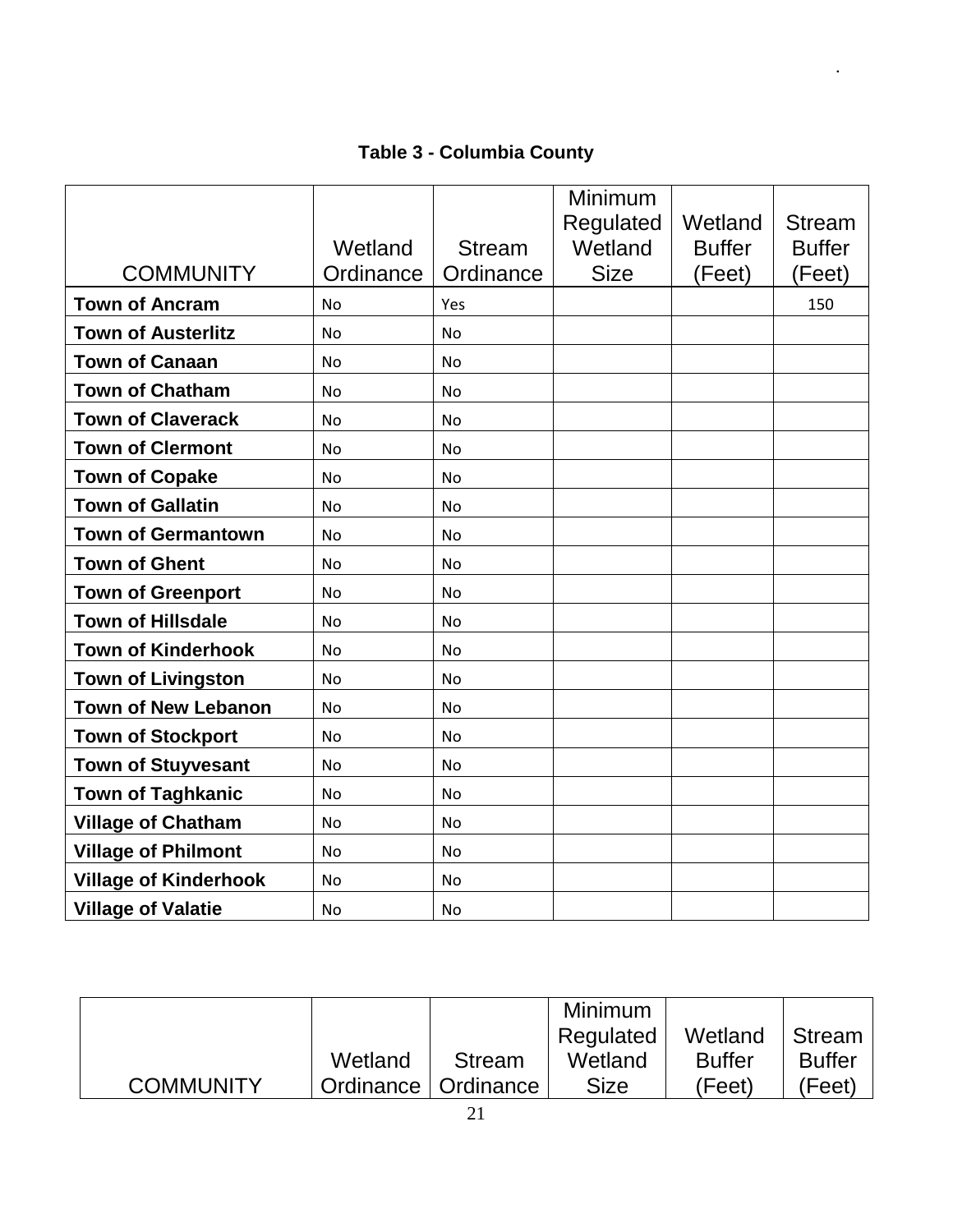| <b>Town of Amenia</b>                    | <b>No</b>            | <b>No</b>      |            |              |        |
|------------------------------------------|----------------------|----------------|------------|--------------|--------|
|                                          | <b>No</b>            |                |            |              |        |
| <b>Town of Beekman</b>                   | (Drafted 08)         | No             |            |              |        |
| <b>Town of Clinton</b>                   | Yes (2009)           | Yes            | $1/2$ Acre | 50/100       | 100    |
| <b>Town of Dover</b>                     | <b>No</b>            | Yes            |            |              | 50/100 |
| <b>Town of East Fishkill</b>             | Yes (2007)           | Yes            | $1/2$ acre | 50/75/100    | 50     |
| <b>Town of Fishkill</b>                  | Yes (2003)           | Yes            | 1 acre     | 50/75/100    | 30/50  |
|                                          | No (Passed in<br>'09 |                |            |              |        |
| <b>Town of Hyde Park</b>                 | overturned)          | No             |            |              |        |
| <b>Town of LaGrange</b>                  | Yes (1994)           | Yes            | 1 acre     | 50/75/100    | 20/200 |
| <b>Town of Milan</b>                     | Yes                  | Yes            | No Min.    | 100          | 100    |
| <b>Town of Northeast</b>                 | No                   | No             |            |              |        |
| <b>Town of Pawling</b>                   | Yes                  | Yes            | 1⁄4 acre   | 100          | 100    |
| <b>Town of Pine Plains</b>               | No                   | Yes            |            |              | 100    |
| <b>Town of Pleasant</b><br><b>Valley</b> | Yes (2003)           | Yes            | $1/2$ acre | 25/50/75/100 | 25/100 |
| <b>Town of Poughkeepsie</b>              | Yes (2003)           | <b>Yes</b>     | 1 acre     | 50/100       | 5/200  |
| <b>Town of Red Hook</b>                  | <b>No</b>            | No             |            |              |        |
| <b>Town of Rhinebeck</b>                 | Yes (2009)           | Yes            | No Min.    | 100          | 100    |
| <b>Town of Stanford</b>                  | No.                  | N <sub>0</sub> |            |              |        |

**Table 4 - Dutchess County**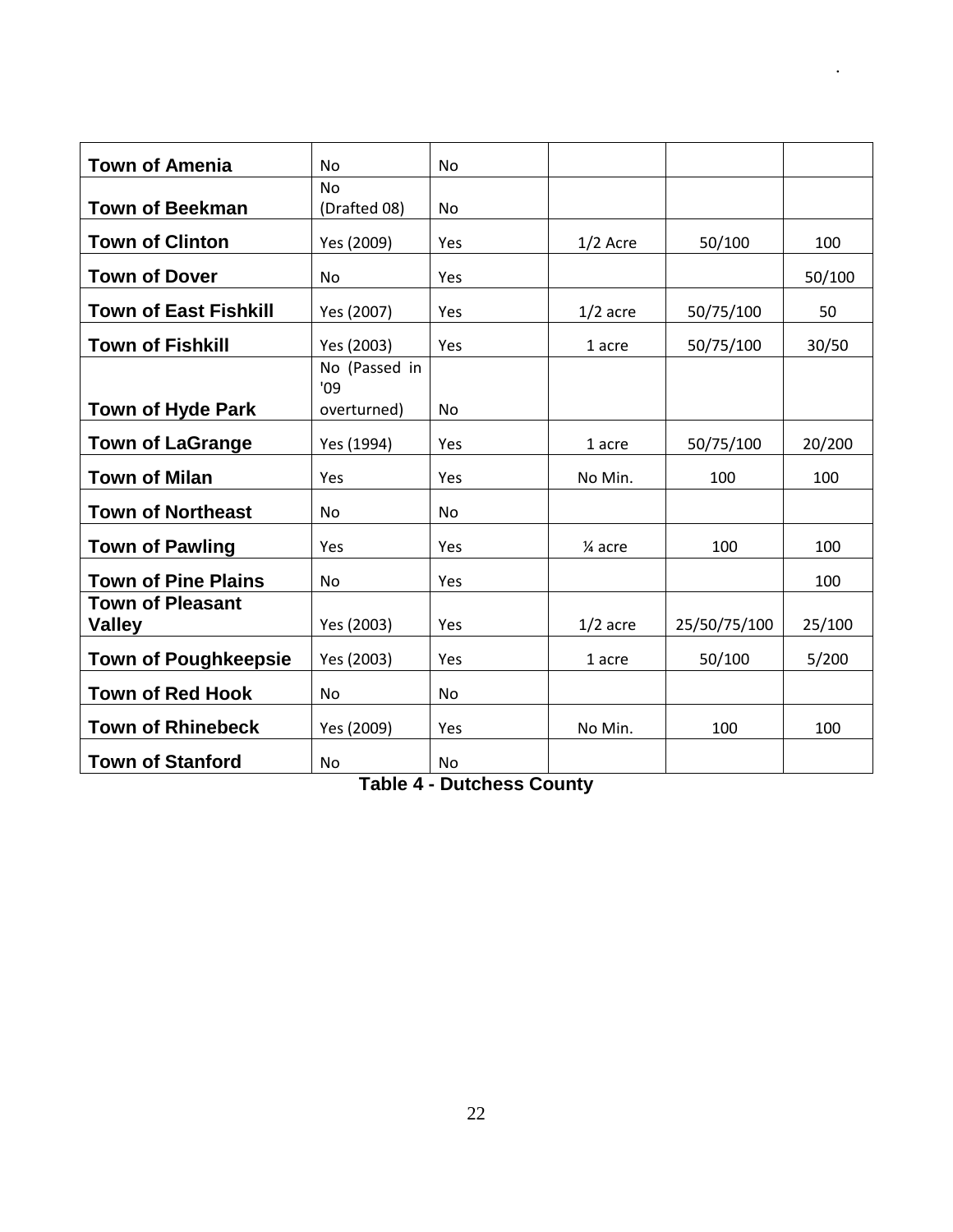# **Table 4 - Dutchess County**

.

### **Continued**

| <b>COMMUNITY</b>                             | Wetland<br>Ordinance | <b>Stream</b><br>Ordinance | <b>Minimum</b><br>Regulated<br>Wetland<br><b>Size</b> | Wetland<br><b>Buffer</b><br>(Feet) | <b>Stream</b><br><b>Buffer</b><br>(Feet) |
|----------------------------------------------|----------------------|----------------------------|-------------------------------------------------------|------------------------------------|------------------------------------------|
| <b>Town of Union Vale</b>                    | N <sub>o</sub>       | No.                        |                                                       |                                    |                                          |
| <b>Town of Wappinger</b>                     | Yes (2005)           | Yes                        | No Min.                                               | 100                                | 100                                      |
| <b>Town of Washington</b>                    | Yes (2008)           | Yes                        | $1/2$ Acre                                            | 100                                | 100                                      |
| <b>Village of Fishkill</b>                   | No.                  | No.                        |                                                       |                                    |                                          |
| <b>Village of Millbrook</b>                  | No.                  | No.                        |                                                       |                                    |                                          |
| <b>Village of Millerton</b>                  | No.                  | No.                        |                                                       |                                    |                                          |
| <b>Village of Pawling</b>                    | No.                  | No.                        |                                                       |                                    |                                          |
| <b>Village of Red Hook</b>                   | No                   | No.                        |                                                       |                                    |                                          |
| <b>Village of Rhinebeck</b>                  | <b>No</b>            | No.                        |                                                       |                                    |                                          |
| <b>Village of</b><br><b>Wappingers Falls</b> | No.                  | No.                        |                                                       |                                    |                                          |
| <b>Village of Tivoli</b>                     | <b>No</b>            | No.                        |                                                       |                                    |                                          |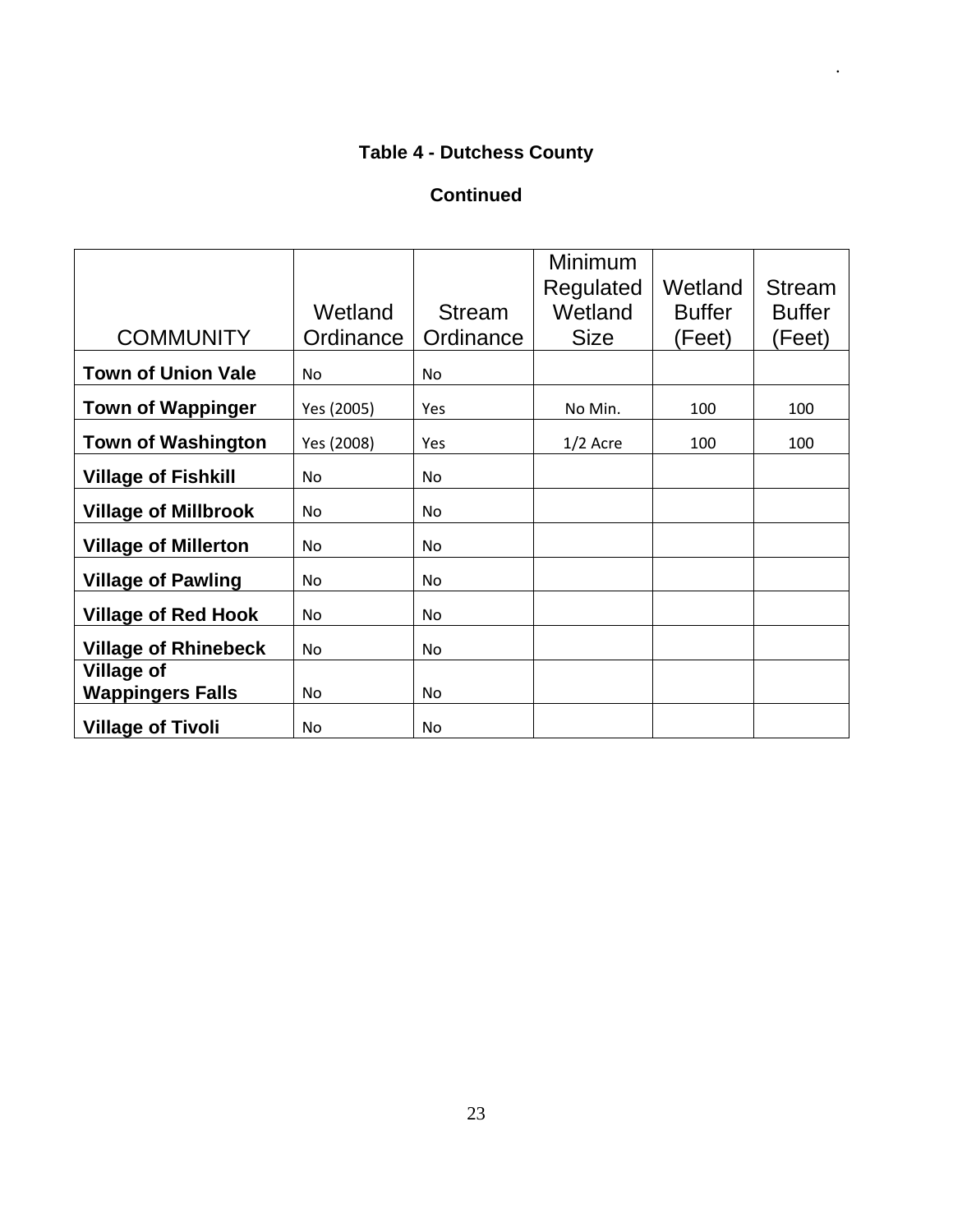#### **Table 5 - Greene County**

|                                        |           |               | Minimum<br>Regulated | Wetland       | <b>Stream</b> |
|----------------------------------------|-----------|---------------|----------------------|---------------|---------------|
|                                        | Wetland   | <b>Stream</b> | Wetland              | <b>Buffer</b> | <b>Buffer</b> |
| <b>COMMUNITY</b>                       | Ordinance | Ordinance     | <b>Size</b>          | (Feet)        | (Feet)        |
| <b>Town of Ashland</b>                 | <b>No</b> | <b>No</b>     |                      |               |               |
| <b>Town of Athens</b>                  | <b>No</b> | No            |                      |               |               |
| <b>Village of Athens</b>               | <b>No</b> | No            |                      |               |               |
| <b>Town of Cairo</b>                   | <b>No</b> | No            |                      |               |               |
| <b>Town of Catskill</b>                | <b>No</b> | <b>No</b>     |                      |               |               |
| <b>Village of Catskill</b>             | <b>No</b> | No            |                      |               |               |
| <b>Town of Coxsackie</b>               | No.       | No.           |                      |               |               |
| <b>Village of Coxsackie</b>            | Yes       | Yes           | No Min.              | 50            | 50            |
| <b>Town of Durham</b>                  | <b>No</b> | <b>No</b>     |                      |               |               |
| <b>Town of Greenville</b>              | <b>No</b> | No            |                      |               |               |
| <b>Town of Halcott</b>                 | <b>No</b> | No            |                      |               |               |
| <b>Town of Hunter</b>                  | <b>No</b> | No            |                      |               |               |
| <b>Village of Hunter</b>               | No        | No            |                      |               |               |
| <b>Town of Jewett</b>                  | <b>No</b> | <b>No</b>     |                      |               |               |
| <b>Town of Lexington</b>               | No        | No            |                      |               |               |
| <b>Town of</b><br><b>New Baltimore</b> | No        | Yes           |                      |               | 100           |
| <b>Town of Prattsville</b>             | <b>No</b> | <b>No</b>     |                      |               |               |
| <b>Village of Tannersville</b>         | <b>No</b> | No            |                      |               |               |
| <b>Town of Windham</b>                 | <b>No</b> | No            |                      |               |               |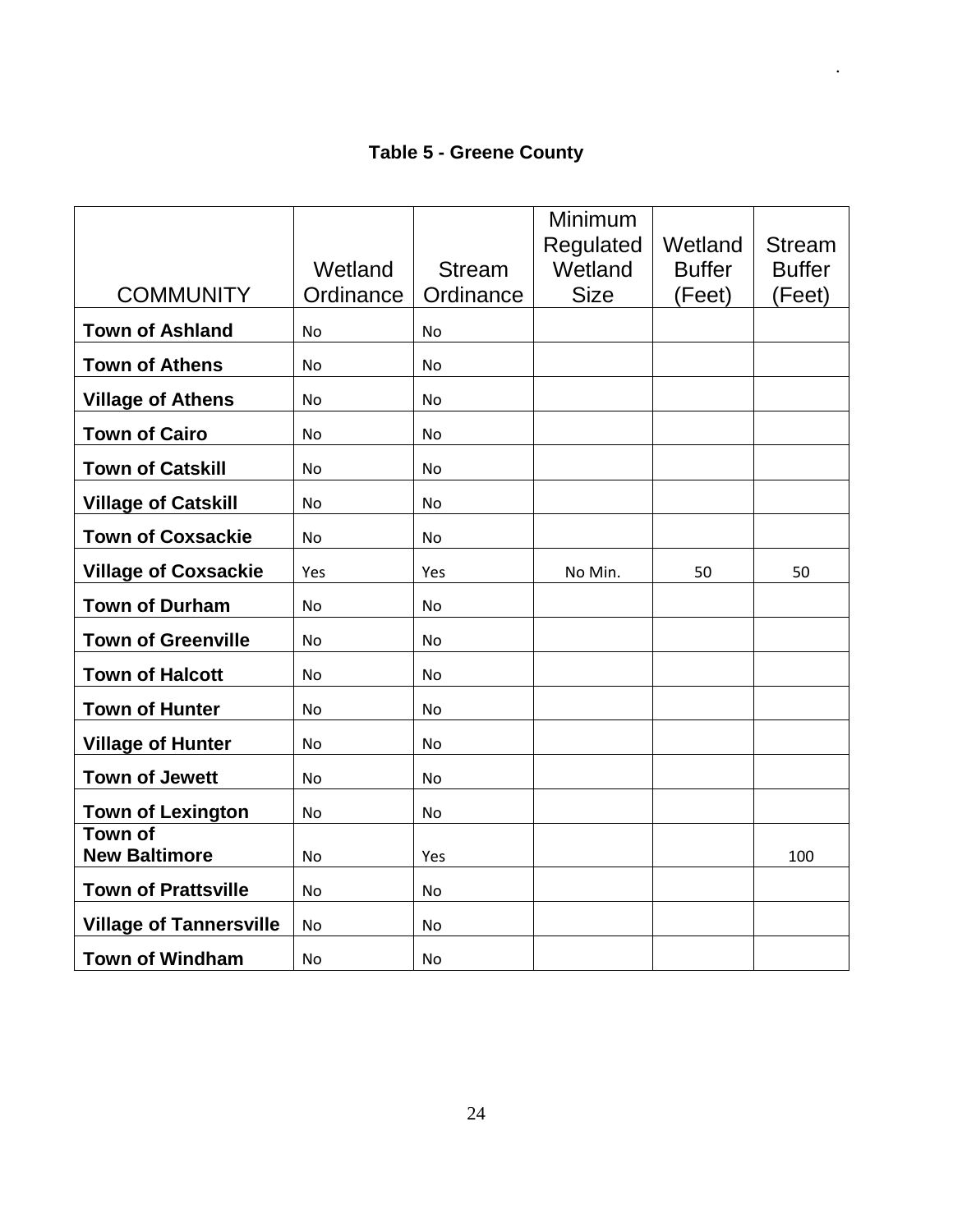# **Table 6 - Orange County**

|                                |                      |                            | Minimum                |                         |                         |
|--------------------------------|----------------------|----------------------------|------------------------|-------------------------|-------------------------|
|                                |                      |                            | Regulated              | Wetland                 | <b>Stream</b>           |
| <b>COMMUNITY</b>               | Wetland<br>Ordinance | <b>Stream</b><br>Ordinance | Wetland<br><b>Size</b> | <b>Buffer</b><br>(Feet) | <b>Buffer</b><br>(Feet) |
| <b>Town of</b>                 |                      |                            |                        |                         |                         |
| <b>Blooming Grove</b>          | <b>No</b>            | No                         |                        |                         |                         |
| <b>Town of Chester</b>         | Yes (1976)           | Yes                        | No Min.                | 100                     | 50/100                  |
| <b>Town of Cornwall</b>        | <b>No</b>            | <b>No</b>                  |                        |                         |                         |
| <b>Town of Crawford</b>        | <b>No</b>            | Yes                        |                        |                         | 50                      |
| <b>Town of Deerpark</b>        | No                   | No                         |                        |                         |                         |
| <b>Town of Goshen</b>          | <b>No</b>            | No                         |                        |                         |                         |
| <b>Town of Greenville</b>      | <b>No</b>            | No                         |                        |                         |                         |
| <b>Town of</b><br>Hamptonburgh | <b>No</b>            | No                         |                        |                         |                         |
| <b>Town of Highlands</b>       | <b>No</b>            | <b>No</b>                  |                        |                         |                         |
| <b>Town of Minisink</b>        | Yes                  | <b>No</b>                  | No Min.                | 100                     |                         |
| <b>Town of Monroe</b>          | Yes (1990)           | No                         | No Min.                | 100                     |                         |
| <b>Town of Montgomery</b>      | No (Failed)          | No                         |                        |                         |                         |
| <b>Town of Mount Hope</b>      | No                   | No                         |                        |                         |                         |
| <b>Town of New Windsor</b>     | <b>No</b>            | No                         |                        |                         |                         |
| <b>Town of Newburgh</b>        | <b>No</b>            | No                         |                        |                         |                         |
| <b>Town of Tuxedo</b>          | No                   | No                         |                        |                         |                         |
| <b>Town of Wallkill</b>        | No (Failed)          | <b>No</b>                  |                        |                         |                         |
| <b>Town of Warwick</b>         | N <sub>o</sub>       | No                         |                        |                         |                         |
| <b>Town of Wawayanda</b>       | No                   | No                         |                        |                         |                         |
| <b>Town of Woodbury</b>        | No                   | No                         |                        |                         |                         |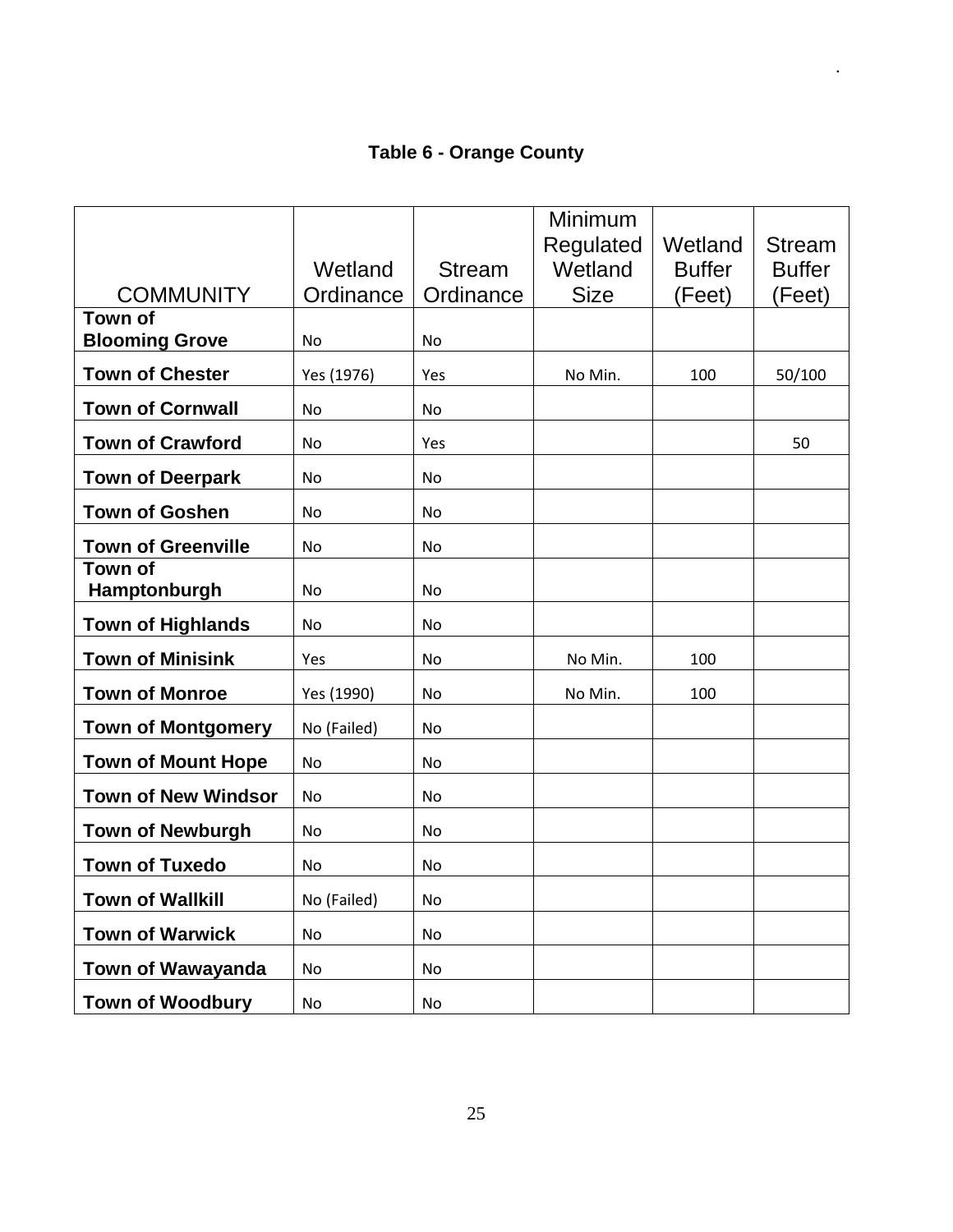# **Table 6 - Orange County**

.

#### **Continued**

|                                            |                          |               | Minimum<br>Regulated | Wetland       | <b>Stream</b> |
|--------------------------------------------|--------------------------|---------------|----------------------|---------------|---------------|
|                                            | Wetland                  | <b>Stream</b> | Wetland              | <b>Buffer</b> | <b>Buffer</b> |
| <b>COMMUNITY</b>                           | Ordinance                | Ordinance     | <b>Size</b>          | (Feet)        | (Feet)        |
| <b>Village of Chester</b>                  | <b>No</b>                | <b>No</b>     |                      |               |               |
| <b>Village of Cornwall</b>                 | <b>No</b>                | <b>No</b>     |                      |               |               |
| <b>Village of Florida</b>                  | <b>No</b>                | <b>No</b>     |                      |               |               |
| <b>Village of Goshen</b>                   | <b>No</b>                | <b>No</b>     |                      |               |               |
| <b>Village of Harriman</b>                 | <b>No</b>                | No            |                      |               |               |
| <b>Village of</b><br><b>Highland Falls</b> | No                       | <b>No</b>     |                      |               |               |
| <b>Village of Maybrook</b>                 | <b>No</b>                | <b>No</b>     |                      |               |               |
| <b>Village of Monroe</b>                   | <b>No</b>                | <b>No</b>     |                      |               |               |
| <b>Village of Tuxedo Park</b>              | <b>No</b>                | <b>No</b>     |                      |               |               |
| <b>Village of Unionville</b>               | <b>No</b>                | No            |                      |               |               |
| <b>Village of</b><br>Washingtonville       | <b>No</b>                | <b>No</b>     |                      |               |               |
| <b>Village of</b><br><b>Greenwood Lake</b> | <b>No</b>                | <b>No</b>     |                      |               |               |
| <b>Village of Montgomery</b>               | <b>No</b>                | No            |                      |               |               |
| <b>Village of Kiryas Joel</b>              | <b>No</b>                | <b>No</b>     |                      |               |               |
| <b>Village of Walden</b>                   | (1976 r.<br>Yes<br>1986) | <b>No</b>     | No Min.              | 100           |               |
| <b>Village of Warwick</b>                  | <b>No</b>                | No            |                      |               |               |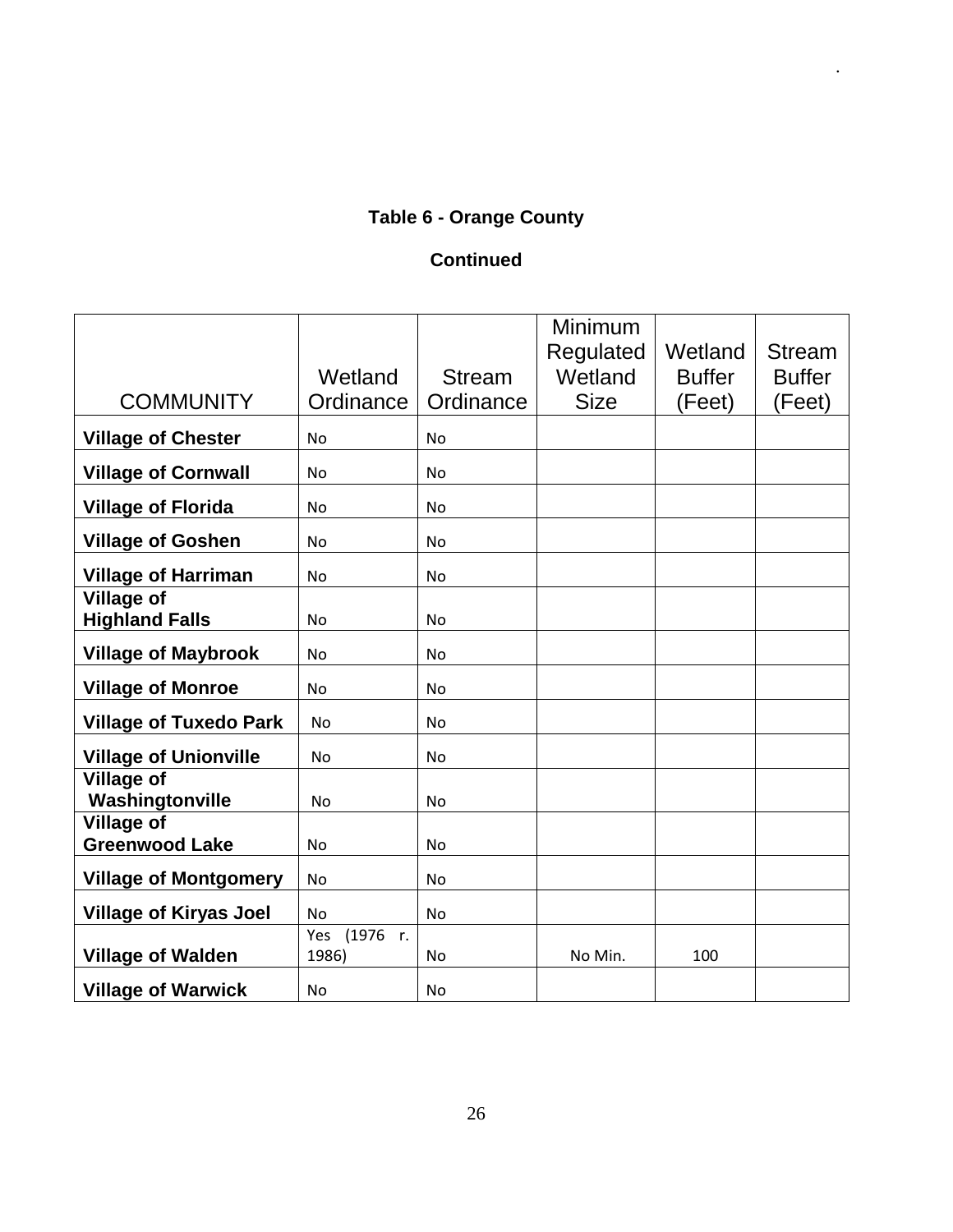# **Table 7 - Putnam County**

|                               |                |               | Minimum            |               |               |
|-------------------------------|----------------|---------------|--------------------|---------------|---------------|
|                               |                |               | Regulated          | Wetland       | <b>Stream</b> |
|                               | Wetland        | <b>Stream</b> | Wetland            | <b>Buffer</b> | <b>Buffer</b> |
| <b>COMMUNITY</b>              | Ordinance      | Ordinance     | <b>Size</b>        | (Feet)        | (Feet)        |
| <b>Village of Brewster</b>    | No.            | No.           |                    |               |               |
| <b>Town of Carmel</b>         | Yes (1994)     | Yes           | 5,000 sq ft.       | 100           | 100           |
| <b>Village of Cold Spring</b> | No.            | No.           |                    |               |               |
|                               | Yes (88) Under |               |                    |               |               |
| <b>Town of Kent</b>           | Review         | No.           | 1 acre             | 100           |               |
| <b>Village of Nelsonville</b> | Yes (80's)     | Yes           | 1⁄4 acre           | 100           | 50            |
| <b>Town of Patterson</b>      | Yes (2005)     | No.           | $\frac{1}{2}$ acre |               |               |
| <b>Town of Phillipstown</b>   | <b>Yes</b>     | Yes           | No Min.            | 100           | 100           |
| Town of                       |                |               |                    |               |               |
| <b>Putnam Valley</b>          | <b>Yes</b>     | Yes           | $1/2$ Acre         | 100           | 100           |
| <b>Town of Southeast</b>      | Yes (2003)     | No.           | $1/10$ acre        | 100/200       |               |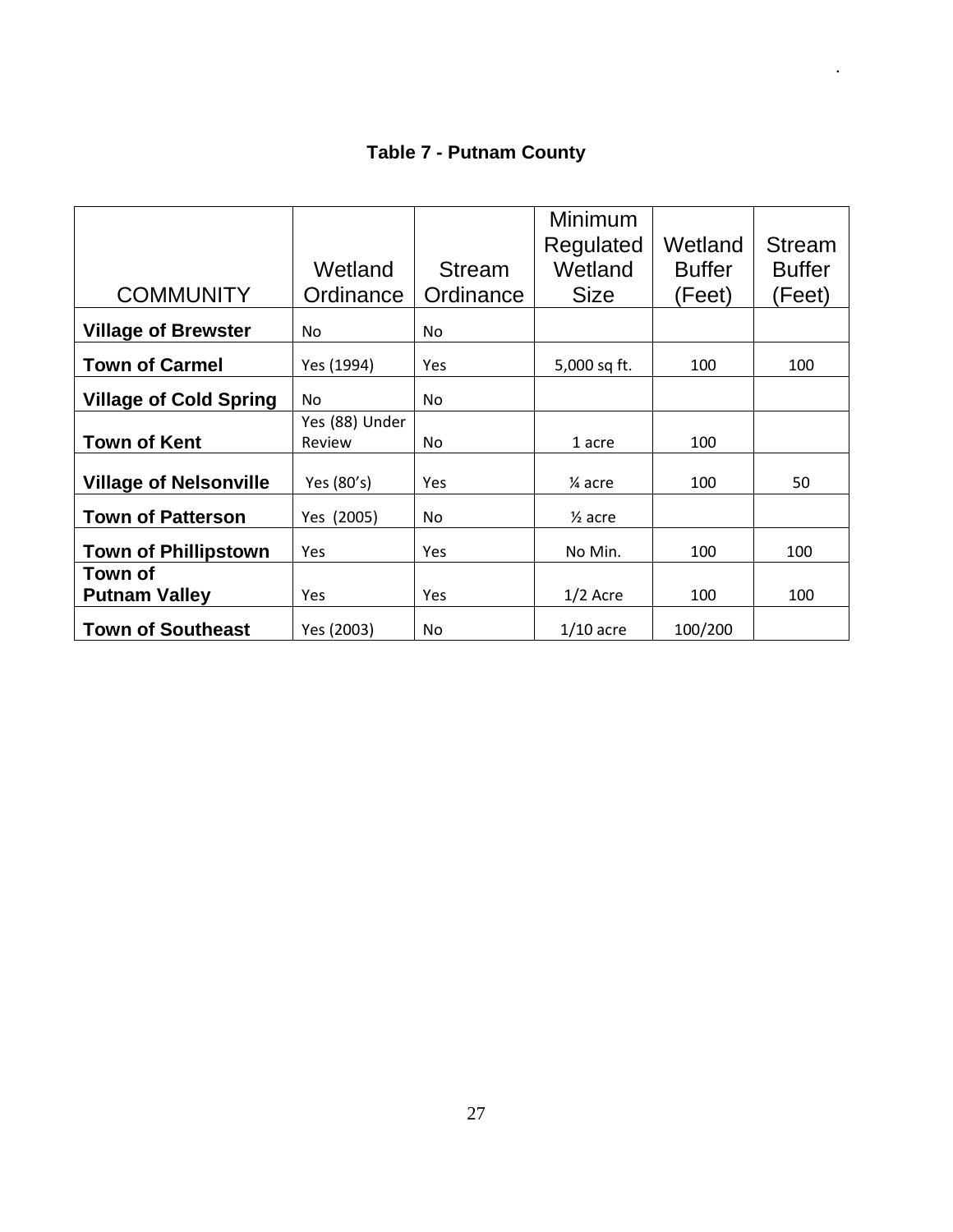# **Table 8 - Rensselaer County**

|                                                 |                           |               | Minimum<br>Regulated | Wetland       | <b>Stream</b> |
|-------------------------------------------------|---------------------------|---------------|----------------------|---------------|---------------|
|                                                 | Wetland                   | <b>Stream</b> | Wetland              | <b>Buffer</b> | <b>Buffer</b> |
| <b>COMMUNITY</b>                                | Ordinance                 | Ordinance     | <b>Size</b>          | (Feet)        | (Feet)        |
| <b>Town of Berlin</b>                           | <b>No</b>                 | <b>No</b>     |                      |               |               |
| <b>Town of Brunswick</b>                        | N <sub>o</sub>            | <b>No</b>     |                      |               |               |
| <b>Village of</b><br><b>Castleton On Hudson</b> | Yes                       | Yes           |                      |               |               |
| <b>Town of</b><br><b>East Greenbush</b>         | Yes (2008)                | Yes           | No Min.              | 25/100        | 50            |
| <b>Village of East Nassau</b>                   | No                        | Yes           |                      |               | 30            |
| <b>Town of Grafton</b>                          | Yes<br>(1976)<br>DEC Only | No            | 12.4 acres           | 100           |               |
| <b>Town of Hoosick</b>                          | <b>No</b>                 | No            |                      |               |               |
| <b>Village of</b>                               |                           |               |                      |               |               |
| <b>Hoosick Falls</b>                            | <b>No</b>                 | No            |                      |               |               |
| <b>Town of Nassau</b>                           | Yes (86 r. 08)            | Yes           | No Min.              | 30            | 30/100        |
| <b>Village of Nassau</b>                        | No                        | <b>No</b>     |                      |               |               |
| Town of<br><b>North Greenbush</b>               | <b>No</b>                 | <b>No</b>     |                      |               |               |
| <b>Town of Petersburg</b>                       | Yes (1976)                | <b>No</b>     | No Min.              | 100           |               |
| <b>Town of Pittstown</b>                        | N <sub>o</sub>            | No            |                      |               |               |
| <b>Town of Poestenkill</b>                      | No.                       | No            |                      |               |               |
| <b>Town of Sand Lake</b>                        | Yes (1976)                | No            | No Min.              | 100           |               |
| <b>Town of Schaghticoke</b>                     | <b>No</b>                 | No            |                      |               |               |
| <b>Village of</b><br><b>Schaghticoke</b>        | <b>No</b>                 | <b>No</b>     |                      |               |               |
| <b>Town of Schodack</b>                         | Yes (1976)<br>DEC Only    | <b>No</b>     | 12.4 acres           | 100           |               |
| <b>Town of Stephentown</b>                      | <b>No</b>                 | No            |                      |               |               |
| <b>Village of Valley Falls</b>                  | No.                       | No            |                      |               |               |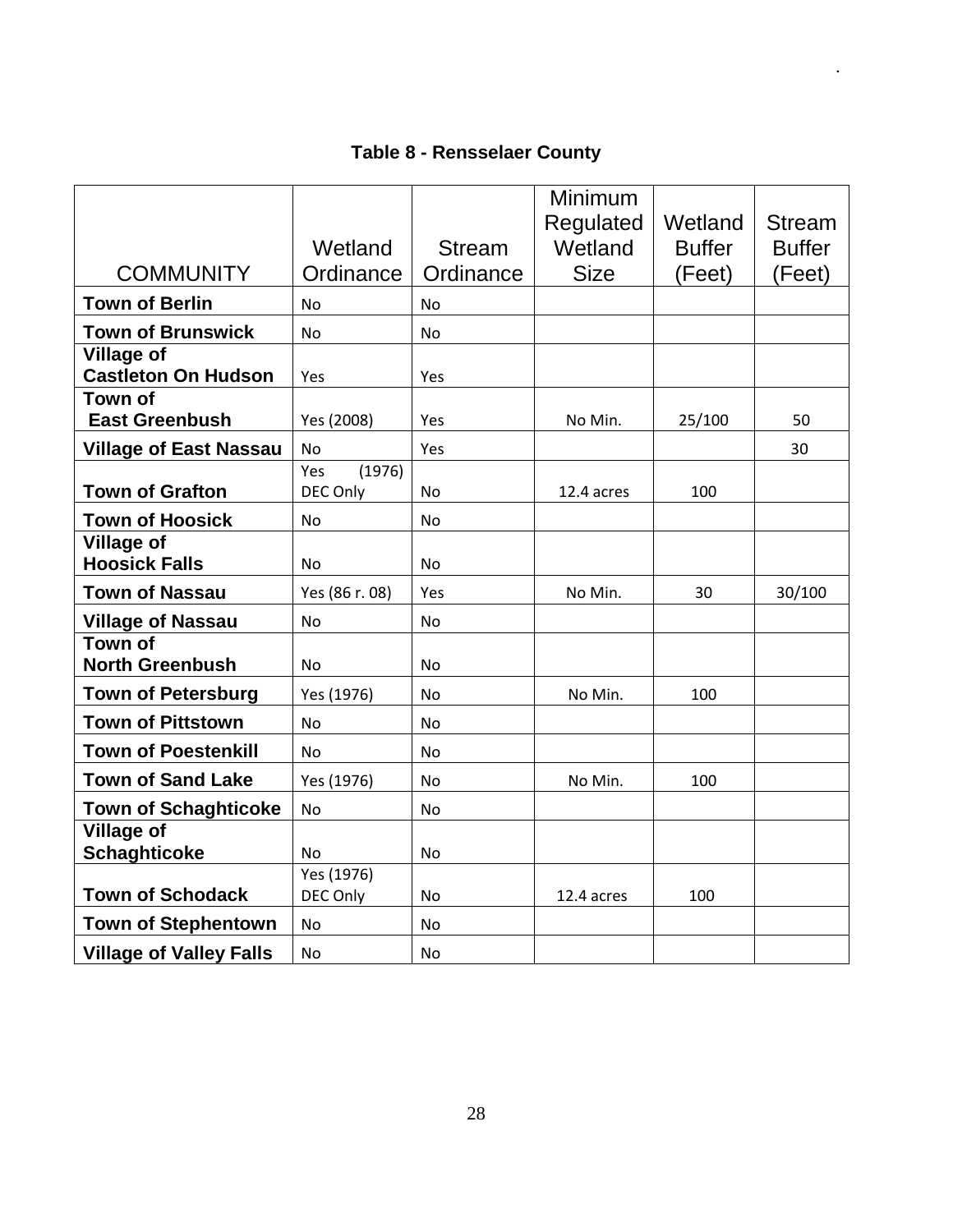# **Table 9 - Rockland County**

| <b>COMMUNITY</b>                | Wetland<br>Ordinance | <b>Stream</b><br>Ordinance | Minimum<br>Regulated<br>Wetland<br><b>Size</b> | Wetland<br><b>Buffer</b><br>(Feet) | <b>Stream</b><br><b>Buffer</b><br>(Feet) |
|---------------------------------|----------------------|----------------------------|------------------------------------------------|------------------------------------|------------------------------------------|
|                                 |                      |                            |                                                |                                    |                                          |
| <b>Village of Airmont</b>       | Yes                  | Yes                        | $1/10$ acre                                    |                                    |                                          |
| <b>Vil of Chestnut Ridge</b>    | Yes (1987)           | Yes                        | $1/10$ acre                                    | 100                                | 100                                      |
| <b>Town of Clarkstown</b>       | <b>No</b>            | No                         |                                                |                                    |                                          |
| <b>Vil GrandView- Hudson</b>    | <b>No</b>            | <b>No</b>                  |                                                |                                    |                                          |
| <b>Town of Haverstraw</b>       | Yes (1976)           | No                         |                                                |                                    |                                          |
| <b>Village of Haverstraw</b>    | No                   | No                         |                                                |                                    |                                          |
| <b>Village of Hillburn</b>      | <b>No</b>            | <b>No</b>                  |                                                |                                    |                                          |
| <b>Village of Kaser</b>         | No                   | No                         |                                                |                                    |                                          |
| <b>Village of Montebello</b>    | Yes (2004)           | <b>No</b>                  | $1/10$ acre                                    |                                    |                                          |
| <b>Vil of New Hempstead</b>     | Yes (1984)           | Yes                        | $1/10$ acre                                    | 100                                | 100                                      |
| <b>Village of New Square</b>    | <b>No</b>            | No                         |                                                |                                    |                                          |
| <b>Village of Nyack</b>         | No                   | No                         |                                                |                                    |                                          |
| <b>Town of Orangetown</b>       | No                   | No                         |                                                |                                    |                                          |
| <b>Village of Piermont</b>      | <b>No</b>            | No                         |                                                |                                    |                                          |
| <b>Village of Pomona</b>        | No                   | No                         |                                                |                                    |                                          |
| <b>Town of Ramapo</b>           | No                   | No                         |                                                |                                    |                                          |
| <b>Village of Sloatsburg</b>    | <b>No</b>            | No                         |                                                |                                    |                                          |
| <b>Village of South Nyack</b>   | No                   | No                         |                                                |                                    |                                          |
| <b>Village of Spring Valley</b> | <b>No</b>            | <b>No</b>                  |                                                |                                    |                                          |
| <b>Town of Stony Point</b>      | <b>No</b>            | No                         |                                                |                                    |                                          |
| <b>Village of Suffern</b>       | No                   | <b>No</b>                  |                                                |                                    |                                          |
| <b>Village of Upper Nyack</b>   | No                   | Yes (2007)                 |                                                |                                    |                                          |
| <b>Village of Wesley Hills</b>  | Yes(84 r. 02)        | <b>No</b>                  | $1/10$ acre                                    |                                    |                                          |
| <b>Vil of West Haverstraw</b>   | <b>No</b>            | No.                        |                                                |                                    |                                          |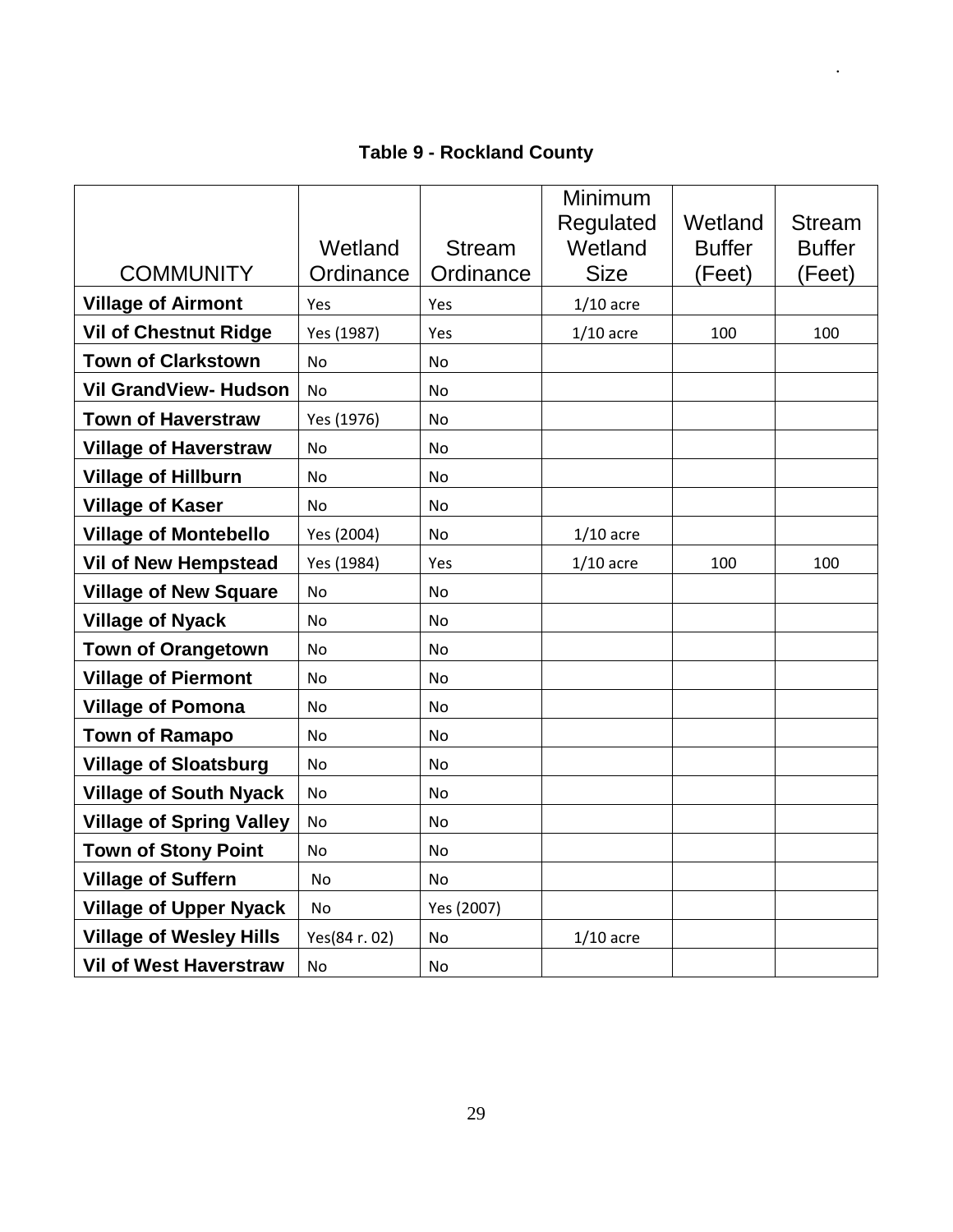# **Table 10 - Ulster County**

|                              |              |                | Minimum<br>Regulated | Wetland       | <b>Stream</b> |
|------------------------------|--------------|----------------|----------------------|---------------|---------------|
|                              | Wetland      | <b>Stream</b>  | Wetland              | <b>Buffer</b> | <b>Buffer</b> |
| <b>COMMUNITY</b>             | Ordinance    | Ordinance      | <b>Size</b>          | (Feet)        | (Feet)        |
| <b>Town of Denning</b>       | <b>No</b>    | <b>No</b>      |                      |               |               |
| <b>Town of Esopus</b>        | <b>No</b>    | <b>No</b>      |                      |               |               |
| <b>Town of Gardiner</b>      | No (Drafted) | Yes            |                      |               | 100           |
| <b>Town of Hardenburgh</b>   | <b>No</b>    | No.            |                      |               |               |
| <b>Town of Hurley</b>        | <b>No</b>    | No             |                      |               |               |
| <b>Town of Kingston</b>      | <b>No</b>    | N <sub>o</sub> |                      |               |               |
| <b>Town of Lloyd</b>         | No           | No             |                      |               |               |
| <b>Town of Marbletown</b>    | No           | <b>No</b>      |                      |               |               |
| <b>Town of Marlborough</b>   | <b>No</b>    | N <sub>o</sub> |                      |               |               |
| <b>Town of New Paltz</b>     | No           | No             |                      |               |               |
| <b>Town of Olive</b>         | No           | No             |                      |               |               |
| <b>Town of Plattekill</b>    | <b>No</b>    | No             |                      |               |               |
| <b>Town of Rochester</b>     | No           | <b>No</b>      |                      |               |               |
| <b>Town of Rosendale</b>     | No           | No             |                      |               |               |
| <b>Town of Saugerties</b>    | No           | No             |                      |               |               |
| <b>Town of Shandaken</b>     | <b>No</b>    | No             |                      |               |               |
| <b>Town of Shawangunk</b>    | No           | No.            |                      |               |               |
| <b>Town of Ulster</b>        | <b>No</b>    | No             |                      |               |               |
| <b>Town of Wawarsing</b>     | <b>No</b>    | No             |                      |               |               |
| <b>Town of Woodstock</b>     | Yes (2009)   | Yes            | No Min.              | 50/100        | 30-100        |
| <b>Village of Ellenville</b> | No           | No             |                      |               |               |
| <b>Village of New Paltz</b>  | <b>No</b>    | Yes (1977)     |                      |               | 20            |
| <b>Village of Saugerties</b> | <b>No</b>    | <b>No</b>      |                      |               |               |
| <b>City of Kingston</b>      | No           | No             |                      |               |               |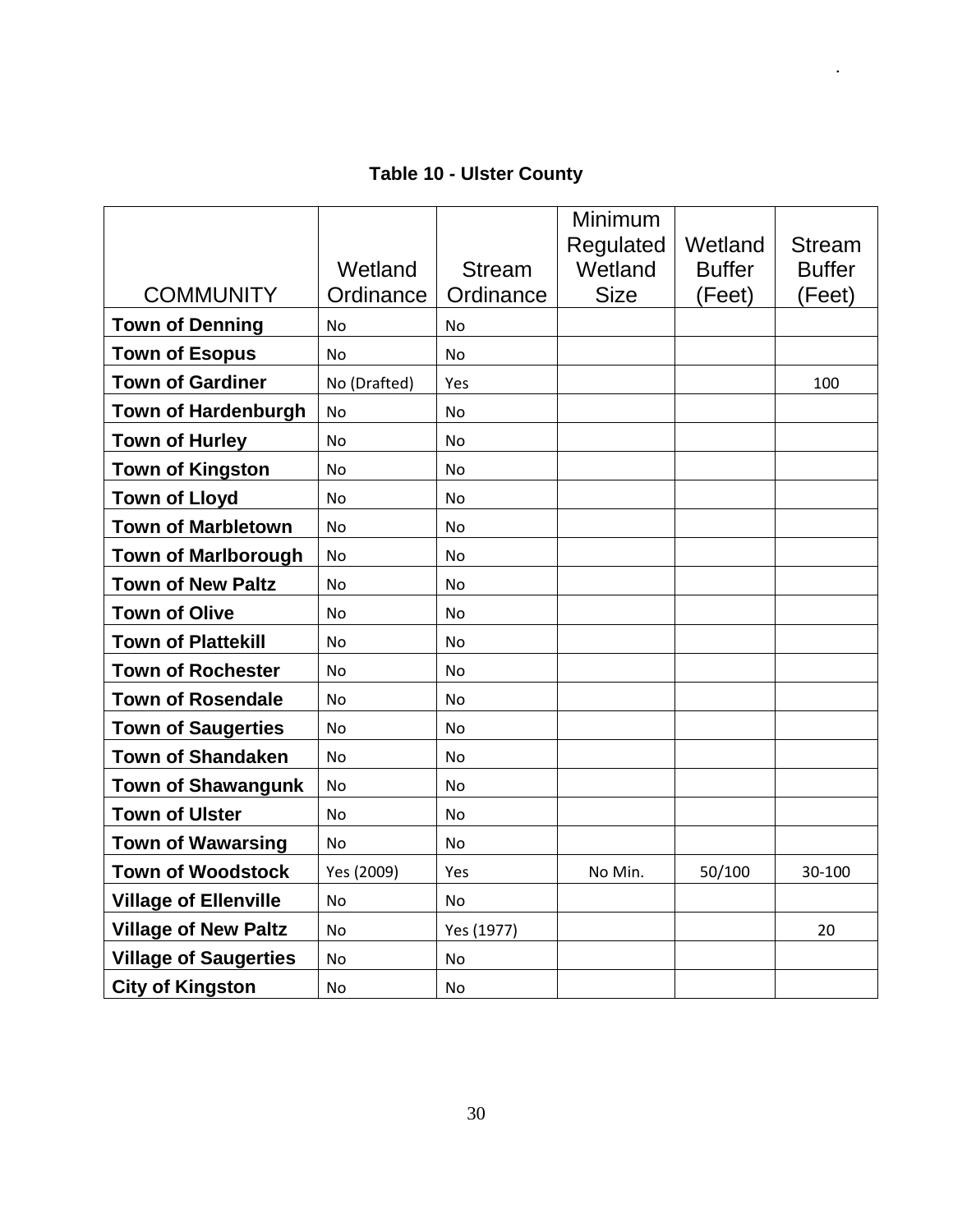# **Table 11 - Westchester County**

|                                    |                  |               | Minimum       |               |               |
|------------------------------------|------------------|---------------|---------------|---------------|---------------|
|                                    |                  |               | Regulated     | Wetland       | <b>Stream</b> |
|                                    | Wetland          | <b>Stream</b> | Wetland       | <b>Buffer</b> | <b>Buffer</b> |
| <b>COMMUNITY</b>                   | Ordinance        | Ordinance     | <b>Size</b>   | (Feet)        | (Feet)        |
| <b>Village of Ardsley</b>          | Yes (2003)       | Yes           | No Min.       | 25            | 25            |
| <b>Town of Bedford</b>             | Yes (73 r. 91)   | Yes           | No Min.       | 100           | 100           |
| <b>Village of Briarcliff Manor</b> | Yes (73 r. 76)   | No            | No Min.       | 50/100        |               |
| <b>Village of Bronxville</b>       | <b>No</b>        | <b>No</b>     |               |               |               |
| <b>Village of Buchanan</b>         | Yes (1988)       | Yes           | No Min.       | 100           | 100           |
|                                    | Yes              |               |               |               |               |
| <b>Town of Cortlandt</b>           | (87r. 89r. 04)   | Yes           | No. Min.      | 100           | 100           |
| <b>Vil of Croton-On-Hudson</b>     | Yes (88)         | Yes           | $1/4$ acre    | 100           | 100           |
| <b>Village of Dobbs Ferry</b>      | <b>No</b>        | <b>No</b>     |               |               |               |
| <b>Town of Eastchester</b>         | <b>No</b>        | No            |               |               |               |
| <b>Village of Elmsford</b>         | No               | No            |               |               |               |
|                                    | Yes              |               |               |               |               |
| <b>Town of Greenburgh</b>          | (76 r. 79 r. 03) | Yes (1991)    | No Min.       | 100           | 100           |
| <b>Town &amp; Vil of Harrison</b>  | Yes (76)         | Yes           | No Min.       | 100           | 50            |
| <b>Village of</b>                  |                  |               |               |               |               |
| <b>Hastings-On-Hudson</b>          | Yes (92)         | No            | 0.5 acres     | 100           |               |
| <b>Village of Irvington</b>        | Yes (91)         | Yes           | No Min.       | 100           | 25            |
| <b>Village of Larchmont</b>        | Yes (76)         | No            | $1/4$ acre    | 100           |               |
|                                    | Yes (87 r. 90 &  |               |               |               |               |
| <b>Town of Lewisboro</b>           | 95 r. 04)        | Yes           | No Min.       | 150           | 150           |
| <b>Town of Mamaroneck</b>          | Yes (76 r. 86)   | No            | $1/4$ acre    | 100           |               |
| <b>Village of Mamaroneck</b>       | Yes (77 r. 07)   | <b>No</b>     | 2,500 sq. ft. | 100           |               |
| Town & Vil of Mt. Kisco            | Yes (91)         | No            | No. Min.      | 100           |               |
| <b>Town of Mt. Pleasant</b>        | Yes (76 r. 94)   | Yes           | No Min.       | 50            | 50            |
| <b>City of Mount Vernon</b>        | Yes              | No            | No Min.       | 25            |               |
|                                    | <b>Yes</b> (79   | Yes           | $1/10$ acre   | 100           |               |
|                                    | repealed 90      |               |               |               |               |
| <b>Town of New Castle</b>          | r. 92 r. 01)     |               |               |               |               |
|                                    | Yes              |               |               |               |               |
| <b>City of New Rochelle</b>        | (76 r. 96 r. 09) | No            | $1/4$ acre    | 50            |               |
|                                    | Yes (76 r. 81,   |               |               |               |               |
| <b>Town of North Castle</b>        | 90 & 91)         | Yes           | No Min.       | 100           |               |
| <b>Town of North Salem</b>         | Yes (87 r. 88)   | No            | No Min.       | 100           |               |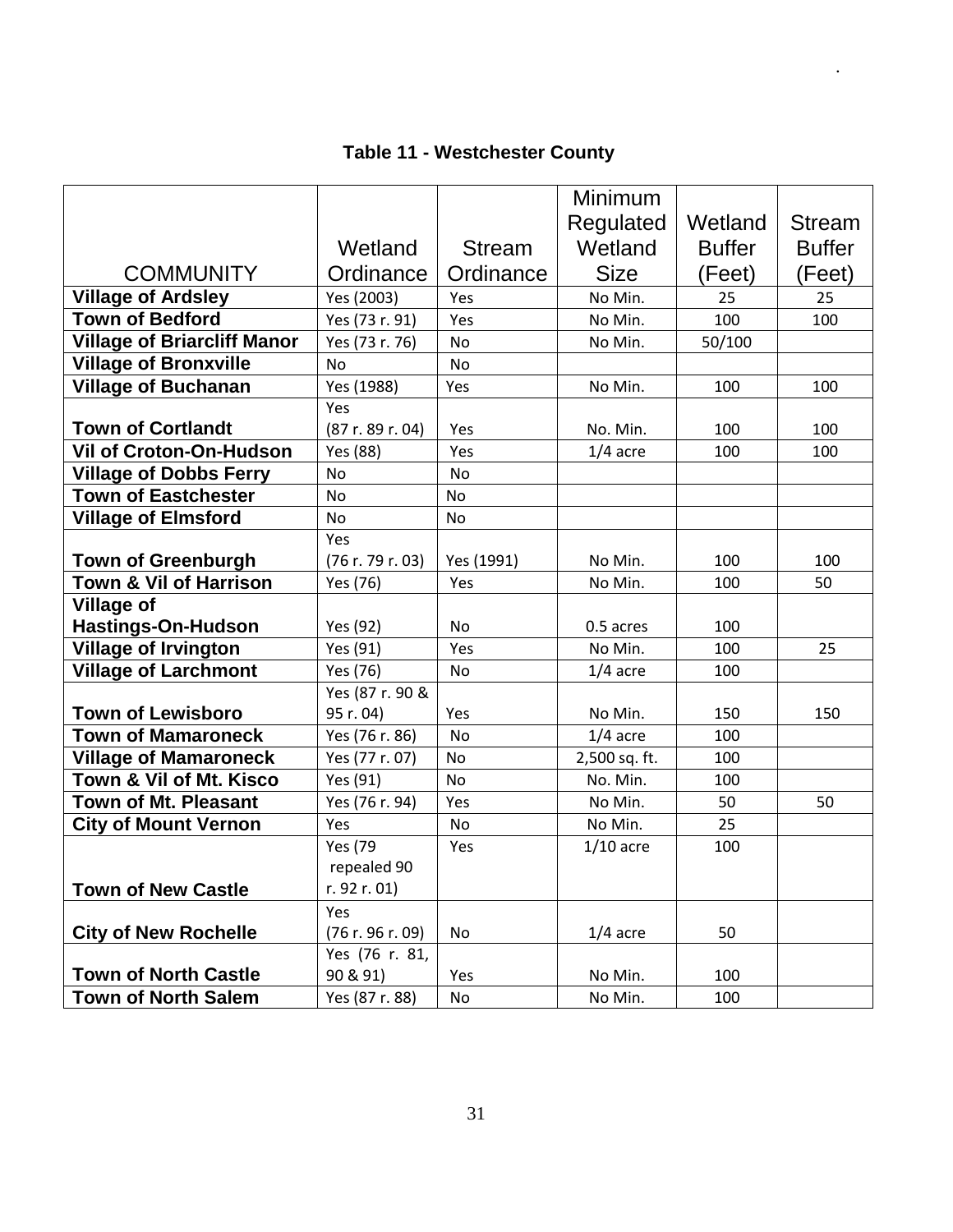|                                     |                  |               | Minimum            | Wetland       | <b>Stream</b> |
|-------------------------------------|------------------|---------------|--------------------|---------------|---------------|
|                                     | Wetland          | <b>Stream</b> | Regulated          | <b>Buffer</b> | <b>Buffer</b> |
| <b>COMMUNITY</b>                    | Ordinance        | Ordinance     | Wetland            | (Feet)        | (Feet)        |
|                                     | Yes              |               |                    |               |               |
| <b>Town of Ossining</b>             | (76 r. 94 r. 98) | Yes           | $\frac{1}{2}$ acre | 100           | 50            |
|                                     | Yes (76)         |               |                    |               |               |
| <b>Village of Ossining</b>          | DEC Only         | <b>No</b>     | 12.4 acre          | 100           |               |
| <b>City of Mount Vernon</b>         | Yes              | <b>No</b>     | No Min.            | 25            |               |
|                                     | <b>Yes</b> (79   | Yes           | $1/10$ acre        | 100           |               |
|                                     | repealed 90      |               |                    |               |               |
| <b>Town of New Castle</b>           | r. 92 r. 01)     |               |                    |               |               |
|                                     | Yes              |               |                    |               |               |
| <b>City of New Rochelle</b>         | (76 r. 96 r. 09) | No            | $1/4$ acre         | 50            |               |
|                                     | Yes (76 r. 81,   |               |                    |               |               |
| <b>Town of North Castle</b>         | 90 & 91)         | Yes           | No Min.            | 100           |               |
| <b>Town of North Salem</b>          | Yes (87 r. 88)   | No            | No Min.            | 100           |               |
|                                     | Yes              |               |                    |               |               |
| <b>Town of Ossining</b>             | (76 r. 94 r. 98) | Yes           | $\frac{1}{2}$ acre | 100           | 50            |
| <b>Village of Ossining</b>          | Yes (76) DEC     | <b>No</b>     | 12.4 acre          | 100           |               |
|                                     | Yes (76)         |               |                    |               |               |
| <b>City of Peekskill</b>            | DEC Only         | <b>No</b>     | 12.4 acre          | 100           |               |
| <b>Village of Pelham Manor</b>      | <b>No</b>        | <b>No</b>     |                    |               |               |
| <b>Village of Pleasantville</b>     | Yes (87)         | Yes           | No Min.            | 50            | 50            |
| <b>Village of Port Chester</b>      | No               | <b>No</b>     |                    |               |               |
|                                     | Yes (71 r. 82 &  |               |                    |               |               |
| <b>Town of Pound Ridge</b>          | 86)              | <b>No</b>     | $1/4$ acre         | 150           |               |
| <b>City of Rye</b>                  | Yes(91r.92)      | Yes           | No Min.            | 100           | 100           |
| <b>Village of Rye Brook</b>         | Yes (94 r. 03)   | Yes           | No Min.            | 100           | 100           |
| <b>Town &amp; Vil of Sacarsdale</b> | Yes (76)         | Yes           | No Min.            | 25            | 25            |
| <b>Village of Sleepy Hollow</b>     | Yes (90 r. 91)   | Yes           | No Min.            | 100           | 100           |
|                                     | Yes (76 r. 90    |               |                    |               |               |
| <b>Town of Somers</b>               | r. 97 r. 03)     | Yes           | 5,000 sq. ft.      | 100           |               |
| <b>Village of Tarrytown</b>         | Yes (76 r.r. 03) | Yes           | No Min.            | 150           | 150           |
| <b>Village of Tuckahoe</b>          | <b>No</b>        | <b>No</b>     |                    |               |               |
| <b>City of White Plains</b>         | <b>No</b>        | <b>No</b>     |                    |               |               |
| <b>City of Yonkers</b>              | <b>No</b>        | <b>No</b>     |                    |               |               |
| <b>Town of Yorktown</b>             | Yes (76 r.91)    | Yes           | 1,000 sq. ft.      | 100           | 100           |

# **Table 11 - Westchester County (Continued)**

.

### **Table 12**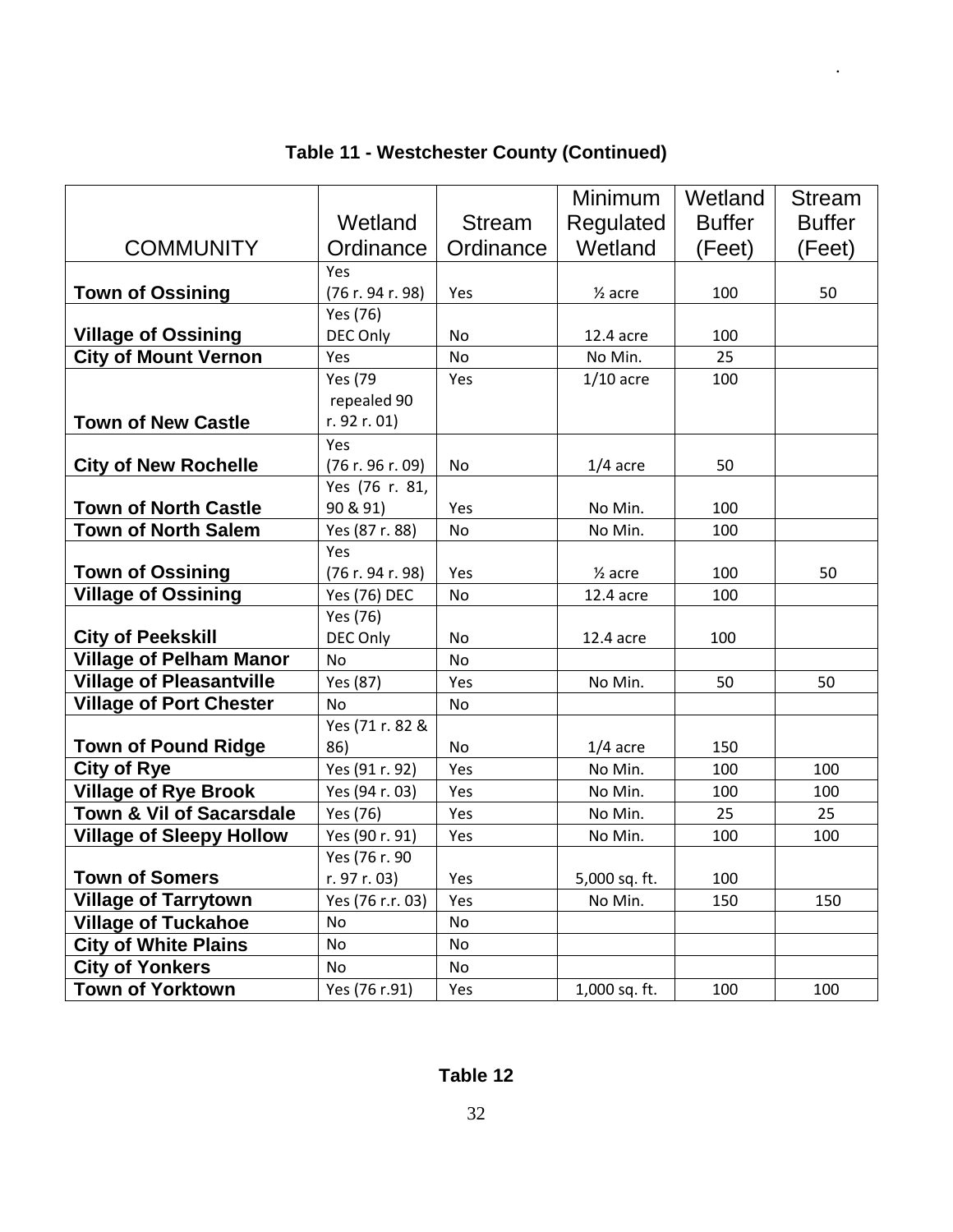### **Wetland Statistics**

.

|                                      | <b>NYSDEC</b>                                      |                           |                                     | <b>USFWS</b><br><b>NWI</b> |                           |                                     |  |
|--------------------------------------|----------------------------------------------------|---------------------------|-------------------------------------|----------------------------|---------------------------|-------------------------------------|--|
| County                               | <b>Regulated</b><br><b>Wetland Area</b><br>(Acres) | % of County<br>in Wetland | <b>Number of</b><br><b>Wetlands</b> | Wetland<br>Area (Acres)    | % of County<br>in Wetland | <b>Number of</b><br><b>Wetlands</b> |  |
| Albany                               | 9,394                                              | 3                         | 181                                 | 15,589*                    | $5*$                      | $5,243*$                            |  |
| Columbia                             | 22,959                                             | 6                         | 351                                 | 32,634                     | 8                         | 11,176                              |  |
| <b>Dutchess</b>                      | 33,,231                                            | 6                         | 594                                 | 40,556                     | $\,8\,$                   | 19,740                              |  |
| Greene                               | 11,538                                             | 3                         | 161                                 | 13,376*                    | $3^*$                     | $4,180*$                            |  |
| Orange                               | 29,716                                             | 6                         | 569                                 | 46,893                     | 9                         | 12,388                              |  |
| Putnam                               | 13,510                                             | 9                         | 238                                 | 17,529                     | 11                        | 3,258                               |  |
| Rensselaer                           | 12,692                                             | 3                         | 283                                 | 28,474                     | $\overline{7}$            | 8,579                               |  |
| Rockland                             | 3,304                                              | 3                         | 67                                  | 7,701                      | 6                         | 2,412                               |  |
| <b>Ulster</b>                        | 27,716                                             | 3                         | 398                                 | 44,415                     | 6                         | 10,692                              |  |
| Westchester                          | 14,299                                             | 5                         | 328                                 | 22,085                     | $\overline{7}$            | 5,817                               |  |
| <b>Total</b><br><b>Hudson Valley</b> | 178,359                                            | 5                         | 3,170                               | 269,252                    | 8                         | 83,485                              |  |

Digital NWI data not complete for Greene and Albany Counties.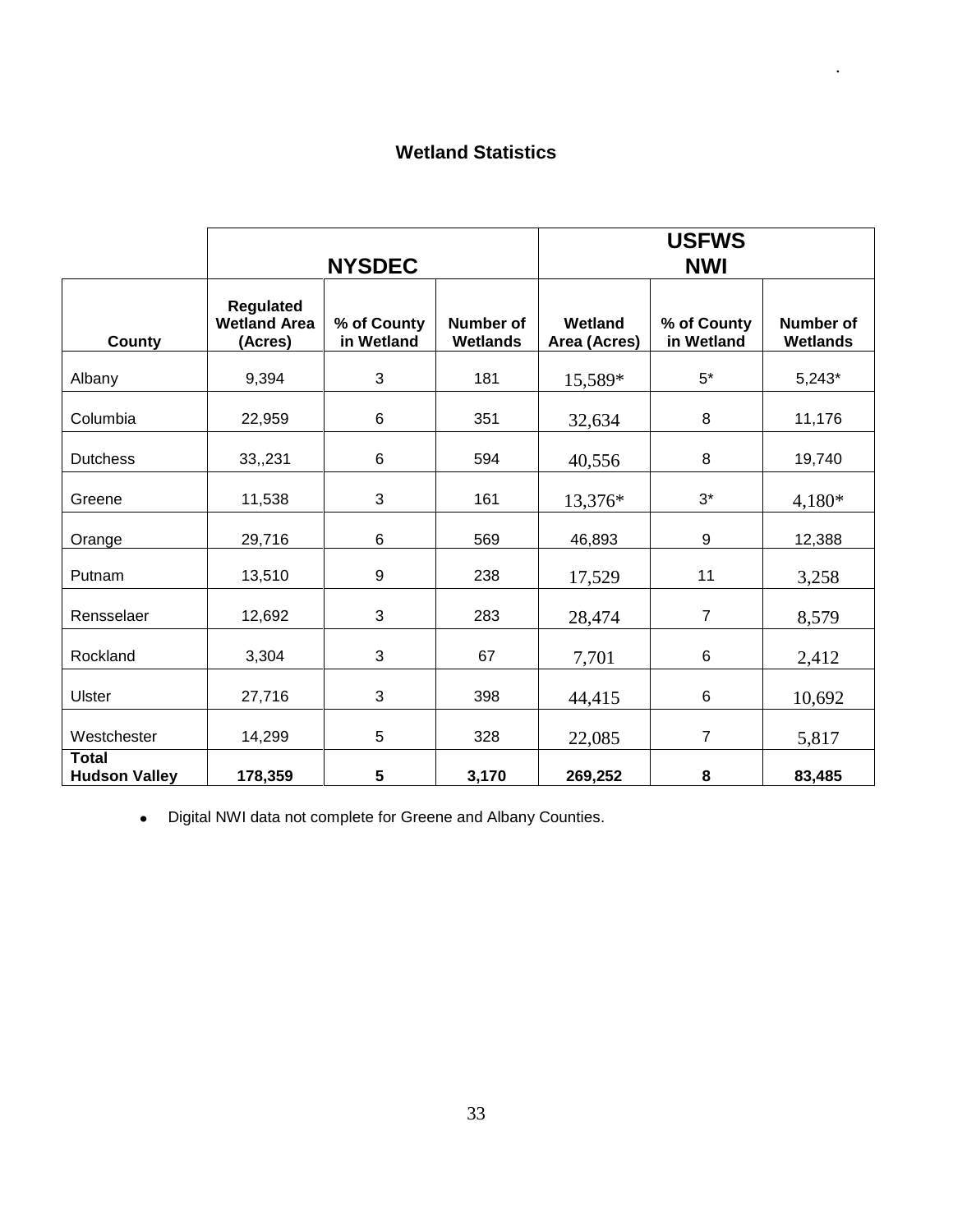#### **DISCUSSION**

In answering the question of whether local wetland regulations can fill the gap in the federal wetland regulations – the solution is to protect even the smallest sized wetlands by providing regulations that protects wetlands with a no minimum size threshold requirement, and also protect isolated wetlands. Currently, about half of the 72 municipalities that have local wetlands ordinances in the Hudson Valley regulate wetlands with no minimum size. Several local governments do recognize the challenges of natural resource protection and the limitations that the state and federal regulations have to protect these resources. They also understand the important ecological and economical benefits that these resources provide.

.

With less optimal land available for development, current proposals before planning boards have the potential to impact wetlands or watercourses. Prior to adopting wetland and watercourse regulations, many towns have few tools available in their subdivision regulations and zoning law to protect these systems.

In order to protect these resources municipalities need to know where wetlands are located. Some town officials refer to the NYSDEC Freshwater Wetland Maps as the official town maps, which miss wetland systems that would be regulated by the federal government or the town itself, if they did have a local wetland ordinance. Many town officials interviewed, including planning board members and building inspectors,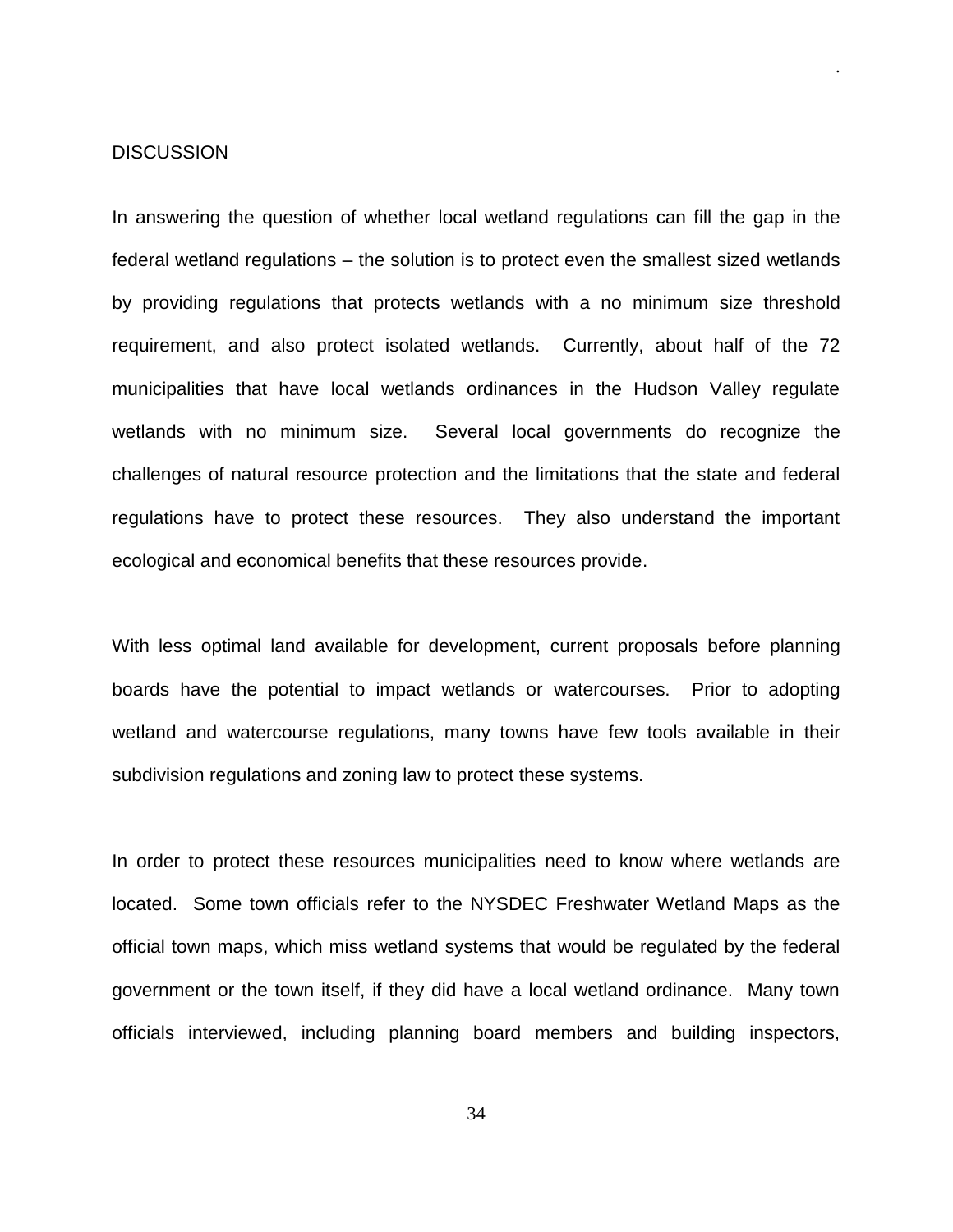consistently made reference to the NWI maps as the "federal wetland" maps. Studies show that the NWI significantly underestimate the amount of wetland areas. NWI maps are not a substitute for federal wetland jurisdiction. Using a combination of the NWI maps, NYSDEC maps, and county soil survey maps which are produced by the National Resource Conservation Service (previously Soil Conservation Service), it is the best option for general planning purposes and remotely identifying wetland areas.

.

Buffers around wetlands and streams further protect the functions and values these systems provide. The purpose of municipalities adopting wetland and stream buffers includes natural resource protection as well as public health and safety, such as the control of flooding and the prevention of water pollution.

The data reveals that for municipalities with wetland and watercourse buffer regulations, buffer boundaries are invisible to property owners and even the local governments themselves. Without defined boundaries, urban buffers face enormous pressure from encroachment, disturbance, and other incompatible land uses. When dealing with state wetlands and local wetland protection ordinances with buffers, developers are required to delineate a wetland buffer on concept, or final plans for purposes of development review. However, few jurisdictions required that buffer boundaries be clearly delineated in the field. This omission is significant as boundaries are needed on the plans to stake out the limits of disturbance around the buffer during construction. The absence of buffer limits on construction-stage plans increases the risk that contractors will encroach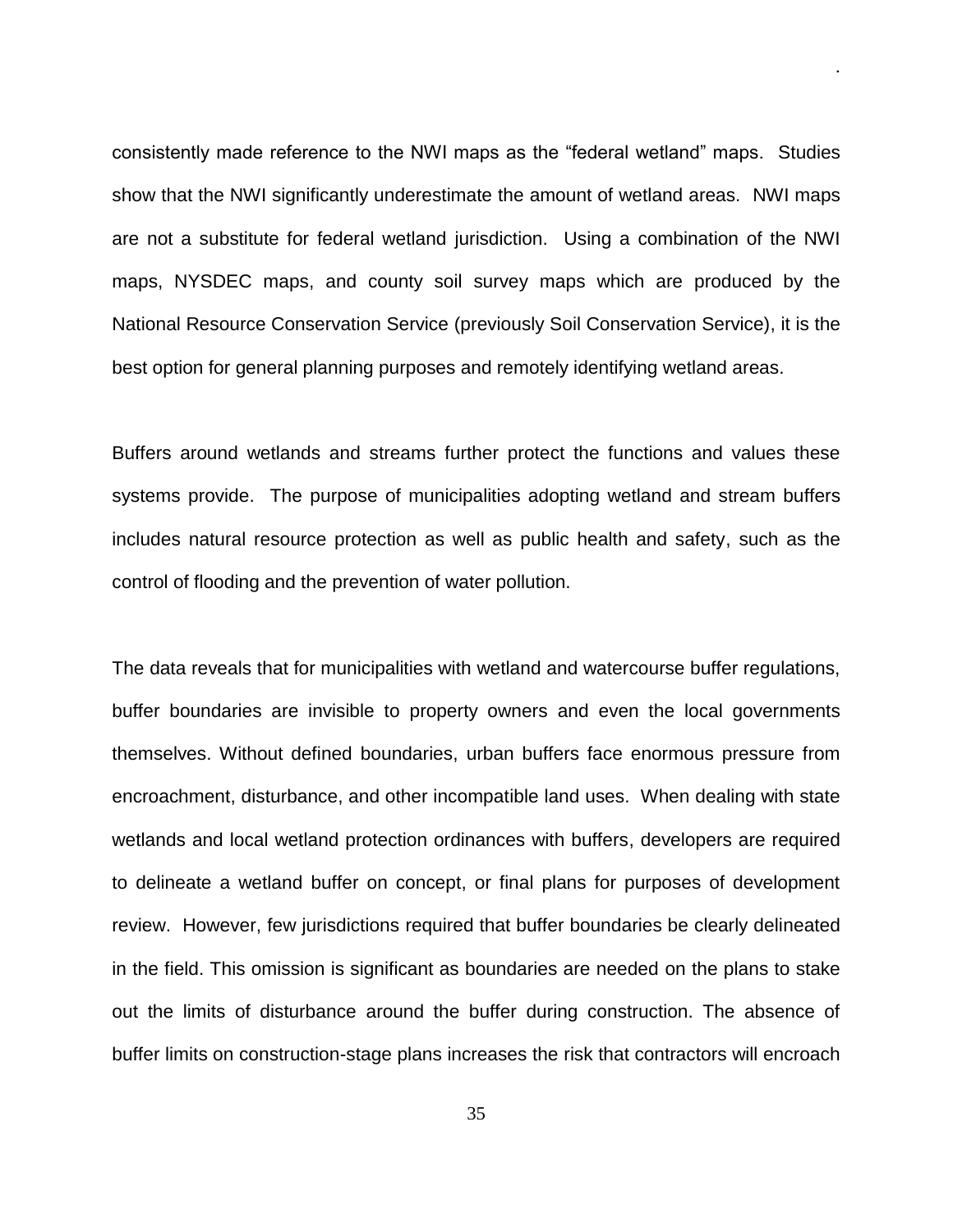or disturb the buffer. Local governments also contribute to the invisibility of buffers by not recording their boundaries on their own official maps. Several municipalities with local wetland protection ordinances found landowners and developers aware of their regulations. However, a bigger problem arises when properties are sold and new owners start disturbing wetlands and/or buffers. Towns should consider the requirement of signs to be posted along a wetland and/or buffer edge.

.

Municipalities faced a variety of challenges and issues during the drafting of these protection laws. Opponents typically were property rights advocates, large land holders, land developers, and some groups like the Realtors Association and Home Builders Associations. Some felt the regulations, if too restrictive of development, were actually regulating development which would be more of a zoning regulation. Many town officials feel that there was misinformation as well as a lack of information for both town officials and the public when pursuing these types of regulations. Representative questions included: With state and federal wetlands regulations in place what is the need for the local regulation? Why the need more government with overlapping regulations? Is it necessary to protect these vernal ponds since they are extremely small and are dry most of the year? Why create buffers? How do such regulations impact property values? How would these regulations benefit our local economy?

The economic value of these ecosystems is one of the most difficult for town officials to interpret. In New Jersey, wetlands provided the largest dollar value of ecosystem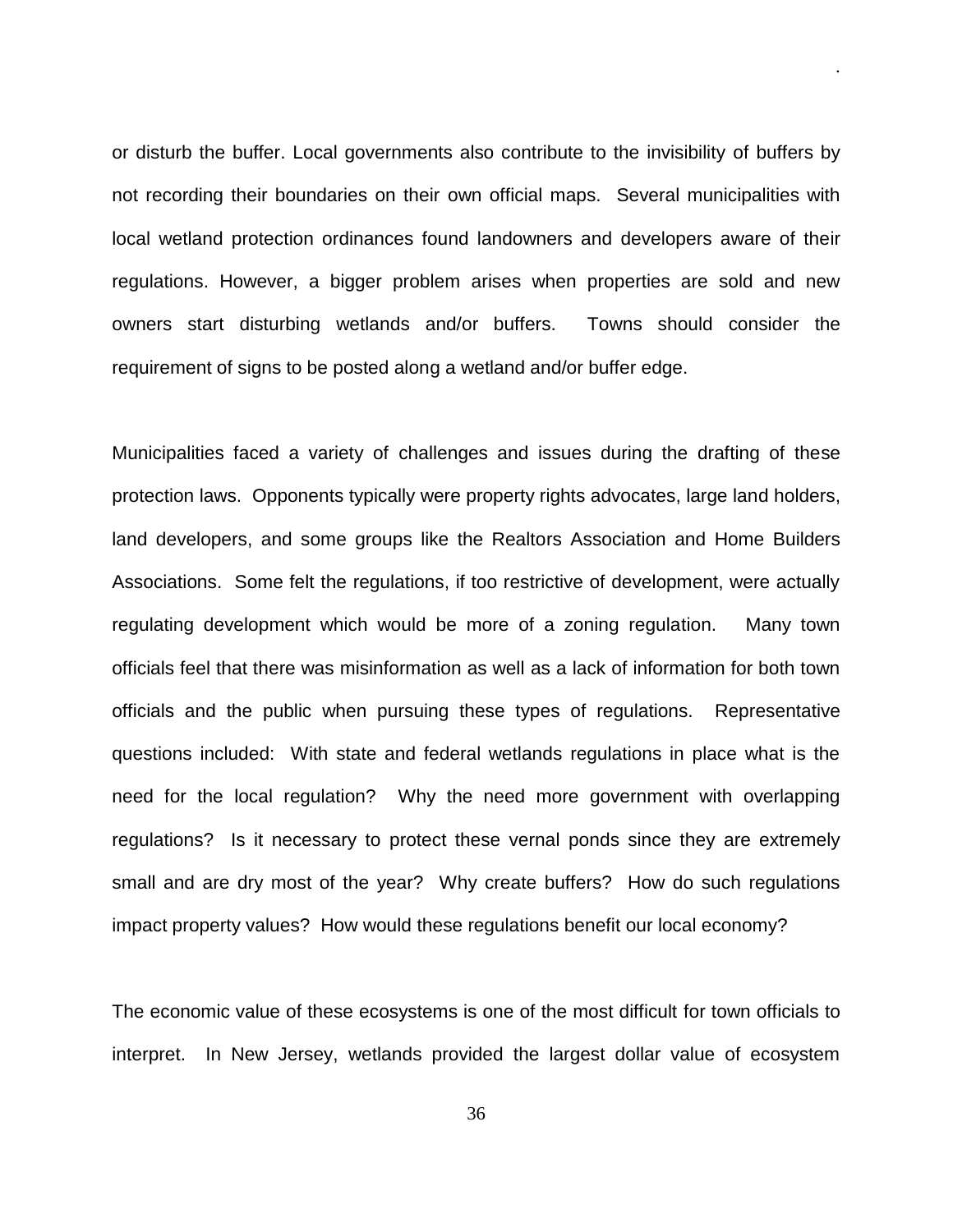services at \$9.4 billion per year for freshwater wetlands (NJDEP, 2007). The loss of ecological services performed by wetlands at the local level translates to direct economic costs for the community when artificial remedies are necessary to replace these services. For example, New York City found that it could avoid spending \$3.8 billion on new water treatment plants by investing \$1.5 billion in the purchase of land around the reservoirs upstate.

.

Landowners have challenged wetland regulations as a taking and courts are examining these regulations**.** A legal taking is when landowners are denied all economic use of an entire parcel of privately owned land. However, courts have broadly upheld wetland regulations. Communities need to understand that they are likely to win if their regulations are soundly conceived and they do not deny all non-nuisance, economic uses of whole parcels. Wetland regulations, like other land use controls, enjoy a presumption of constitutionality and a landowner who challenges the regulations has a strong burden to show their unconstitutionality. Courts have also been favorable to regulations adopted consistent with a larger, state or federal program.

The very nature of the Municipal Home Rule Law makes consistent and effective wetland protection difficult. With 240 municipalities in the Hudson Valley, local land use decisions have the potential to adversely affect overall environmental quality. Several local governments recognize the challenges of natural resource protection and the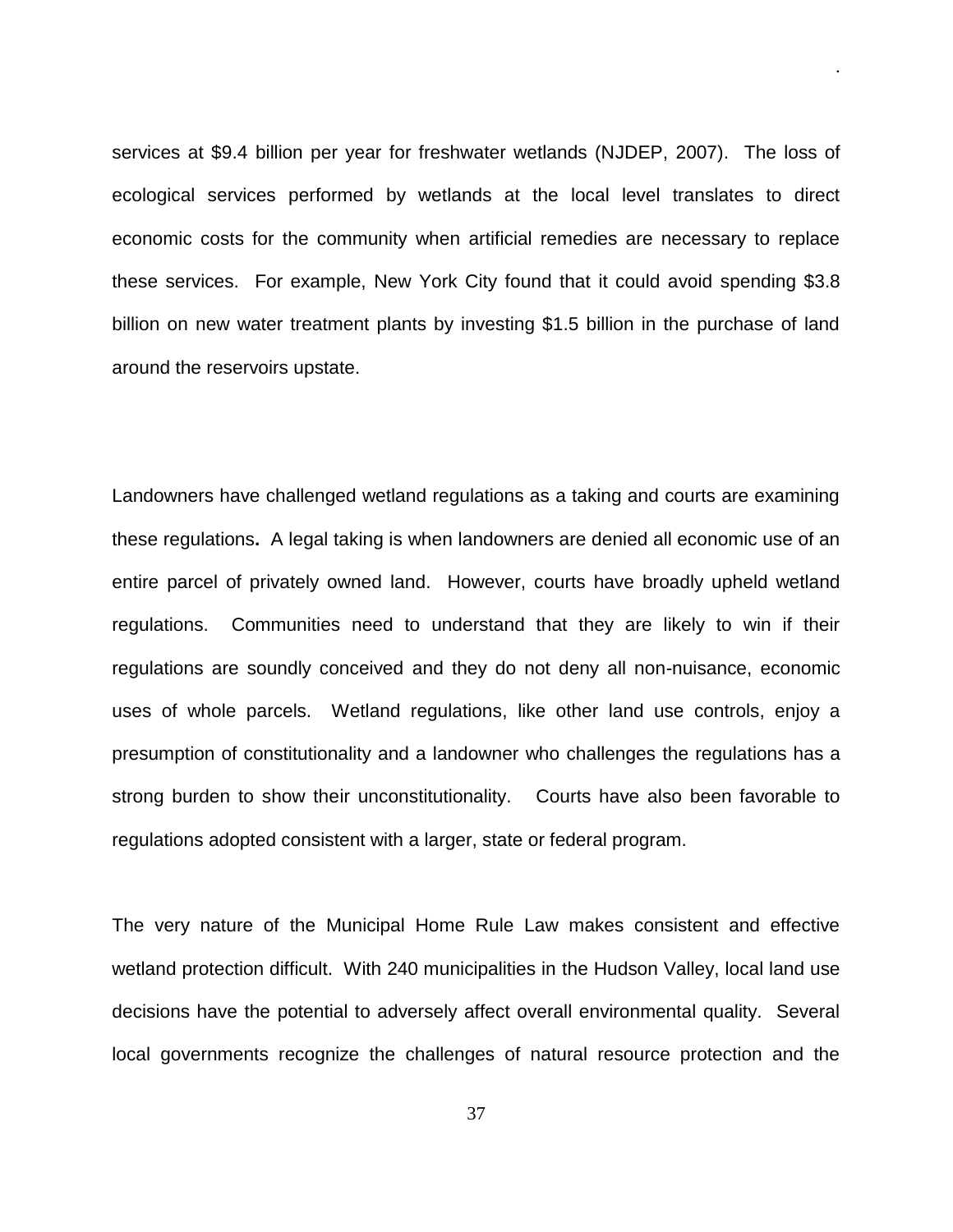limitations that the state and federal regulations have to protection these resources. They also understand the important ecological and economical benefits that these resources provide. Local municipalities are the first line of defense for protection of their natural resources.

.

The quote by Luna Leopold, Aldo Leopold's son, sums it up well, "water is the most critical resource issue of our lifetime and our children's lifetime. The health of our waters is the principal measure of how we live on the land". Our wetland resources serve as a link between land and water and by protecting our wetlands we will also be protecting our water.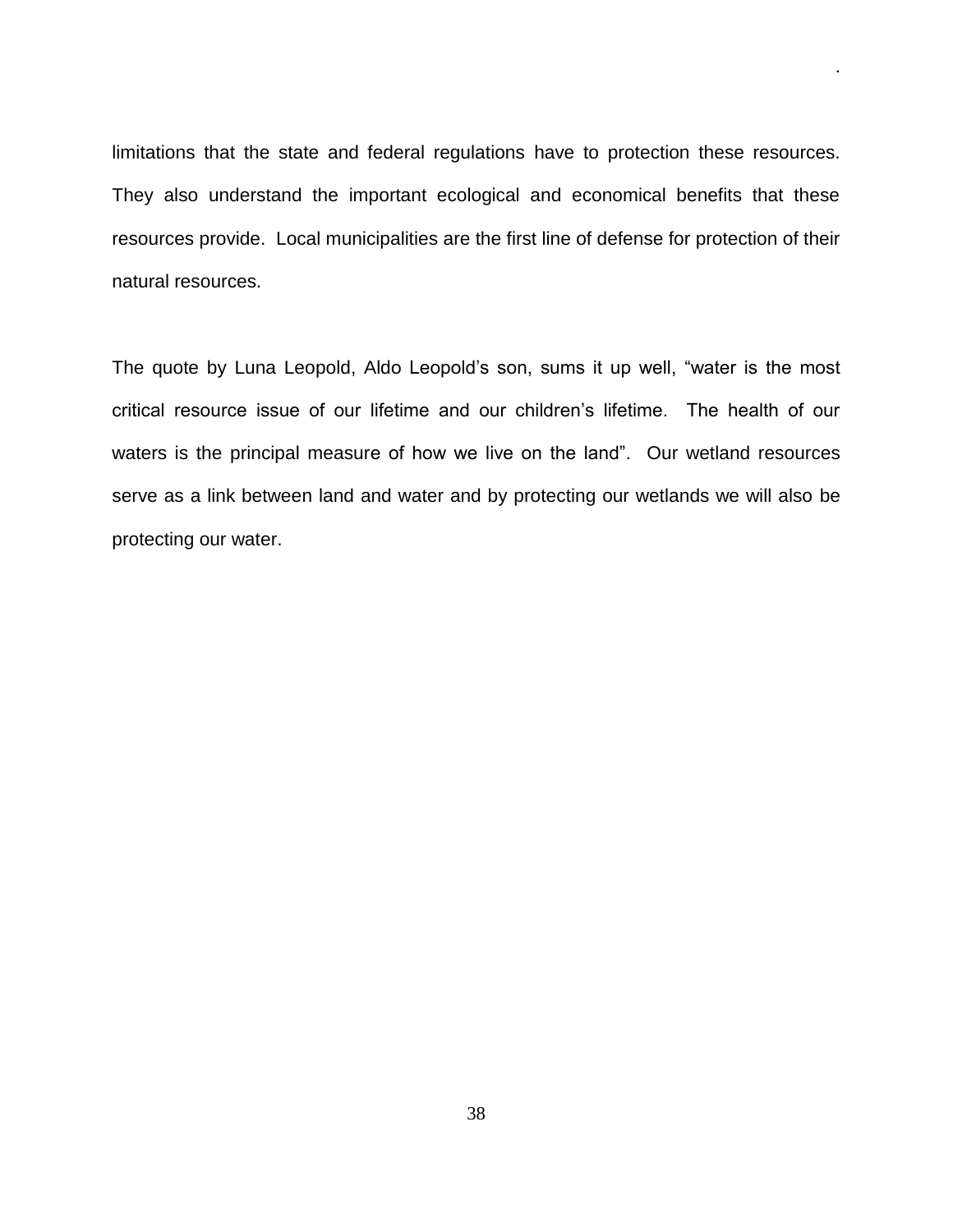Dahl, T.E. and Johnson, C.E., Wetlands - Status and Trends in the Conterminous United States, Mid-1970's to Mid-1980's. 1991 22pp.

.

Dutchess County Environmental Management Council's Wetland Task Force. A Model Ordinance for Wetland, Waterbody, and Watercourse Protection. 1997.

Environmental Advocates of New York. Water. 2006.

Environmental Laboratory. Corps of Engineers Wetlands Delineation Manual. Technical Report Y-87-1. 1987.

Environmental Law Institute. Planners Guide to Wetland Buffers for Local Governments 2008

Environmental Protection Agency. EPA 843-F-01-002d. September 2001.

Federal Interagency Committee for Wetland Delineation. Federal Manual for Identifying and Delineating Jurisdictional Wetlands. 1989. 76pp.

Heraty, M. Riparian Buffer Programs: A Guide to Developing and Implementing a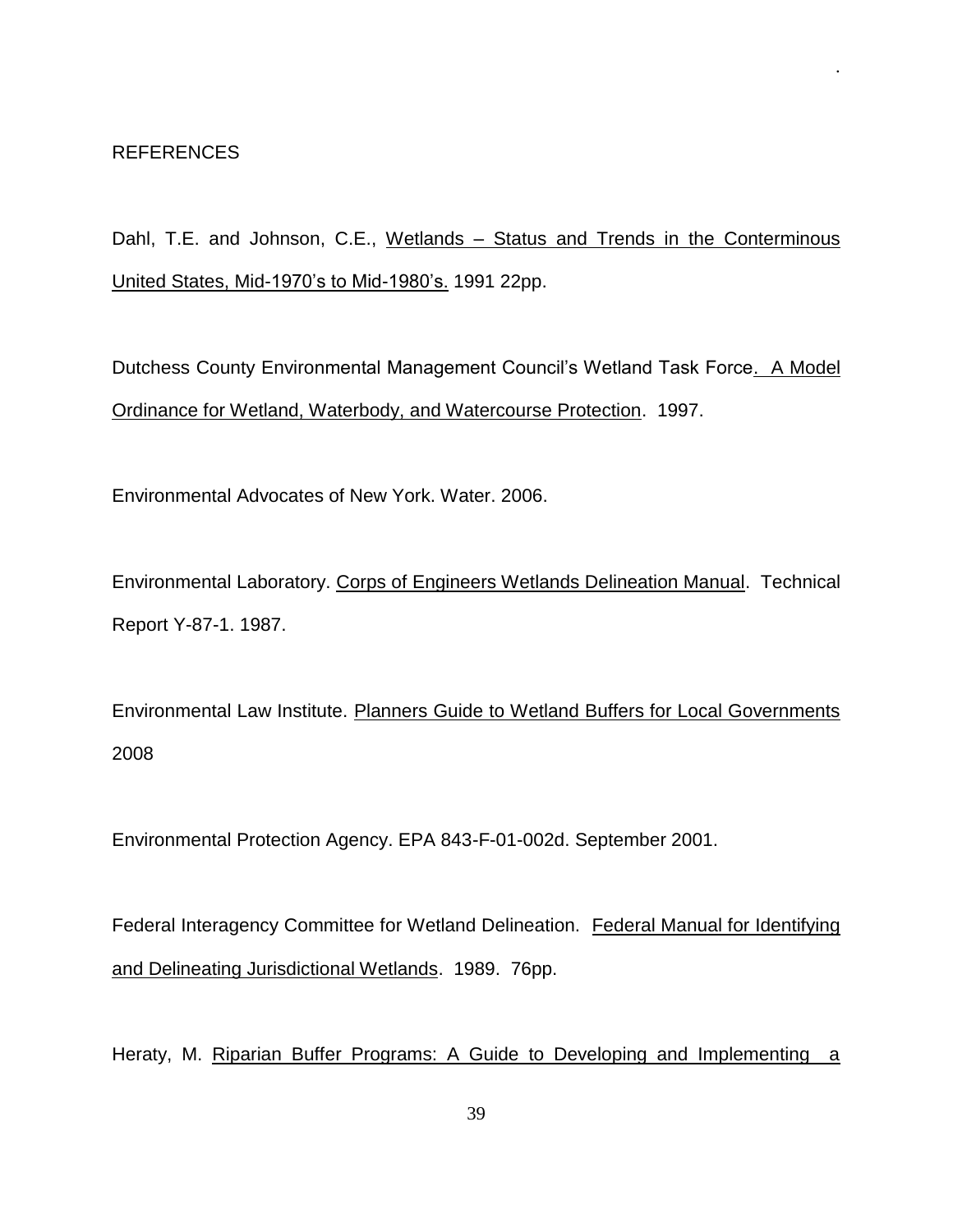Riparian Buffer Program as an Urban Best Management Practice. Metropolitan Washington Council of Governments, USEPA Office of Wetlands, Oceans and Watersheds. 1993.

.

Howard,T., J. Jaycox, and T. Weldy. Rare Species and Significant Natural Communities of the Significant Biodiversity Areas in the Hudson River Valley. 2002. 142pp.

Huffman & Associates, Inc. Wetland Status and Trend Analysis of New York State – Mid-1980's to Mid-1990's. 1999. 17pp.

Kulsar, J. Wetlands and Watershed Management – A Guide for Local Governments. 2003.

New Jersey Department of Environmental Protection. Valuing New Jersey's Natural Capital: An Assessment of the Economic Value of the State's Natural Resources. 2007.

New York State Department of Environmental Conservation. Freshwater Wetland Maps

Tiner, R.W., I. Kenenshi, T.Nuerminger, J. Eaton, D.B.Foulis, G.S. Smith, and W.E. Frayer. Recent Wetland Statusand Trends in the Chesapeake Watershed. USFWS/USEPA Cooperative Technical Publication. 1994. 70pp.